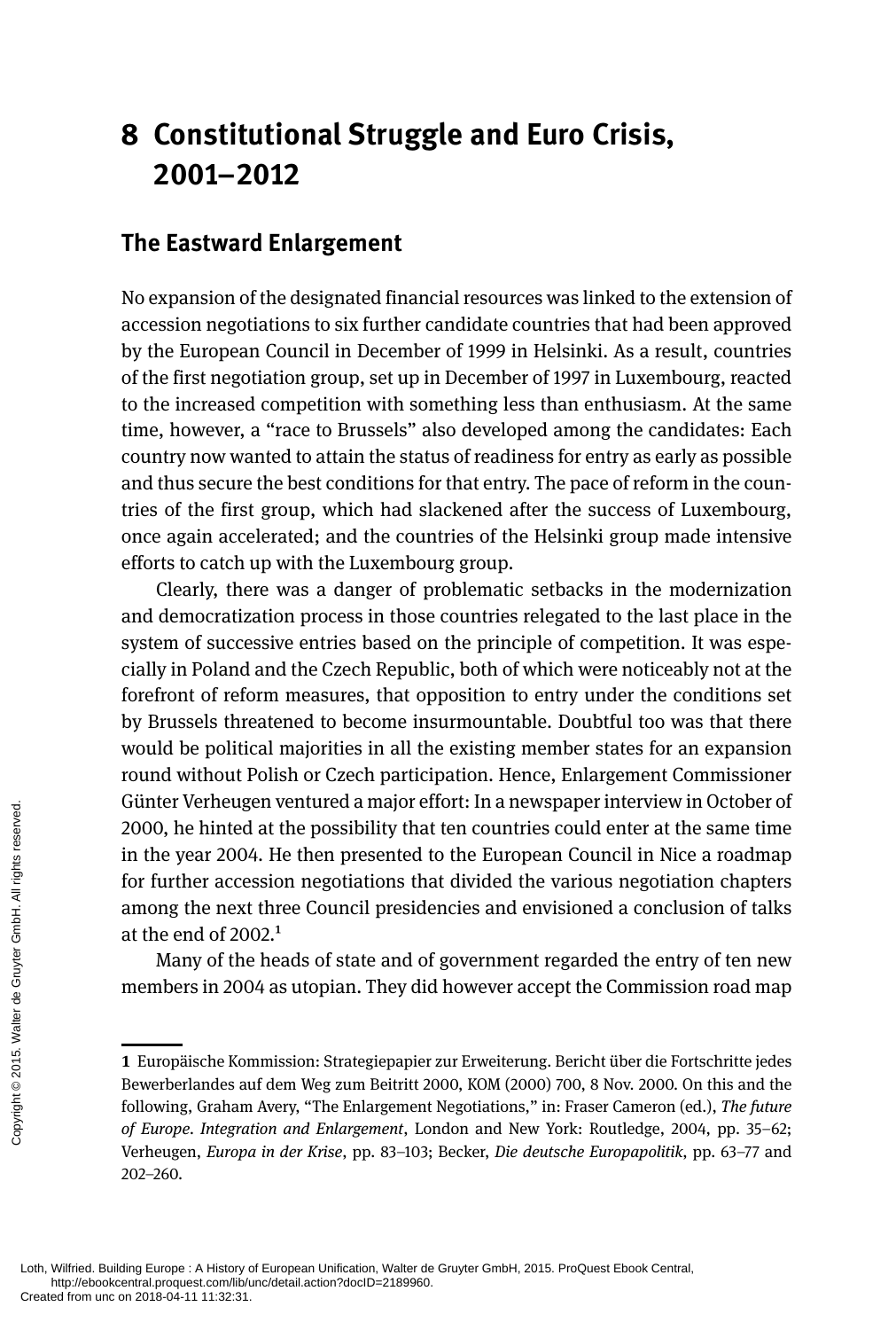and thereby sparked a competition among the Council presidents, firing their ambitions to complete the negotiation chapters assigned to them within their terms of office. And to a great extent, it did succeed. During the Swedish presidency in the first half of 2001, the chapters on freedom of movement, social policy, and environment (among other things) were negotiated. During the Belgian presidency in the second half of 2001, far-reaching agreement was achieved in the areas of agriculture, energy, as well as justice and domestic affairs.

In regard to the free movement of workers, which the bordering countries Germany, Austria, and Italy viewed with great concern, it proved possible to work out a complex compromise: For a transition period of initially two years, individual member states could limit access. If necessary, this could be extended for three years and for a final time for another two years. In the area of agriculture, there was broad agreement on production quotas and the promotion of rural development; in the case of seven countries, there was also the commitment to standards for protecting animals and plants. A multi-stage plan was agreed with Lithuania for shutting down the gigantic and highly-dangerous Soviet-era nuclear power plant Ignalina. With Verheugen acting as intermediary, the Czech Republic and Austria reached an agreement allowing the new nuclear power plant in Temelin close to the Austrian border—to enter service but also requiring that it be subject to an environmental review one more time as well as a system of communication and cooperation across borders.

In its next progress report in November of 2001, the Commission projected after a thoroughly-critical review of developments in the candidate countries that if the then-current reform tempo were maintained, all the candidates except Romania and Bulgaria would be ready for accession by the end of 2002. Then, in a gathering at the Brussels Royal Palace of Laeken on 14 and 15 December 2001, the European Commission declared that Estonia, Poland, Slovenia, the Czech Republic, Hungary, and Cyprus as well as Lithuania, Latvia, Slovakia, and Malta should comprise the group for which negotiations were to be completed by the end of 2002. For Romania and Bulgaria, entry in 2007 was envisaged.

In order to achieve this negotiation goal, it was necessary to deal with some areas that were sensitive (because they were financially related): direct payments for the Common Agricultural Policy, promotion of structurally-weak regions, and participation of the new member states in the financing of the Community. It proved possible to neutralize struggles over inevitable apportionment thanks to the fact that the Council presidency in the first half year of 2002 had to be held by Spain. This meant that the Spanish government could no longer serve as the spokesman for those in the South who were protective of the status quo. Moreover, the governments of all the member and candidate countries were now condemned to success: After a common timetable for no fewer than ten accession Besteining at the B<br>
European Commis<br>
lic, Hungary, and<br>
comprise the grou<br>
2002. For Romani<br>
In order to ac<br>
areas that were served<br>
for the Common<br>
and participation<br>
It proved possible<br>
to the fact that the<br>
held by Spa

Loth, Wilfried. Building Europe : A History of European Unification, Walter de Gruyter GmbH, 2015. ProQuest Ebook Central, http://ebookcentral.proquest.com/lib/unc/detail.action?docID=2189960.<br>Created from unc on 2018-04-11 11:32:31.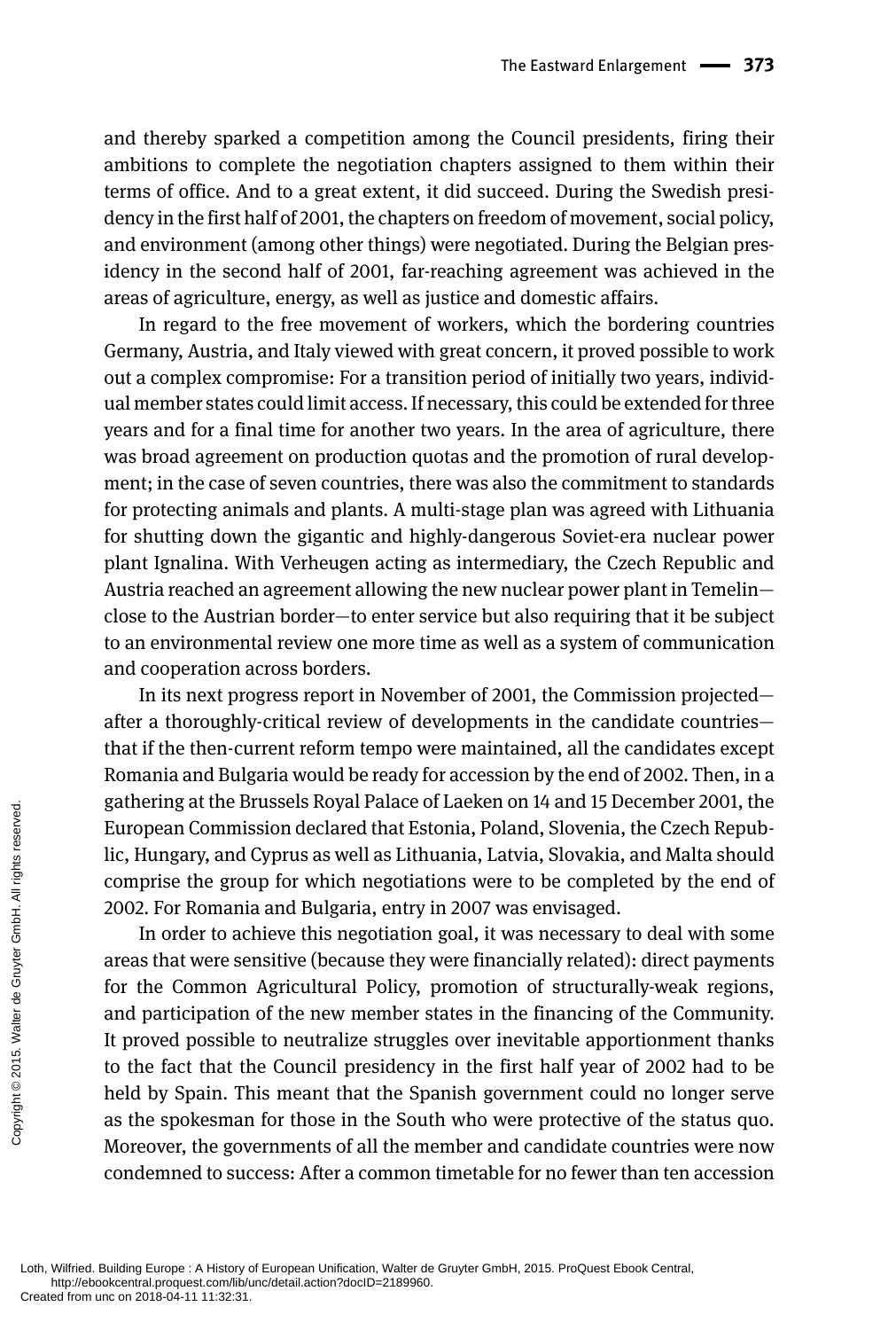candidates had become binding, no one could any longer risk taking the blame for the failure of the great accession project.

In late January of 2002, the Commission presented an apportionment proposal with 40.16 billion euros of additional resources for the years 2004 to 2006. This was admittedly somewhat below the financial framework agreed in Berlin in 1999, but with incremental incorporation of the new members into the system of direct subsidies of the Common Agricultural Policy, it opened the way for significant additional burdens in the future. In the first year of membership, farmers in the new member states were to receive twenty-five percent of that which was paid in older member states, thirty percent in the second year, and so on until one hundred percent was reached in 2013. As to regional structural promotion, the existing assessment ceilings for recognition of areas to be promoted were to be retained. Accordingly, all the countries entering (except Cyprus) would fall into the highest category ("Target 1"). Only the capital regions of Prague, Bratislava, and Budapest would fall within the limits of "Target 2" in terms of eligibility for assistance. A sum of 25.6 billion euros was earmarked for the first three years of assistance.

In the eyes of the net-payers Germany, Great Britain, Sweden, and the Netherlands, it was especially the inclusion of the new countries in the system of direct subsidies that went too far. Instead, they called for a reduction in direct subsidies for the old members as well, so as to free up additional resources for assistance to the new members. France opposed this, and so over the course of the first half of 2002, a severe Franco-German dispute developed over agricultural reform. It was resolved only via a meeting between Schröder and Chirac in the run-up to the Brussels Council of 24 and 25 October 2002: Germany now accepted the direct payments to the new members. However, the total expenditure for direct payments and for the organization of markets was frozen until 2013 at the (high) level of 2006. The incremental incorporation of the new member states thereby implied an incremental reduction of the payments in the old states from 2007 onward. Furthermore, Chirac finally conceded in the struggle over greater weighting of German votes in the Council of Ministers.2 On the basis of this compromise, the Council was able to make the policy decision for acceptance of the ten applicant countries on 25 October. In the process, the maximum contribution for the Structural and Cohesion Fund was reduced from 25.6 to 23 billion euros. The annual inflation adjustment of 1.5 percent that Schröder had conceded to Chirac for the assessment of the agricultural budget from 2007 onward was reduced to one percent in the face of stubborn insistence from Dutch Prime Minister Jan-Pieter Balkenende. Examples and From Uncell Payments and f<br>
Level of 2006. T<br>
implied an incr<br>
onward. Further<br>
ing of German<br>
mise, the Count<br>
applicant count<br>
the Structural a<br>
annual inflation<br>
for the assessm<br>
one percent in the Balkenen

**<sup>2</sup>** Chirac, *Le temps présidentiel*, pp. 526.

Loth, Wilfried. Building Europe : A History of European Unification, Walter de Gruyter GmbH, 2015. ProQuest Ebook Central, http://ebookcentral.proquest.com/lib/unc/detail.action?docID=2189960.<br>Created from unc on 2018-04-11 11:32:31.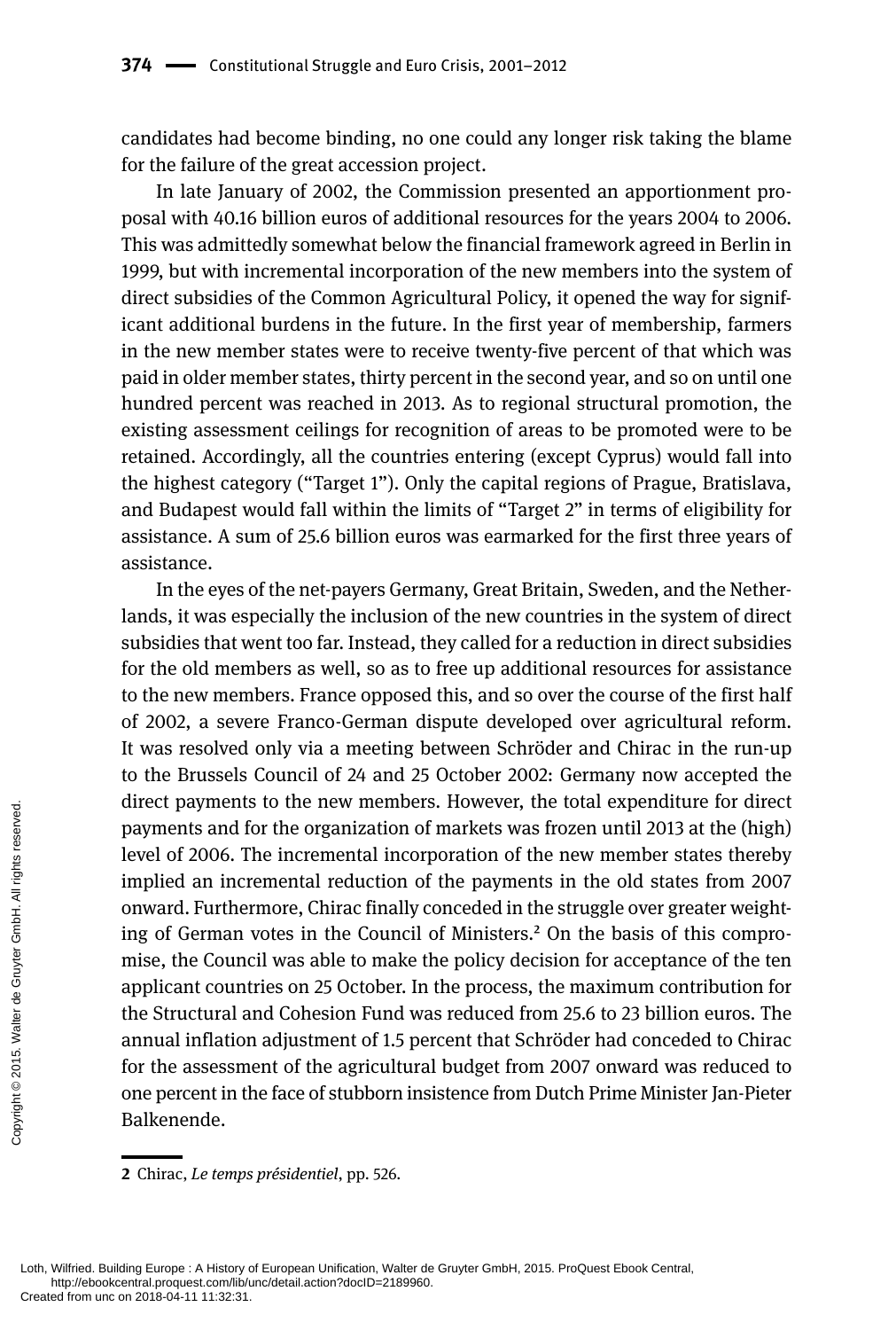The accession candidates were visibly disappointed by the outcome of the struggle over the apportionment of the resources for assistance. It was especially Polish Prime Minister Leszek Miller, being pushed by his coalition partner the Farmer's Party, who fought back strongly against a situation in which (due to the complex regulations for requesting structural resources) his country was threatened with becoming a net payer right from the beginning of its membership in the Community. The governments of the Fifteen initially accommodated the concerns of the Ten by postponing the envisioned accession date from 1 January to 1 May 2004; by this means, four months' contributions could be saved during the first year of membership. At the concluding Council meeting on 12 and 13 December 2002 in Copenhagen, Poland and the Czech Republic were accorded special cashflow facilities for a transition period, which would be financed from the budget for structural assistance; this arrangement stemmed from a mediation proposal made by Schröder. The structural policy budget was reduced still further to 21.7 billion euros. Likewise, the new member countries were allowed the possibility of increasing the annual direct-payment quotas through the year 2006, though at the cost of resources earmarked for rural structural assistance. Poland was additionally granted higher milk-production quotas.<sup>3</sup>

Due to the increase in agricultural production quotas and the allocation of additional funds for the complete incorporation of the new countries into the Schengen area as well as securing the new external border of the Union, the total cost of obligations and payments for the new countries rose to 40.85 billion euros. Nonetheless, that figure was 10 billion lower than the highest contribution level agreed upon in Berlin. To that extent, the calculus of the Commission had been successful, having created maneuvering room for negotiation solutions by means of a lower proposal. The shifting of structural assistance into consumption further increased by the concessions made in Copenhagen—was problematic in regard to the success of the integration process of the former planned economies. That represented the price to be paid politically for avoiding a situation in which entry into the Common Market was allowed to fail due to modernization anxieties stirred up at the last minute. Created from unc on 2018-04-11 11:32:31.<br>Created from unconception of the Successive Extract On 9 April 2001<br>all country with constant of the Long Superved.<br>That represented entry into the Constituted On 9 April 2001<br>all

On 9 April 2003, the European Parliament approved the entry of each individual country with over ninety percent of the vote in each case. Then, the accession treaty was signed by twenty-five heads of state and of government along with their foreign ministers in a solemn ceremony in the Stoa of Attalos, the ancient marketplace at the foot of the Acropolis in Athens. Owing to the many transition

**<sup>3</sup>** Cf. Barbara Lippert, "Erweiterungspolitik der Europäischen Union," in: *Jahrbuch der Europäischen Integration 2002/2003*, pp. 417–430; Peter Ludlow, *The Making of the New Europe. The European Councils in Brussels and Copenhagen 2002*, Brussels: EuroComment, 2004.

Loth, Wilfried. Building Europe : A History of European Unification, Walter de Gruyter GmbH, 2015. ProQuest Ebook Central, http://ebookcentral.proquest.com/lib/unc/detail.action?docID=2189960.<br>Created from unc on 2018-04-11 11:32:31.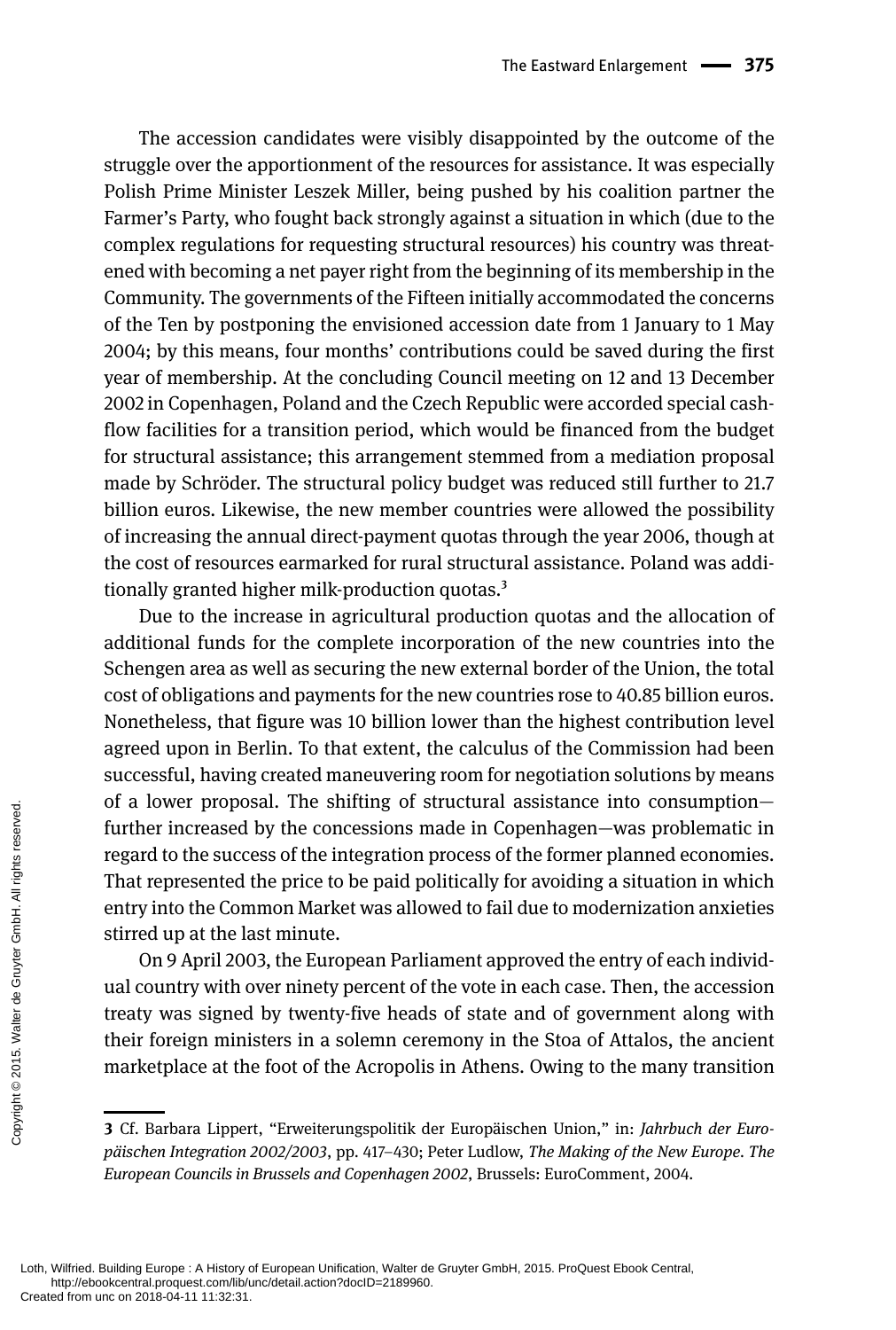regulations, unilateral declarations, and exchanges of correspondence, the treaty comprised almost five thousand pages bound in two thick folios. In part, these additions concerned basics such as restrictions on the free movement of labor for up to seven years and restrictions on purchasing agricultural and forest land in the new countries for seven years (in Poland for no less than twelve years). There were also declarations regarding very specific interests such as the possibility of the continued hunting of brown bears in Estonia and the protection of the domestic honey bee breed in Slovenia. The entry of the new countries into the Schengen Area was made dependent on a later vote of the European Council; envisaged for October of 2007, it would actually take place only a year later. As to entry into the euro area, the same criteria and procedures used for the founding members were to apply to the new countries. The first new member to join the monetary union was Slovenia on 1 January 2007. One year later, there followed Cyprus and Malta; a year after that, Slovakia; and Estonia on 1 January 2011.

Overall, the many transition regulations ensured that opposition to the great expansion was meager in the existing EU member countries and remained below the critical threshold in the applicant countries as well. In the parliaments of the old members, only a few deputies voted against the accession of the new members. In the referenda held in all entering countries except Cyprus, the approval rate varied between fifty-four percent in Malta, which was divided as to European politics, and ninety-two percent in Slovakia. In Poland and the Czech Republic, more than seventy-seven percent of voters gave their approval, whereas in Hungary it was eighty-four percent.

Memories of the energy-sapping struggle over the terms for Eastward expansion faded into the background at the special summit of the twenty-five heads of state and of government held on 1 May 2004 at Phoenix Castle some twenty miles from Dublin. "I saw many a teary eye this afternoon in Ireland," reported Verheugen, "No one at this moment was thinking of milk quotas, internal-market regulations, or convergence programs." What prevailed was satisfaction over the Community achievement, in which outstanding politicians of the old as well as the new member countries, such as Danish Prime Minister Anders Fogh Rasmussen as Council president during the last negotiation period and Polish President Alexander Kwasniewski, had had their share, just as Prodi and Verheugen did too. And there was a sense for the symbolic meaning of the day: "This is Europe's triumph over the twentieth century," was how Latvian Foreign Minister Sandra Kalniete formulated it; she was to become one of the first members of the EU Commission from the former Soviet imperium.4 Created from unc on 2018-04-11 11:32:31.<br>Created from unch Created from unch Created from unch of the Rev members see as Council property.<br>
See as Council Property Consumers reserved.<br>
See as Council Property Commission f

**<sup>4</sup>** Verheugen, *Europa in der Krise*, pp. 63, 68.

Loth, Wilfried. Building Europe : A History of European Unification, Walter de Gruyter GmbH, 2015. ProQuest Ebook Central, http://ebookcentral.proquest.com/lib/unc/detail.action?docID=2189960.<br>Created from unc on 2018-04-11 11:32:31.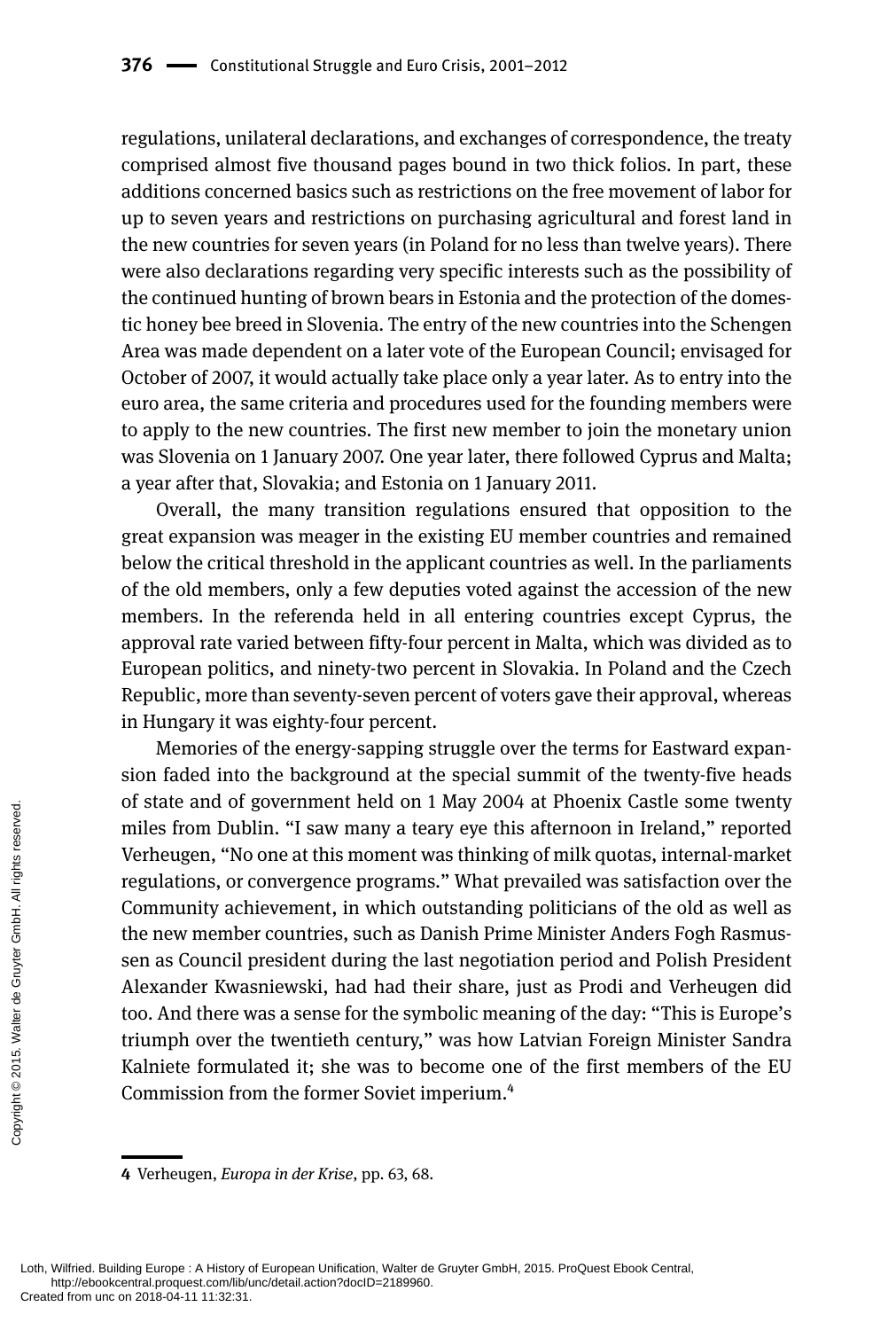The self-confidence and solidarity of the network of expansion strategies that had developed here rubbed off on the European institutions. After representatives of the new member states had already been participating in the work of Parliament and the Council of Ministers as "active observers" since the signing of the accession treaty, the Commission was expanded by ten new members on 1 May 2004. As in the case of Latvia, it was predominantly experienced European politicians of the rank of minister or top-level civil servant who transferred to the Commission. The new countries had been represented in a normal manner in the European Parliament since the elections of 10 to 13 May 2004. It was the case however that the euphoria over the successful expansion did not go far enough to have Borislaw Geremek elected president of the European Parliament. This prominent Polish historian, longtime advisor to the Solidarity Movement and foreign minister from 1997 to 2000, had been put up by the liberal faction but lost in the first round of voting on 20 July owing to the now-traditional arrangement between the two largest factions, the European People's Party and the Socialists. Spanish Socialist Josep Borrell was elected president for the first two and a half years of the new legislative period and was to be followed by the Christian Democrat Hans-Gert Pöttering in 2007.

Only to a very limited extent did the population in the old as well as the new member countries join in the euphoria over the clear success of the reunification of Europe. It was too seldom recognized that the path into the European Community contributed significantly to stabilizing an order based on democracy and rule of law and to promoting prosperity in the post-Communist countries. Instead, there lingered diffuse anxieties in the older member countries over low-wage competition in the employment market, unforeseeable funding commitments, and a Union of twenty-five or even twenty-seven members being ungovernable. In the new member countries, conflicts continued between winners and losers of the transformation; and the tendency to revert to buried nationalist conceptions also remained strong. There was little understanding of the mechanisms of the Union and thus also of the implications of accession, which large majorities had approved.

Hence, the tension between European and Europeanizing elites on the one hand and large segments of the population of the member states on the other continued with a changed emphasis. Gains in European élan on the one side were offset by increasing nationalist reflexes on the other. In the elections to the European Parliament in May of 2004, the participation rate in the old member countries rose to 52.6 percent *vis-à-vis* the 1999 level of 49.4 percent. In the new member countries, however, the average turnout was 31.2 percent of those eligible. This was in part due to unfamiliarity with the new institutions, together with From the transformation<br>
also remained str<br>
Union and thus al<br>
approved.<br>
Hence, the te<br>
hand and large served.<br>
Exerce the te<br>
de Gruyter offset by inc<br>
Exerce offset by inc<br>
European Parliam<br>
countries rose to<br>
inter-<br>
E

Loth, Wilfried. Building Europe : A History of European Unification, Walter de Gruyter GmbH, 2015. ProQuest Ebook Central, http://ebookcentral.proquest.com/lib/unc/detail.action?docID=2189960.<br>Created from unc on 2018-04-11 11:32:31.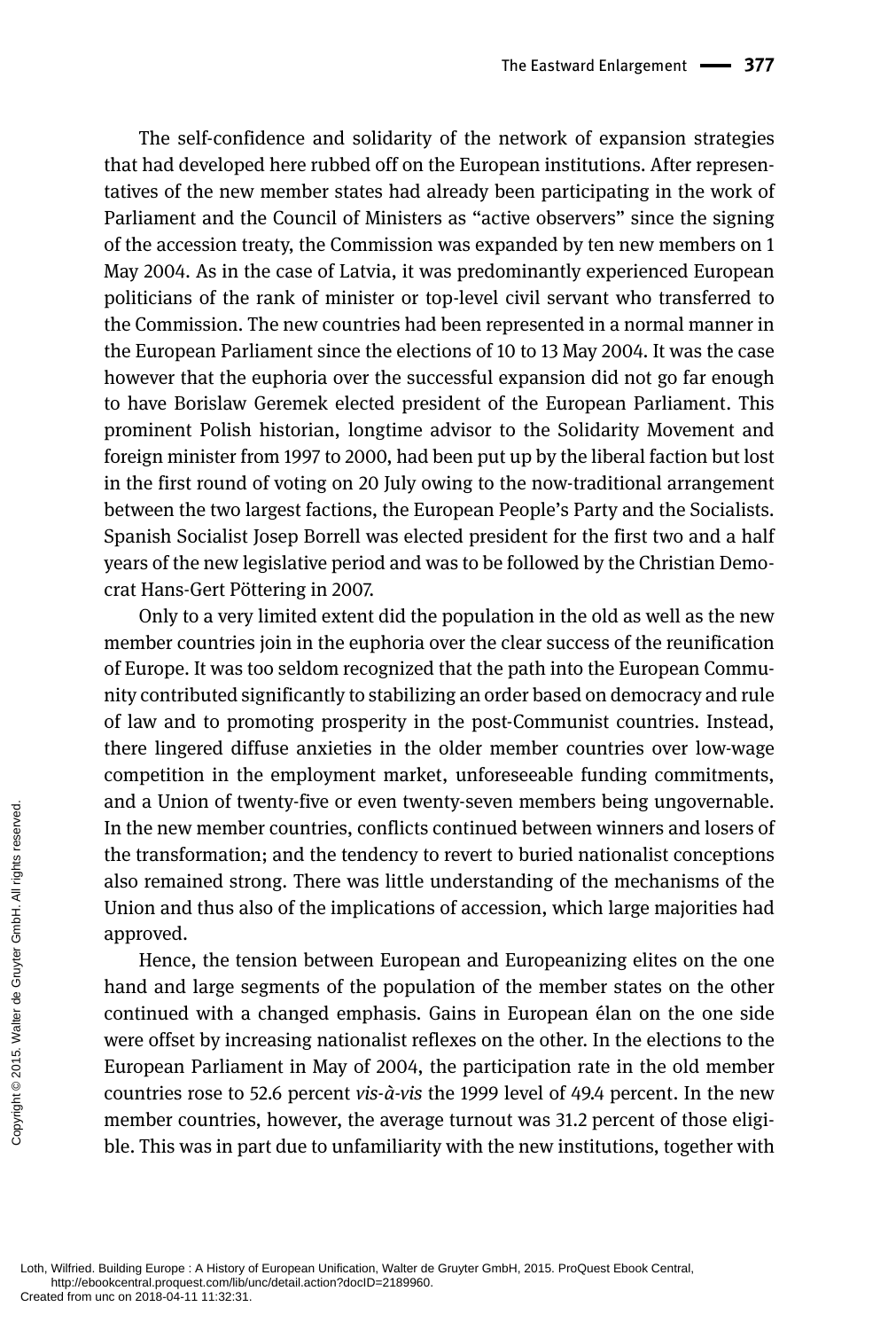the tendency to punish those parties that had successfully managed the accession negotiations.

What the architects of the great enlargement could not do was overcome the division of Cyprus. Initially, the leader of the Turkish ethnic group in the north, Rauf Denktaş, had opposed giving back land to Greeks who had fled to the south during the war of 1974. Then, when a majority of Turkish Cypriots became convinced that their economic problems could only be resolved by membership in the EU, the view became dominant among Greek Cypriots that the plan for the unification of both halves of the island in a federation—as presented by UN General Secretary Kofi Annan—granted too many special rights to the Turkish minority. In the referendum of 24 April 2004, the Annan Plan was approved by 64.9 percent of Turkish Cypriots and rejected by 75.8 percent of Greek Cypriots. This was much to the disappointment of the Commission, which had hoped to be able to use the accession application by the Greek Cypriot government as a means of promoting reunification of the island. Accordingly, the residents of the northern part were regarded as citizens of the EU; but the *acquis communautaire* could only be applied in the southern part for the time being. Exports from the northern part of the island to other EU countries remained dependent upon approval from Greek-Cypriot authorities, so that pledges of support from the EU Council of Ministers for accession of the north to the south could only be partially obtained.<sup>5</sup>

In the negotiations with Bulgaria and Romania, the same criteria were used that had already been in effect for the "Ten." In the process, it became apparent that Bulgaria was making more progress than its northern neighbor in terms of ability to participate in the market, rule of law, and administrative organization. The bitter poverty of Romania, the destruction of its civil society by the Ceauşescu regime, as well as the high level of criminality and corruption resulting from it presented challenges that would not be easily overcome. In February of 2004, the reporter of the European Parliament therefore called for the Commission to suspend talks with Romania for the time being. Whereas all negotiation chapters for Bulgaria could be provisionally concluded in June of 2004, the accession of Romania was threatened with postponement until 2008. Exempted chall<br>
the reporter of i<br>
suspend talks were for Bulgaria could all the reporter of i<br>
suspend talks were for Bulgaria could be application as the sepecial<br>
justice and domes be 2004. The C<br>
application as vertat

The especially difficult negotiation chapters on competitiveness as well as justice and domestic affairs could be finalized with Romania only on 8 December 2004. The Commission thereupon took a positive position on the Romanian application as well on 22 February 2005, and the Council approved the accession treaty with both Bulgaria and Romania on 25 April 2005. Immediately thereafter,

**<sup>5</sup>** Cf. Heinz-Jürgen Axt, "Zypern: Mitglied der Europäischen Union, aber weiterhin geteilt," in: Rudolf Hrbek (ed.), *Die zehn neuen EU-Mitgliedsländer. Spezifika und Profile*, Baden-Baden: Berliner Wissenschaftsverlag, 2006, pp. 115–130; Verheugen, *Europa in der Krise*, pp. 83ff. and 93ff.

Loth, Wilfried. Building Europe : A History of European Unification, Walter de Gruyter GmbH, 2015. ProQuest Ebook Central, http://ebookcentral.proquest.com/lib/unc/detail.action?docID=2189960.<br>Created from unc on 2018-04-11 11:32:31.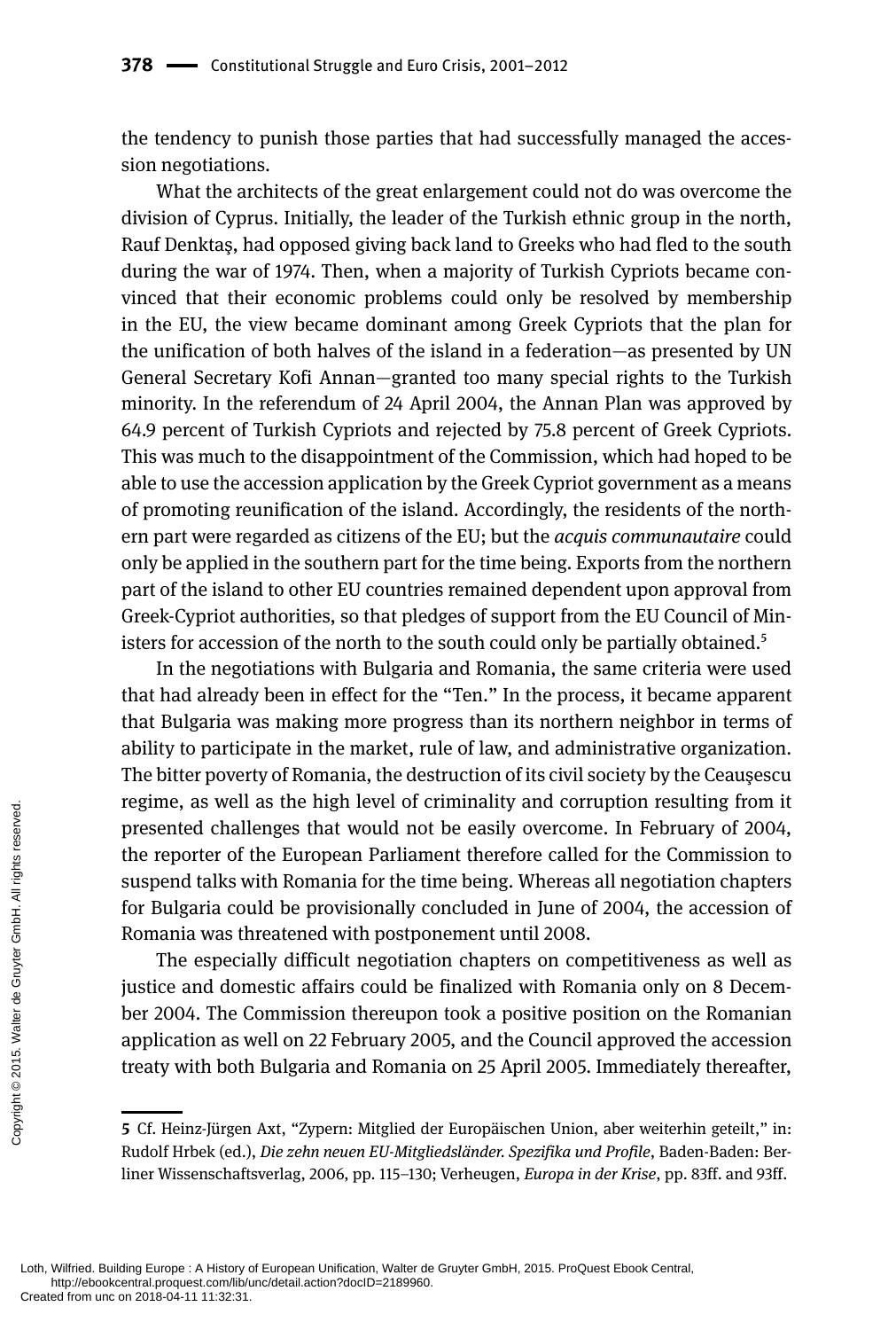the document was signed by all twenty-seven contracting parties in Luxembourg. In order to take into account reservations as to Romania's readiness for entry, a protective clause was added whereby a postponement of the treaty's effective date from 1 January 2007 to 1 January 2008 was stipulated in the event the Council determined that severe deficiencies in the areas of competitiveness or justice and domestic affairs had not yet been eliminated; the decision was to be based on the Commission's Monitoring Reports. In the case of Bulgaria, a unanimous vote of the Council would be necessary for postponement, whereas for Romania a qualified majority would suffice.6

In its Monitoring Report of 26 September 2006, the Commission chided Bulgaria for lagging in the passage of laws and revision of its constitution. The lack of sweeping successes in combating corruption and organized crime was attested in both countries. However, the Commission could not bring itself to recommend postponing accession. Instead, it proposed continued oversight for three years after entry and mandated semi-annual progress reports from the countries. If they did not meet their commitments, they would be threatened with having their judgments and judicial decisions go unrecognized. Additionally, a mechanism was to be created for punishing deficiencies in the administration of EU agricultural funds. The Council approved these recommendations on 17 October 2006, such that the accession of Bulgaria and Romania could in fact take place on 1 January 2007. The package for financing their entry in the years 2007 to 2009, which the Council had already agreed upon in March of 2004, amounted to an additional 15.4 billion euros.7

Both of these new members certainly remained the problem children of the Eastward enlargement. In 2009, the monitoring system was extended indefinitely. In Romania, the fight against corruption and criminality was hindered by ongoing power struggles between President Traian Băsescu, elected in November of 2004, and changing prime ministers. In July of 2011, the Commission confirmed "significant steps" by the Romanian government in the reform of justice and the investigation of cases of corruption, even at the highest level.<sup>8</sup> Then in May of 2012, when incoming Social Democratic head of government Victor Ponta sought to rule by decree and remove Băsescu from office, the implementation of reforms was once again called into question. "Among us, there are cliques carry-The composition of the investigation of the investigation and the investigation and the investigation of the sought to rule by reforms was once  $\frac{1}{2}$  and  $\frac{1}{2}$  and the investigation of the sought to rule by reforms

**<sup>6</sup>** Barbara Lippert, "Erweiterungspolitik der Europäischen Union," in: *Jahrbuch der Europäischen Integration 2005*, pp. 425–434; Anneli Ute Gabanyi, "Rumänien," *ibid*., pp. 441–444.

**<sup>7</sup>** Barbara Lippert, "Die Erweiterungspolitik der Europäischen Union," in: *Jahrbuch der Europäischen Integration 2007*, pp. 423–434.

**<sup>8</sup>** Europäische Kommission: Bericht über den Fortschritt Rumäniens im Rahmen des Kooperations- und Kontrollverfahrens, KOM (2011) 460 endgültig.

Loth, Wilfried. Building Europe : A History of European Unification, Walter de Gruyter GmbH, 2015. ProQuest Ebook Central, http://ebookcentral.proquest.com/lib/unc/detail.action?docID=2189960.<br>Created from unc on 2018-04-11 11:32:31.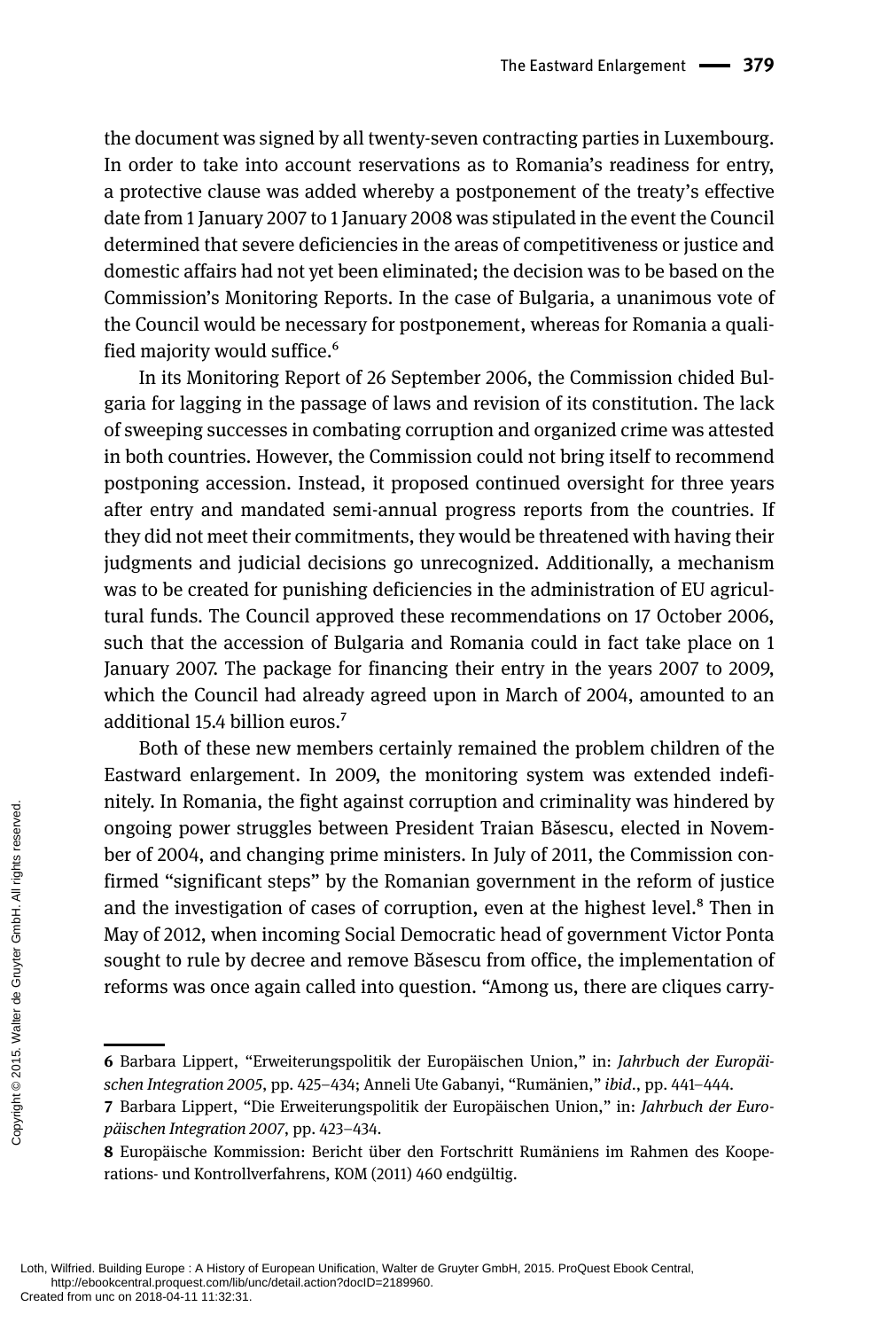ing on a battle of life and death to conquer the state and plunder it," commented EU anti-corruption advisor Alina Mungiu-Pippidi.9

The experience with Bulgaria and Romania, along with some minor difficulties in the new European work apportionment and with the new competitors contributed to skepticism regarding further applications for entry. This was especially the case with the western Balkan states, to which the European Council in Thessaloniki in June of 2003 had conceded a "European prospect." Croatia had submitted an application as early as February of 2003. It was followed by Macedonia's in March of 2004, Montenegro's in December of 2008, Albania's in April of 2009, and Serbia's in December of that year. In April of 2004, the Commission certified that Croatia was fundamentally capable of accession; after a delay due to insufficient cooperation on the part of Croatian authorities with the International Criminal Court for the former Yugoslavia, negotiations began in October of 2005. The Commission—now under the presidency of José Manuel Barroso of Portugal and with Olli Rehn of Finland as enlargement commissioner—developed an incremental process that made the beginning of accession negotiations explicitly dependent on the fulfillment of preconditions: Initially, there was to be a review to determine if the preconditions for the conclusion of a Stability and Association Agreement (SAA) existed; then, if the commitments of the SAA were adhered to, the status of candidate for accession would be awarded. Entry negotiations were to begin only after there had been significant progress on economic and *acquis* criteria.10

Macedonia was accorded candidate status in December of 2005, and in October of 2009, the Commission recommended that accession talks be started. In the Council, however, this recommendation was blocked by Greece: The Athens government insisted that the Republic of Macedonia change its name such that any claim to Macedonian areas of Greece would be excluded: Up to that point, a formulation acceptable to both sides had not been found. Montenegro received candidate status in December of 2010, and entry negotiations began in June of 2012. Serbia had been declared a candidate in March of that year, and entry negotiations started in January 2014. Albania has up to this point not yet gone beyond the status of an associated state, however. Bosnia-Herzegovina and Kosovo, which have not yet submitted applications for accession, are still in the run-up to a Stability and Association Agreement. Impulses for negotiation in the Provided from the and the Created from unc on 2018-04-11 11:32:31.<br>Created from uncontrol Created from uncontrol Created from uncontrol Created from uncon 2018-04-11 11:32:31.<br>Created from uncon 2018-04-11 11:32:31.<br>Create

**<sup>9</sup>** Quoted from the *Westfälische Nachrichten*, 22 Aug. 2012.

**<sup>10</sup>** Europäische Kommission: Strategiepapier zur Erweiterung, KOM (2005) 561 endgültig, 9 Nov. 2005. Cf. Barbara Lippert, "Die Erweiterungspolitik der Europäischen Union," in: *Jahrbuch der Europäischen Integration 2006*, pp. 429–440.

Loth, Wilfried. Building Europe : A History of European Unification, Walter de Gruyter GmbH, 2015. ProQuest Ebook Central, http://ebookcentral.proquest.com/lib/unc/detail.action?docID=2189960.<br>Created from unc on 2018-04-11 11:32:31.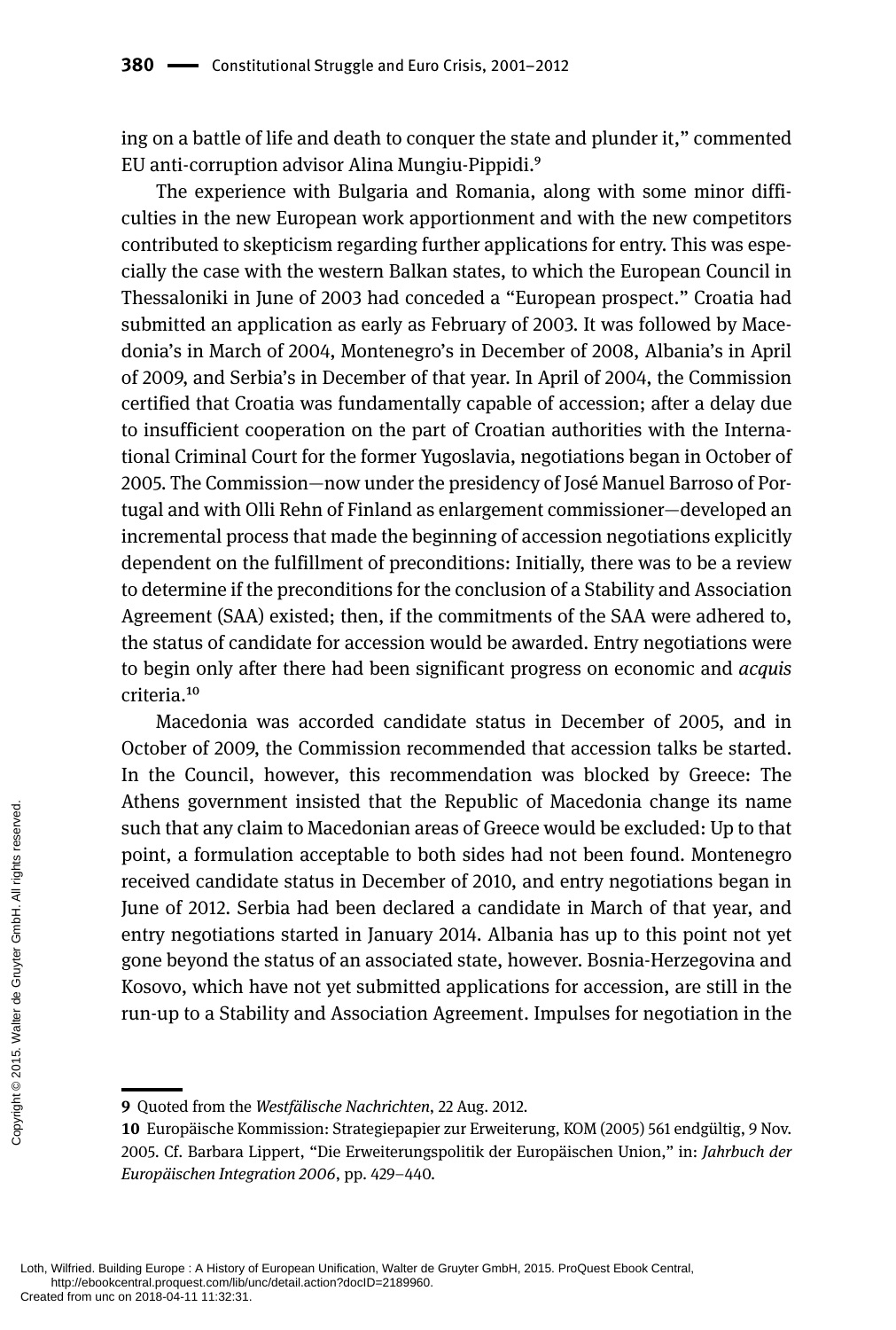neighboring states Austria and Greece have proven too weak to unleash a stronger integration dynamic in the Balkan States.

The Commission sought to respond to the languishing integration dynamic in the Western Balkans by seeking a breakthrough in negotiations with Croatia in 2009. This plan was however thwarted when Slovenia blocked the opening of the last twelve negotiation chapters with reference to the conflict between Slovenia and Croatia over the course of the border in the Adriatic. Only after the Slovenian government in September of 2009 had—under pressure from the Swedish Council presidency—declared its willingness to leave the final settlement of the border to an international court of arbitration could negotiations then enter the final phase. Here, it was especially the governments of the Netherlands, Denmark, and Great Britain that once again stepped on the brakes because they still perceived significant deficits in justice, the fight against corruption and criminality, as well as cooperation with the tribunal in The Hague. On 11 June 2011, however, Commission President Barroso was able to declare the negotiations completed. The accession took place on 1 July 2013.11

While the expansion in the Balkans suffered due to the painful aftereffects of inherited ethnic conflicts and significant lack of a democratic tradition, it was the case with Turkey that concerns increasingly arose over the cultural compatibility of a state shaped by Islam and over the Community's capacity to absorb it. Critics of the country's entry repeatedly pointed out that in 2013 Turkey's population of seventy-nine million was about as large as all ten of the countries that had entered in 2004; but it was expected to have only half the combined economy of those ten members.<sup>12</sup> The accession of Turkey would mean "the end of the European Union," as former French President Giscard d'Estaing warned in *Le Monde* in November of 2002.13

The reforms that the Turkish political system had brought itself to undertake in the period from 2002 to 2004 thus did not have the hoped-for success. In August of 2002, the Turkish National Assembly voted for the permanent abolition of the death penalty (which notably meant not executing PKK leader Abdullah Öcalan), approval of the Kurdish language in radio and television programming and also in private educational institutions, the right of religious minorities to purchase land, as well as the admission of liaison offices of foreign non-governmental organizations. After the electoral victory of the conservative-religious Justice Party (AKP) in November of 2002, new Prime Minister Recep Tayyip Erdoğan achieved The reforms that the period from<br>
the period from<br>
of 2002, the Turki<br>
death penalty (wh<br>
approval of the Ki<br>
in private educati<br>
land, as well as the<br>
mizations. After the<br>
(AKP) in Novembe<br>
served.<br>  $\frac{1}{2}$ <br>  $\frac{1}{2}$ 

**<sup>11</sup>** *Ibid.*, 2011, pp. 503–516; Sisina Kusic, "Kroatien," *ibid*., pp. 513–516.

**<sup>12</sup>** Cf. for example Wolfgang Quaisser and Alexandra Reppegather, *EU-Beitrittsreife der Türkei und Konsequenzen einer EU-Mitgliedschaft*, Munich: Working Papers, 2004.

**<sup>13</sup>** *Le Monde*, 9 Nov. 2002.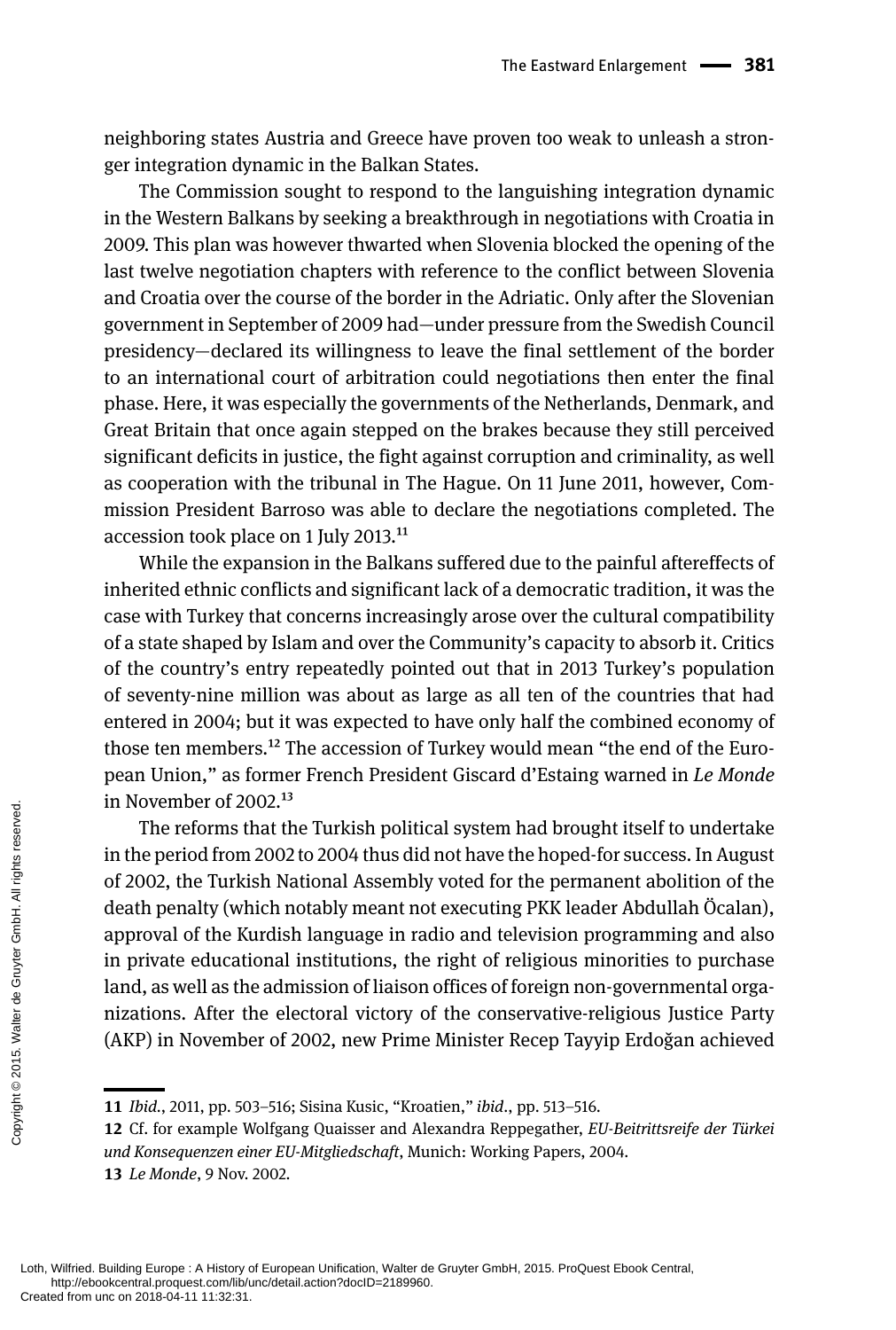a fundamental liberalization of Turkish criminal law and the "civilianizing" of the National Security Council, which up to that point had been dominated by the military. Moreover, he brought about a transformation in Turkey's policy on Cyprus: From the winter of 2003–2004 onward, the reunification of the island on the basis of the Annan Plan was supported by Turkey.

After contentious internal discussion, the Commission found in its progress report of 6 October 2004 "that Turkey fulfills the political criteria to a satisfactory extent" and recommended the opening of negotiations on accession. No concrete date for this was specified, however. Instead, the Commission announced stepped-up oversight of the reform process, made mention of the possibility of the suspension of negotiations, and emphasized "that this is an open-ended process whose outcome cannot be guaranteed in advance." It declared that a conclusion could only come after decision-making on the financial preview for the period from 2014 onward. Additionally, the accession treaty was to have long transition regulations and perhaps even indefinite protective clauses in regard to the free movement of labor, for example.<sup>14</sup> After further contentious discussion, the European Council in a Brussels meeting of 16 and 17 December 2004 opted for beginning negotiations on 3 October 2005. It insisted however that the measures on the reform of criminal law be implemented beforehand and that a supplementary agreement for harmonizing the Customs Union between Turkey and the Community with the ten new members be signed as well. Indirectly, the Council thereby made the recognition of the new EU member Cyprus by Turkey a precondition for the actual start of negotiations.15

Of necessity, the Erdoğan government agreed to sign the additional protocol to the Treaty of Ankara. Under domestic pressure over the prospect of becoming a second-class member, however, the Turkish government declared at the signing on 29 July 2005 that this action was not be regarded as recognition of the Republic of Cyprus. It therefore did not apply the protocol to Cyprus; that is, Turkish ports and airports remained closed to ships and aircraft from the Republic of Cyprus. This did indeed allow the opening of talks on 3 October 2005 as planned. An attempt by the Austrian government to write into the negotiation framework a mere "partnership" as an alternative goal was derailed at the last moment. Yet, after the Turkish government stood firm in its position of not applying the addi- $\frac{1}{2}$ <br>  $\frac{1}{2}$ <br>  $\frac{1}{2}$ <br>  $\frac{1}{2}$ <br>  $\frac{1}{2}$ <br>  $\frac{1}{2}$ <br>  $\frac{1}{2}$ <br>  $\frac{1}{2}$ <br>  $\frac{1}{2}$ <br>  $\frac{1}{2}$ <br>  $\frac{1}{2}$ <br>  $\frac{1}{2}$ <br>  $\frac{1}{2}$ <br>  $\frac{1}{2}$ <br>  $\frac{1}{2}$ <br>  $\frac{1}{2}$ <br>  $\frac{1}{2}$ <br>  $\frac{1}{2}$ <br>  $\frac{1}{2}$ <br>  $\frac{1}{2}$ <br>

Loth, Wilfried. Building Europe : A History of European Unification, Walter de Gruyter GmbH, 2015. ProQuest Ebook Central, http://ebookcentral.proquest.com/lib/unc/detail.action?docID=2189960.<br>Created from unc on 2018-04-11 11:32:31.

**<sup>14</sup>** Europäische Kommission: Empfehlung der Europäischen Kommission zu den Fortschritten der Türkei auf dem Weg zum Beitritt, KOM (2004) 656 endgültig, 6 Oct. 2004.

**<sup>15</sup>** European Council: Presidency Conclusions, Brussels, 16-17 Dec. 2004. Cf. Peter Ludlow, *Dealing with Turkey. The European Council of 16–17 December 2004*, Brussels: EuroComment, 2005; Barbara Lippert, "Die Türkei als Sonderfall und Wendepunkt der klassischen EU-Erweiterungspolitik," in: *Integration* 28 (2005), pp. 119–135.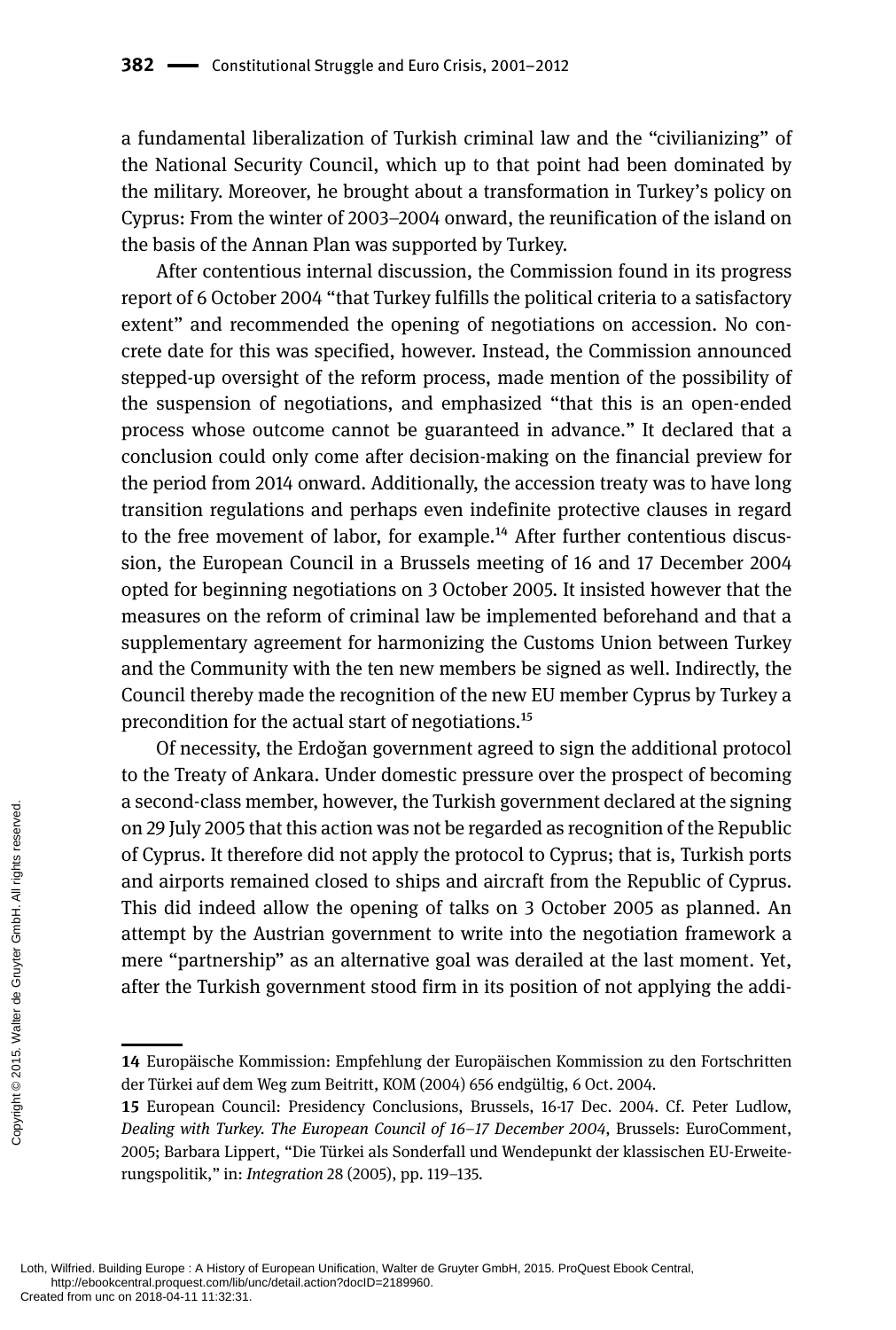tional protocol even after the "screening" phase of negotiations, the EU Council of Ministers decided on 11 December 2006 to suspend talks on all chapters directly linked to the Customs Union and therefore affecting the economic core of the Community.

A spectacular failure of negotiations was thereby avoided. The reform dynamic in Turkey nevertheless waned, and the date of possible entry into the EU retreated ever further into the future. German Chancellor Angela Merkel, in office since September of 2005, assessed the strategic necessity of Turkish EU membership significantly lower than had her predecessor. Chirac's successor Nikolas Sarkozy, elected in May of 2007, even spoke out explicitly against Turkish membership as a goal of negotiations. He vetoed the opening of five further negotiation chapters (economic and monetary union, Common Agricultural Policy, regional policy, institutions, and budget) that he viewed as favorable to membership. Additionally, Cyprus blocked the opening of the chapters on energy as well as education and culture. Up to 2012, only thirteen of thirty-five chapters were able to be opened; only one chapter (science and research) could be provisionally concluded.16

After Erdoğan's major victory in parliamentary elections in June of 2011, Turkish politicians began to search for alternatives to EU membership due to the stagnation in negotiations. Trade relations with the growing economies of the Middle East, Central Asia, and North Africa were expanded, the ambition grew for creating a regional power that could act autonomously, and legal harmonization with EU norms was postponed indefinitely due to the high costs involved. When in the second half of 2012 the Cypriot government took its turn chairing the EU Council, Ankara even implemented a temporary freeze in relations with the EU. This history of Turkey's approach to Europe is not thereby at an end, but its progress is however highly uncertain.

Whereas the issue of Turkish membership remained open, a consensus gradually emerged in the EU that for the foreseeable future no prospect of membership should be offered to any other countries undergoing transformation. Instead, economic development and democratic structures should be promoted by means of financial and technical assistance along with granting market access, as the Commission had envisioned since 2004 within the framework of the "European Neighborhood Policy." Relations with the sixteen countries for which this program was conceived have up to now developed in very different ways; agreement on a coherent strategy has not yet been reached. In 2008, at Sarkozy's urging, a "Union for the Mediterranean" was created with the goal of Trins instory of Tun<br>
ress is however hi<br>
engradually emerge<br>
bership should b<br>
Instead, economic<br>
by means of fina<br>
access, as the Cor<br>
the "European Newhich this programe<br>
ways; agreement<br>
Sarkozy's urging,<br> **16** *Jahrbu* 

**<sup>16</sup>** *Jahrbuch der Europäischen Integration 2006*, pp. 431–435; *ibid*., 2007, pp. 425–429; *ibid*., 2008, pp. 454–458; *ibid*., 2009, pp. 448–450; *ibid*., 2010, pp. 468–471; *ibid*., 2011, pp. 507ff.

Loth, Wilfried. Building Europe : A History of European Unification, Walter de Gruyter GmbH, 2015. ProQuest Ebook Central, http://ebookcentral.proquest.com/lib/unc/detail.action?docID=2189960.<br>Created from unc on 2018-04-11 11:32:31.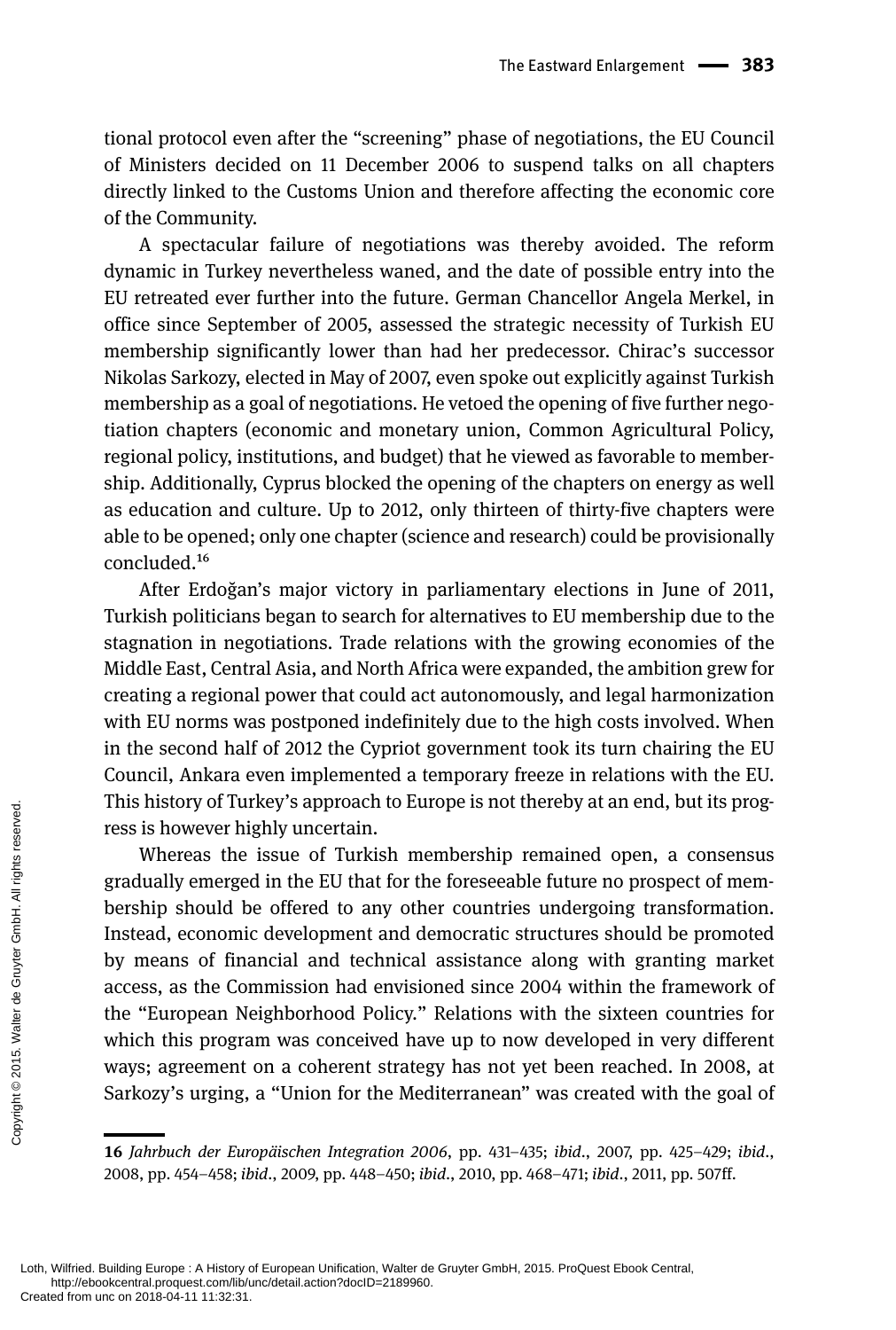promoting regional cooperation among Mediterranean neighbors. In 2009, at the initiative of Sweden and Poland, there followed an "Eastern Partnership" that included Belarus, Ukraine, Moldavia, Armenia, Georgia, and Azerbaijan. The possibilities of neighborhood policies have been used to the greatest extent by Ukraine, Moldova, and Georgia. Up to this point, however, these countries have hoped in vain for any prospect of accession.<sup>17</sup>

In contrast, the institutions of the EU and the governments of the member states had no problem in positively receiving the accession application of Iceland, submitted to the chair of the European Council on 16 July 2009. The small island nation in the North Atlantic had decided on this step after the financial collapse of 2008 brought its government to the verge of bankruptcy. A majority of Icelanders believed that the financial turbulence could only be overcome via membership in the Eurozone. To accomplish this, they were prepared to accept reductions in the exclusive use of their fishing grounds. Given that Iceland had already been integrated into the European Economic Area since 1994 and had additionally joined the Schengen Agreement in 2001, the complete adoption of the *acquis communautaire* seemed relatively unproblematic to arrange. Entry negotiations began on 27 July 2010 and made rapid progress.<sup>18</sup> After the massive devaluation of the Icelandic króna had helped the fishing and tourism industries get back on their feet, however, the attitude of the descendants of the Vikings changed over the course of 2012. Following the victory of the conservative Independence Party in parliamentary elections in May 2013 the new government suspended the negotiations for an indefinite time.

With the conclusion of the expansion project of 1999, the signs thus predominantly pointed toward consolidation of the EU 28. This was and will be rightfully seen as the prerequisite for having the Union remain capable of acting and for having its interests on the European and international stages to be appropriately represented.

## **The Constitutional Treaty**

There had been fears, primarily in France, that the Union would become incapable of acting after the great expansion; yet it did not turn out that way. This was above all attributable to the talks over further treaty reform, approved by Exercise the Steel as the precedent<br>
Exercise the Steel as the precedent<br>
Precedent Precedent Precedent<br>
Steel as a shown and the Steel and Steel as a shown and the Steel and Walter<br>
Steel as Steel and Reserved Kontinue a

**<sup>17</sup>** Karin Böttger, *Die Entstehung und Entwicklung der europäischen Nachbarschaftspolitik. Akteure und Koalitionen*, Baden-Baden: Nomos, 2010.

**<sup>18</sup>** Burkhard Steppacher, "Island," in: *Jahrbuch der Europäischen Integration* 2010, pp. 479ff. and *ibid*., 2011, pp 511ff.

Loth, Wilfried. Building Europe : A History of European Unification, Walter de Gruyter GmbH, 2015. ProQuest Ebook Central, http://ebookcentral.proquest.com/lib/unc/detail.action?docID=2189960.<br>Created from unc on 2018-04-11 11:32:31.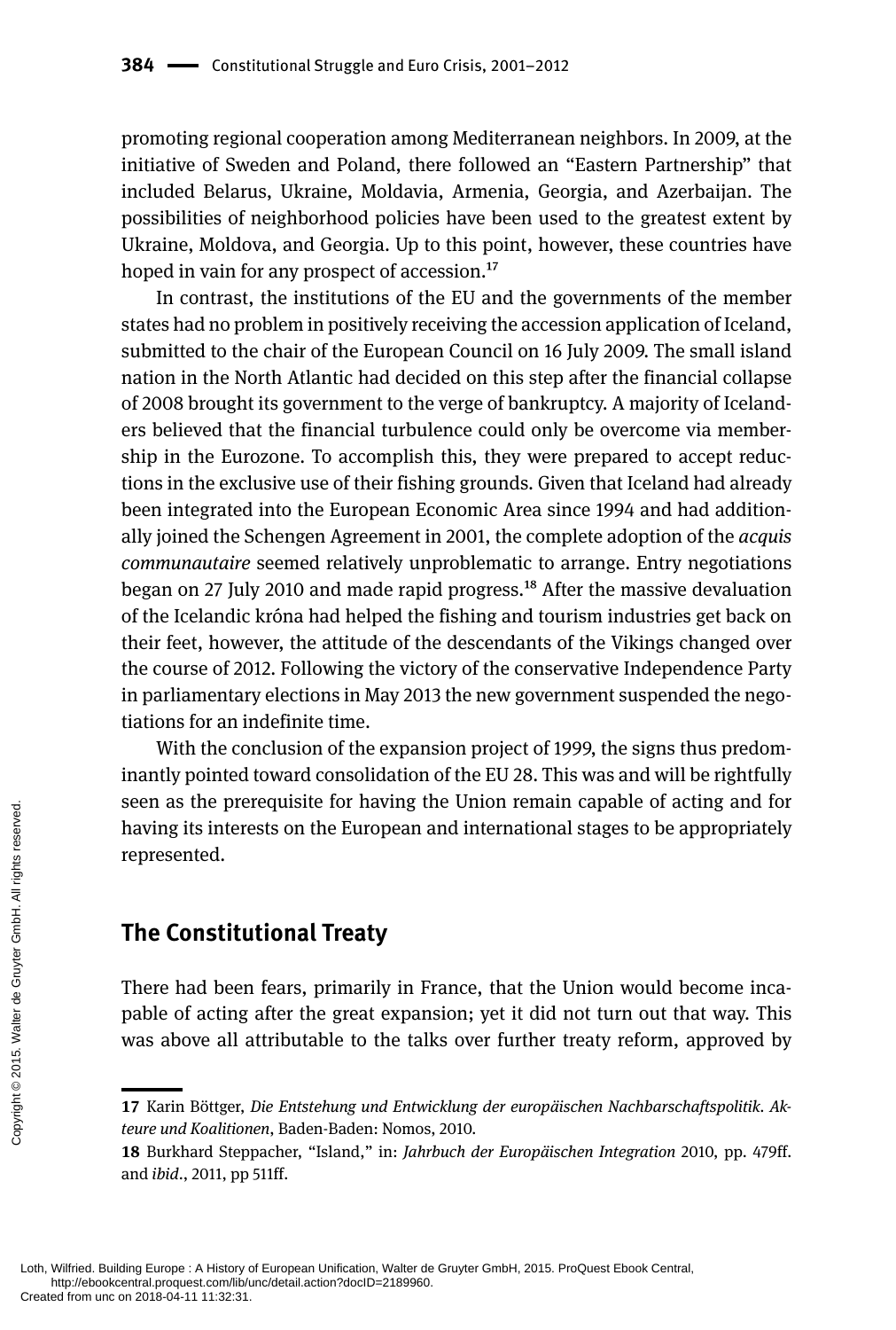the European Council in Nice in 2000, and running parallel to negotiations on accession.

In preparing for the government conference of 2004, France and Germany once again worked closely together. Given the hangover from the disastrous impression that their confrontation during the Nice summit had left, Chirac and Schröder very quickly came to agreement that they would in future meet every six to eight weeks on very intimate terms, accompanied only by their foreign ministers, to discuss ongoing problems of European politics over dinner. At the first of these meetings, held at Chirac's initiative on 31 January 2001 in the Alsatian town of Blaesheim near Strasbourg, the two leaders agreed to work out a joint position in preparing for the government conference. This did not come about as quickly as anticipated however because Foreign Minister Herbert Védrine was anxious not to give up control over the reform process. On 31 May, the European Parliament voiced its support for organizing the preparations for the government conference in the form of a convention following the model and the division of mandates of the Convention on Fundamental Rights. Chirac and Schröder then pushed through the vote for a convention and for the development of a constitution as a joint position. In a joint resolution issued at the seventy-eighth Franco-German summit on 23 November in Nantes, they proclaimed their resolve "to seek agreement consistently and persistently on all issues that will arise from the activity of the convention."19

Belgian Prime Minister Guy Verhofstadt could thus be sure of support from Chirac and Schröder when as Council president in the second half of 2001 he sought suggestions from the governments for institutional reform of the Union. These were to be discussed at a convention made up of representatives of the governments, the national parliaments, the European Parliament, and the Commission. He also advocated giving the reform the character of a constitutionalization. In order to structure the talks, he presented to the European Council in the Laeken district of Brussels on 14 and 15 December 2001 a catalogue of no fewer than sixty-seven questions on which the convention was to take a position. The convention's talks were to begin on 1 March 2002 and be completed within a year. It was to meet publicly and to be open to input from civil society. Bester mission. He also a<br>tion. In order to state<br>Laeken district of<br>than sixty-seven convention's talks<br>as it was to meet put<br>Verhofstadt's<br>a single draft con<br>subsequent gover<br>contentious discu<br>tion" as to whethe<br> $\frac{19}{$ 

Verhofstadt's proposal to charge the convention with the development of a single draft constitution that would then be binding to a great degree on the subsequent government conference could not win acceptance at Laeken. After contentious discussion, it remained an open question in the "Laeken Declaration" as to whether several alternative drafts could be available at the end of the

**<sup>19</sup>** *Internationale Politik* 67 (2002), p. 101. On the initiation of the Blaesheim process, also Chirac, *Le temps présidentiel*, p. 311.

Loth, Wilfried. Building Europe : A History of European Unification, Walter de Gruyter GmbH, 2015. ProQuest Ebook Central, http://ebookcentral.proquest.com/lib/unc/detail.action?docID=2189960.<br>Created from unc on 2018-04-11 11:32:31.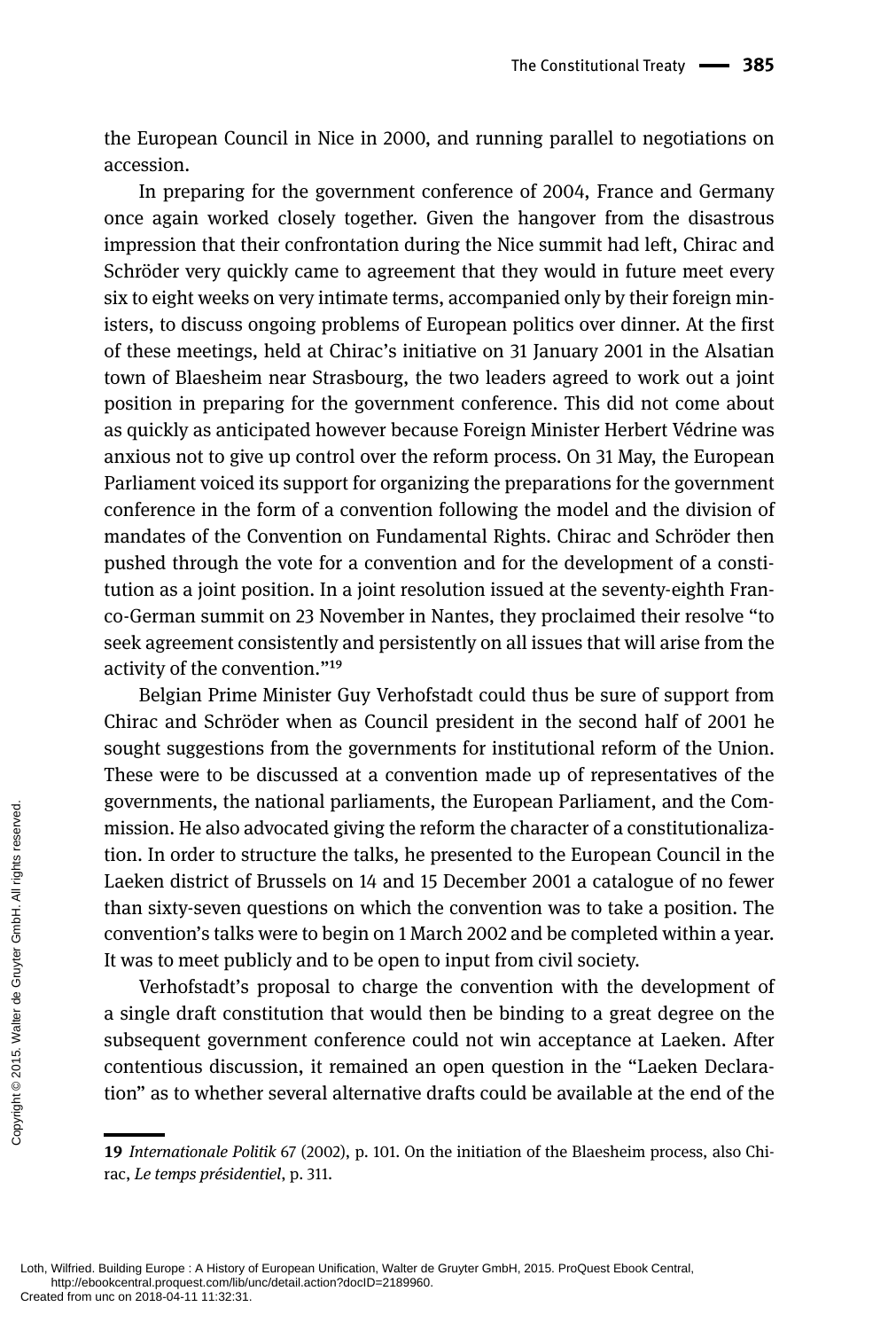talks. In other respects, however, the heads of state and of government accepted the Belgian proposal, including the composition of the convention (one representative per government, two per national parliament, sixteen members of the European Parliament, two representatives of the Commission, along with representatives of the governments and of the parliaments of the candidate countries in an advisory capacity). They also accepted the strong position of the convention president, who was to produce an initial working basis for the convention and "evaluate" the public debate in the plenum for each successive session.<sup>20</sup>

Valéry Giscard d'Estaing became the president of the convention. The former president of France had since late September insistently put his name in play for this office, and Chirac supported him—firstly, because Chirac wanted to see a French person hold the position and, secondly, because he hoped to be able to neutralize a potential opponent in his own re-election bid. When Schröder immediately concurred with Chirac's choice, no other candidate had a chance neither Jacques Delors, who had hesitated all too long, nor Dutch Prime Minister Wim Kok, nor his former Italian college Giuliano Amato, whom the leaders of the smaller member countries, among them Verhofstadt, would have preferred. In the end, the nomination of Giscard was unanimous after Verhofstadt had proposed adding two vice presidencies and had also put forward Amato and former Belgian Prime Minister Jean-Luc Dehaene for those posts. Amato and Dehaene, a Socialist and a Christian Democrat respectively, were also nominated unanimously.<sup>21</sup>

The convention took up its work on 28 February 2002. Rather than being led by its president, it was *de facto* under the leadership of a twelve-person presidium that consisted of representatives of all member groups. Giscard certainly had his own ideas as to how the convention was to be run and to what results it should come; in the nonpublic debates of the presidium however he occasionally had to defer to the better argument. Klaus Hänsch, one of the two representatives of the European Parliament on the presidium, confirmed that the seventy-six-year-old president exhibited an "astounding combination of leadership ability and willingness to learn."<sup>22</sup> The presidium succeeded with its proposal that the conven-Come; in the notice defer to the bett<br>
defer to the bett<br>
European Parlia<br>
president exhib<br>
ingness to learn<br>
20 Erklärung von<br> *Die neue europäis.*<br>
Bonn: Europa Unit<br>
Weg zu einer europäis.<br>
21 Didier Pavy, "G<br>
22 Hänsch

**<sup>20</sup>** Erklärung von Laeken zur Zukunft der Europäischen Union, among others in: Daniel Göler, *Die neue europäische Verfassungsgdebatte. Entwicklungsstand und Optionen für den Konvent*, Bonn: Europa Union, 2002, pp. 112–122. Cf. *idem*., "Der Gipfel von Laeken. Erste Etappe auf dem Weg zu einer europäischen Verfassung?" in: *Integration* 25 (2002), pp. 99–110; Peter Ludlow, *The Laeken Council*, Brussels: EuroComment, 2002; Fischer, *Die rot-grünen Jahre*, pp. 357–360.

**<sup>21</sup>** Didier Pavy, "Giscard: retour par l'extérieur," in: *Le Nouvel Observateur*, 20 Dec. 2001.

**<sup>22</sup>** Hänsch, *Kontinent*, p. 166. On the work of the convention, *ibid*., pp. 161–205; Alain Lamassoure, *Histoire secrète de la Convention européenne*, Paris: Albin Michel, 2003; Andrew Duff, *The Struggle for Europe's Constitution*, London: Federal Trust for Education and Research, 2007; Peter Norman, *The Accidental Constitution. The Story of the European Convention*, Brussels:

Loth, Wilfried. Building Europe : A History of European Unification, Walter de Gruyter GmbH, 2015. ProQuest Ebook Central, http://ebookcentral.proquest.com/lib/unc/detail.action?docID=2189960.<br>Created from unc on 2018-04-11 11:32:31.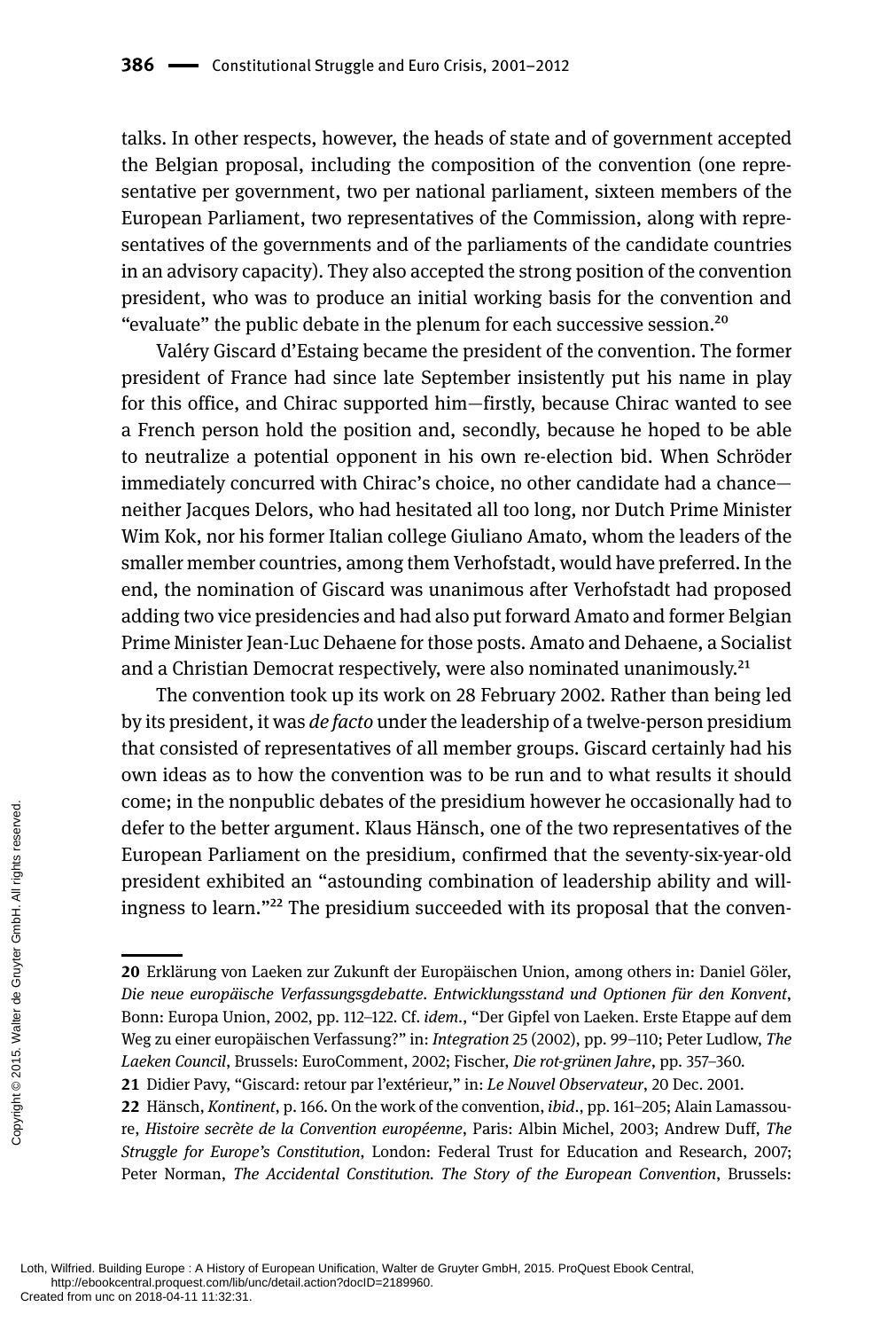tion commit itself to seeking consensus. This meant that instead of having the plenum vote on differing proposals, the president would in the end determine where the consensus on an issue lay. Consensus was to be determined by that which had not met with "considerable opposition" in any member group. What exactly constituted "considerable opposition" was left to the discretion of the president.

In fact, opposition needed to be watched especially when it came from of the ranks of the governments. The convention was programmed to reach a compromise that could not be called into question by the subsequent government conference. The process ensured that at the end there would not be several drafts but rather only one—a draft behind which there stood something more than a slim majority. Such a draft could not be sidestepped by the governments. Foreseeable opposition by individual governments to individual points would thereby be isolated; the veto power of each government, which had made previous government conferences so arduous, thus tended to be devalued. Compromise no longer amounted to the least common denominator but rather constituted that which was genuinely achievable with common sense in light of actual power relations.

In order to have time enough to find consensus, the presidium approved an additional three months' work time for the convention right at the beginning. The results were however to be available for the European Council in June of 2003. Nevertheless, the exchange among working committees, led by a member of the presidium, in meetings with member groups and with families of political parties had progressed so far in the plenum and in the presidium that Giscard d'Estaing could present the presidium with a first skeleton of the draft treaty by October of 2002.

This outline foresaw the dissolution of previous treaties on the European Union and the European Community as well as the replacement of the three-pillar structure of Maastricht with a unified treaty. A first section would describe the principles, the organs, and the processes. The Charter of Fundamental Rights approved in Nice would follow as a second section. A third would consist of the previous treaty contents regarding the three pillars, including process modifications. The treaty was to be termed a "constitution" regardless of the fact that it would be approved by the states involved and would not rest upon the vote of the European people. For the first time, there would also be provision for the possibility of an exit from the Union.<sup>23</sup> Some individual participants such as Hänsch This outline for Union and the Eurors of M<br>
the principles, the<br>
approved in Nice<br>
previous treaty co<br>
tions. The treaty v<br>
would be approve<br>
European people.<br>
bility of an exit fr<br>
served.<br>
EuroComment, 2003;<br>
Konventsvo

EuroComment, 2003; Mathias Jopp and Saskia Matl, "Perspektiven der deutsch-französischen Konventsvorschläge für die institutionelle Architektur der Europäischen Union," in: *Integration* 26 (2003), pp. 99–110; as well as the contributions in *Integration* 26 (2003), vol. 4, pp. 283–575. **23** Preliminary draft Constitutional Treaty, 28 Oct. 2002, CONV 369/02.

Loth, Wilfried. Building Europe : A History of European Unification, Walter de Gruyter GmbH, 2015. ProQuest Ebook Central, http://ebookcentral.proquest.com/lib/unc/detail.action?docID=2189960.<br>Created from unc on 2018-04-11 11:32:31.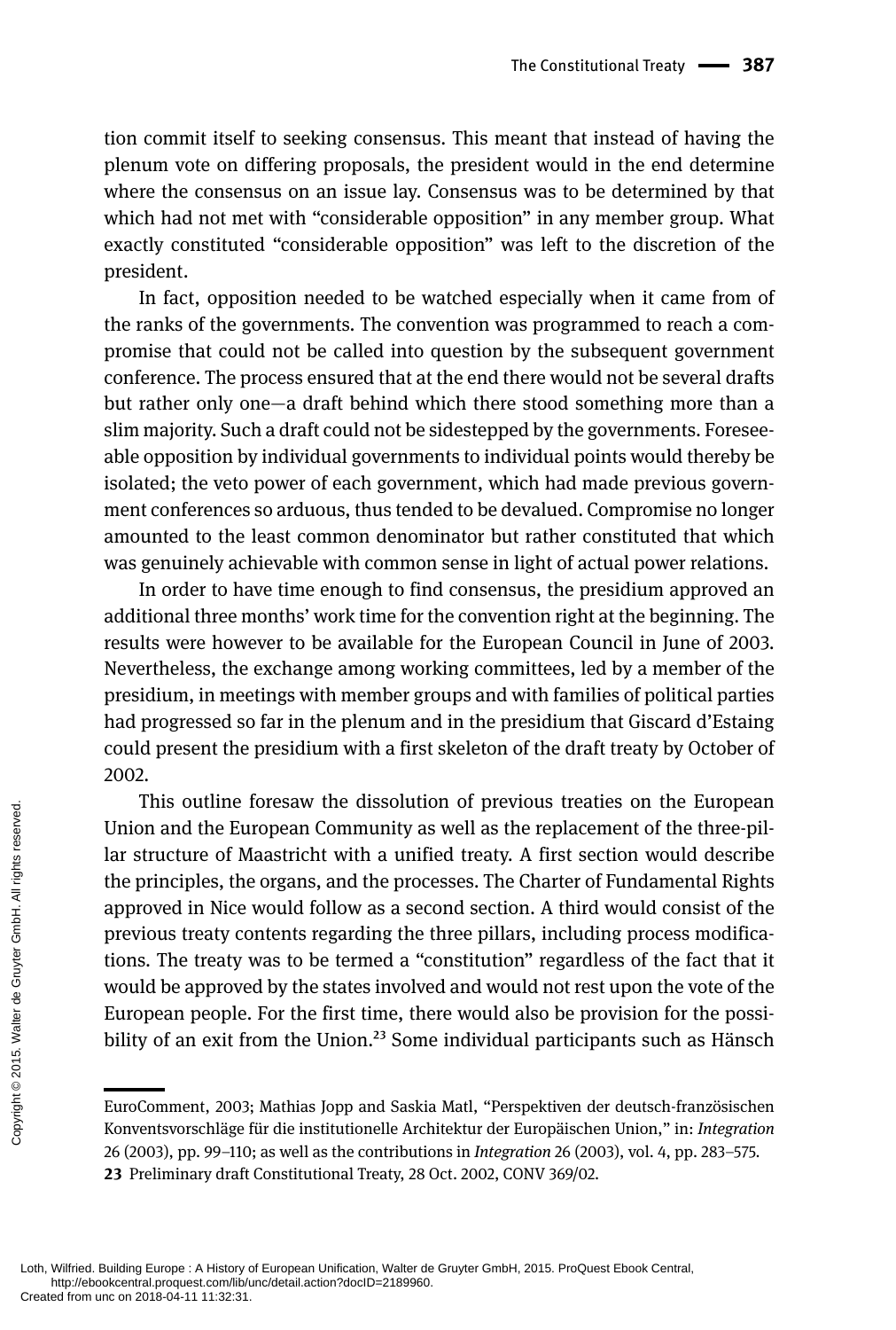had concerns about employing the constitution concept, thinking that it might give impetus to criticism of a presumed "superstate"; but Giscard knew how to push such concerns aside.

With the presentation of the outlines of a constitutional treaty on 28 October, the character of the convention's work changed. Whereas up to that point skepticism had predominated as to whether the convention would bring forth anything more than nonbinding declarations of intent, now it seemed that it actually would be in a position to predetermine the future character of the Union to a great extent. Hence, the governments now increasingly sought to influence the results of the talks. Foreign minister Joschka Fischer took over the representation of the German government in the convention himself; SPD General Secretary Peter Glotz had earlier held that position. Chirac's new Foreign Minister Dominique de Villepin replaced Europe Minister Pierre Moscovici, who had been appointed by the Socialist government of Lionel Jospin. The French and German governments then submitted a series of joint positions to the convention.

The compromises that they had to accept in so doing primarily affected the configuration of the executive of the Union. Whereas Chirac had initially joined Giscard in supporting the appointment of a fulltime president of the European Council, who could access the executive powers of the Commission, the German government along with those of most of the smaller states advocated the election of the Commission president by the European Parliament and his assignment as chairman in the European Council. The compromise consisted essentially in that the German government now also backed the introduction of a fulltime president; however, he was to be elected for only two-and-a-half years (with the possibility of one re-election). Also, he would not be able to encroach upon the purview of the Commission. The convention revised the election process of the Commission president by Parliament (which was now acceptable to France) by stipulating that it take place at the recommendation of the European Council. However, the Council was to make its recommendation while "taking into account the elections to the European Parliament."<sup>24</sup>

The German proposal to assign the Commissioner for External Relations the chairmanship of the Council for External Relations and Defense and so to become the "foreign minister" of the Union was modified: The foreign minister named by the European Council with the approval of the Commission president would at the same time be a member of the Commission. He would be solely responsible for initiatives in the areas of foreign policy; the Commission would no longer hold that authority collectively. As a vice president of the Commission, however, he would also be intimately involved into the work of the Commission. The Direc-The Collininssion<br>
president by Pa<br>
that it take place<br>
Council was to r<br>
to the European<br>
The German<br>
chairmanship o<br>
the "foreign min<br>
the European C<br>
the same time b<br>
for initiatives in<br>
that authority c<br>
would also be

**<sup>24</sup>** Article I–26 of the draft Constitution.

Loth, Wilfried. Building Europe : A History of European Unification, Walter de Gruyter GmbH, 2015. ProQuest Ebook Central, http://ebookcentral.proquest.com/lib/unc/detail.action?docID=2189960.<br>Created from unc on 2018-04-11 11:32:31.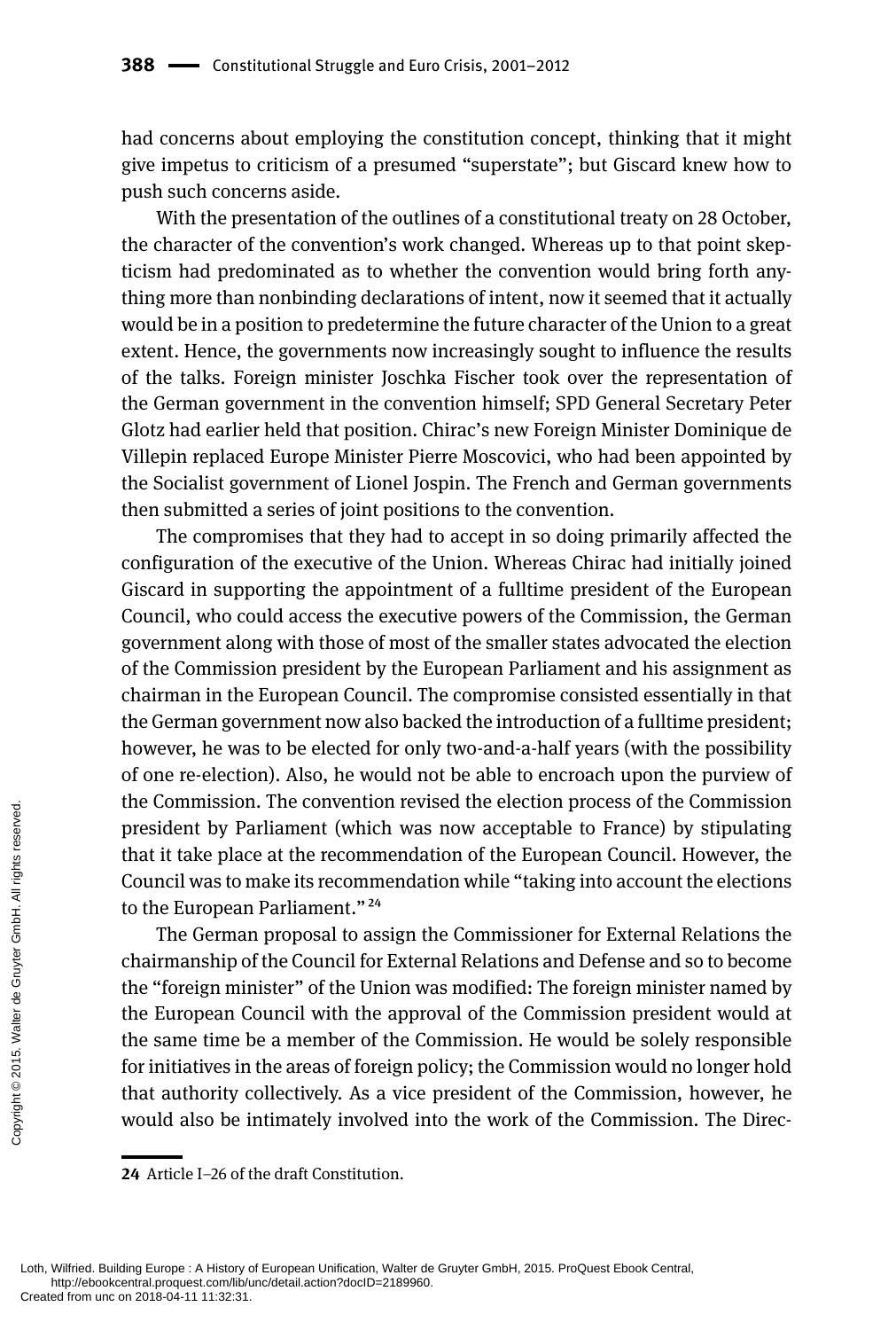torate-General for External Relations and the foreign-policy areas of the Council Secretariat were to be combined in one European Diplomatic Service. The Franco-German demand for majority decision-making in foreign policy (but not for military or defense-policy aspects) failed once again in the face of British opposition. The advocates of a more effective foreign policy only won the possibility of increased cooperation among a core group of states extending to all areas of CFSP and ESDP, along with the establishment of higher hurdles for blocking it by individual members.

The role of the European Parliament as a legislature was further strengthened—above all by abolishing the distinction between obligatory and nonobligatory expenditures, a proposal made by the Benelux states. This meant that the agricultural budget, the largest item in the budget, was now in the area of co-equal legislation. In the future, Parliament was to collaborate in ninety-two political areas rather than only thirty; in some seventy of those areas, it was now to be on an equal footing with the Council of Ministers, rather than only thirty as heretofore. The scope of the budget was still to be determined by the Council of Ministers on a unanimous basis. Its apportionment was however to be made by majority decision and a parliamentary majority would also be needed.

Following upon a Franco-German proposal, meetings of the Council of Ministers were to be public insofar as the body acted in a legislative capacity; and "as a rule" it was to decide by qualified majority. However, fearing that otherwise the whole treaty would be blocked by some governments, majority rule would be breached not only in regard to foreign policy. Other areas that would continue to require unanimity were decisions on the system and upper limit of financial resources, important measures in the realms of domestic affairs and justice policy (harmonization of penal law, creation of a European attorney general, police cooperation) and sensitive areas of trade policy (services in the realms of culture, radio and television, social policy, education, and health). At Germany's behest, the choice of various sources of energy was still to remain at the national level.

After Chirac had given up his resistance to more strongly taking into account the demographic factor in the weighting of votes in the Council, the principle of double majority (that is, majority of the member states plus majority of the population) could be put through. It was indeed the case that the representative of Spain in the presidium sought to defend the settlement made in Nice, which was significantly more favorable to both Spain and Poland; in so doing, however, he ended up more and more isolated. At the end of a stormy session of the presidium in late May of 2003, Giscard d'Estaing determined shortly before midnight that there was consensus on the formulation "majority of the member states, which Created from unc no 2018-04-11 11:32:31.<br>Created from uncondition of Created from unconditional Created from unconditional Created from uncondition of Created from uncondition of Created from uncondition of Created from un

Loth, Wilfried. Building Europe : A History of European Unification, Walter de Gruyter GmbH, 2015. ProQuest Ebook Central, http://ebookcentral.proquest.com/lib/unc/detail.action?docID=2189960.<br>Created from unc on 2018-04-11 11:32:31.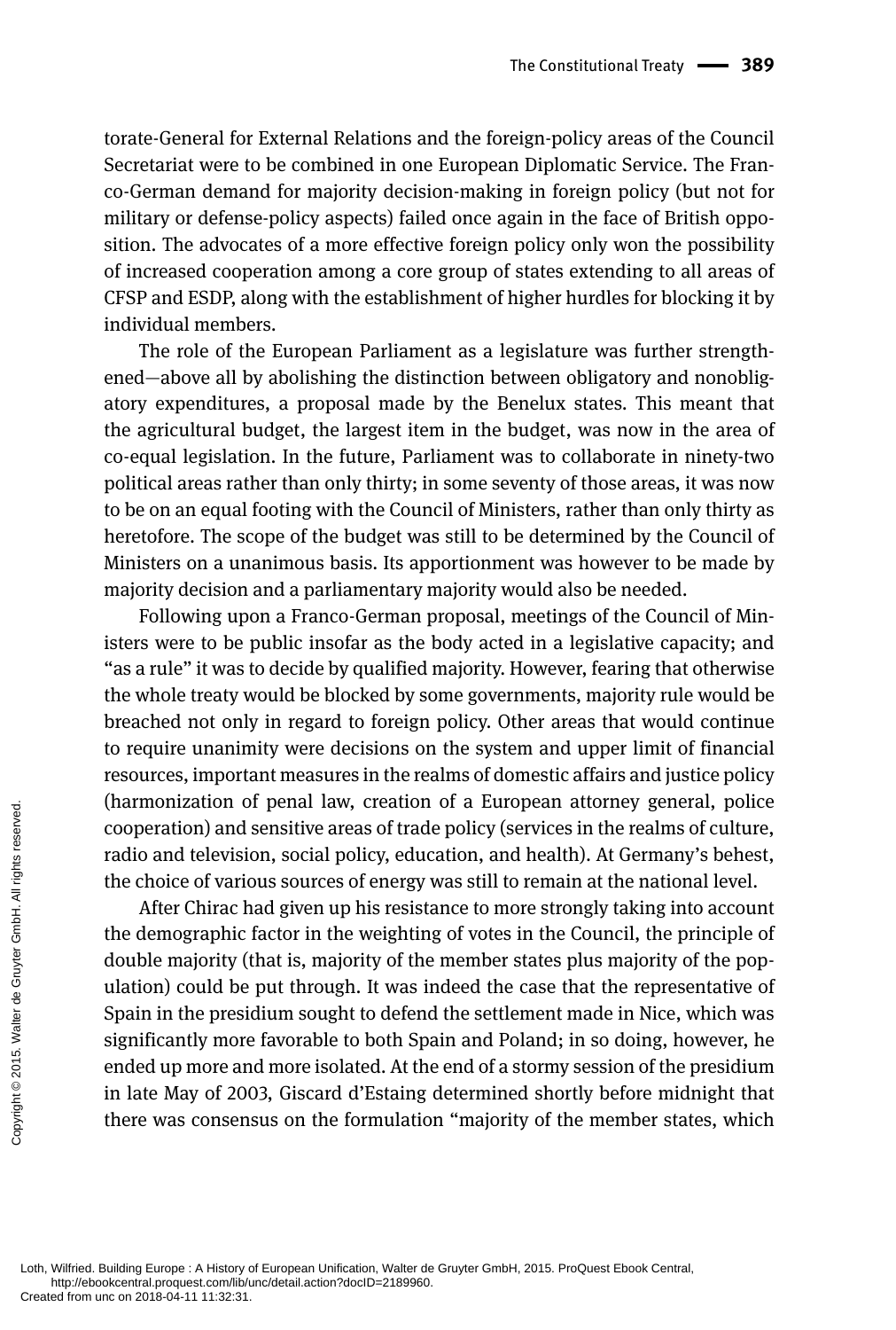represented at least three fifths of the population of the Union." 25 There was no further attempt in the plenum to call this result into question.

Still more intense was the controversy over the issue of the size of the Commission. Whereas Giscard and most of the representatives of the larger countries spoke in favor of a significant reduction in the number of seats on the Commission, the representatives of the smaller countries persisted in their position that each member state must appoint one commissioner, especially in light of the decision for a fulltime president. In the end, Giscard voted for a compromise that left hard feelings on both sides: A Commission consisting of fifteen members (president, foreign minister, and thirteen commissioners) along with non-voting Commission members from those countries not represented among the fifteen (with twenty-seven member countries, there would thus be another twelve members). In contrast, there was general agreement on the further strengthening of the position of the Commission president: He was in the future to be able to choose his Commission members from among three proposed candidates from the respective countries. He was also to be able to determine the structure of his Commission and exercise policy-making power for its work.

In the compilation of individual treaty elements into a complete draft, Giscard presented to the presidium and to the public in late April the idea of setting up a congress of national and European deputies, an idea originally shared by the French government as well. It was to gather once a year to pronounce upon the condition of the Union and later also to elect the president of the Union. Because this construction threatened to disrupt the arduously-achieved balance between Council and Parliament, it was rejected in the very next session of the presidium. The body then accepted some deviations from the majority principle and sent Giscard in advance to sell the result to individual member groups in separate sessions. This proved successful: "With a brilliant mixture of argument and appeal, the president won over the national and the European parliamentarians for the final compromise and pacified the grumbling representatives of the governments."<sup>26</sup> He followed up by announcing at a press conference that consensus had been reached. It only remained for the convention members to confirm this in the plenary session of 13 June. From the final control of the final control of the final contributions.<br>
The sum and been referred from this in the plent<br>
Signal rights in the plent<br>
Signal rights reserved.<br>
The draft trip saloniki on 19 and ing discuss

The draft treaty was thereby ready in time for the European Council in Thessaloniki on 19 and 20 June. There was not however enough time for a thoroughgoing discussion by the heads of state and of government. Also, the old treaty texts still needed to be revised and incorporated into the operative third part on the political areas of the Union. The members of the convention made use of the time

**<sup>25</sup>** Article I–24 of the draft Constitution; see Hänsch, *Kontinent*, p. 195.

**<sup>26</sup>** *Ibid*., pp. 201ff.

Loth, Wilfried. Building Europe : A History of European Unification, Walter de Gruyter GmbH, 2015. ProQuest Ebook Central, http://ebookcentral.proquest.com/lib/unc/detail.action?docID=2189960.<br>Created from unc on 2018-04-11 11:32:31.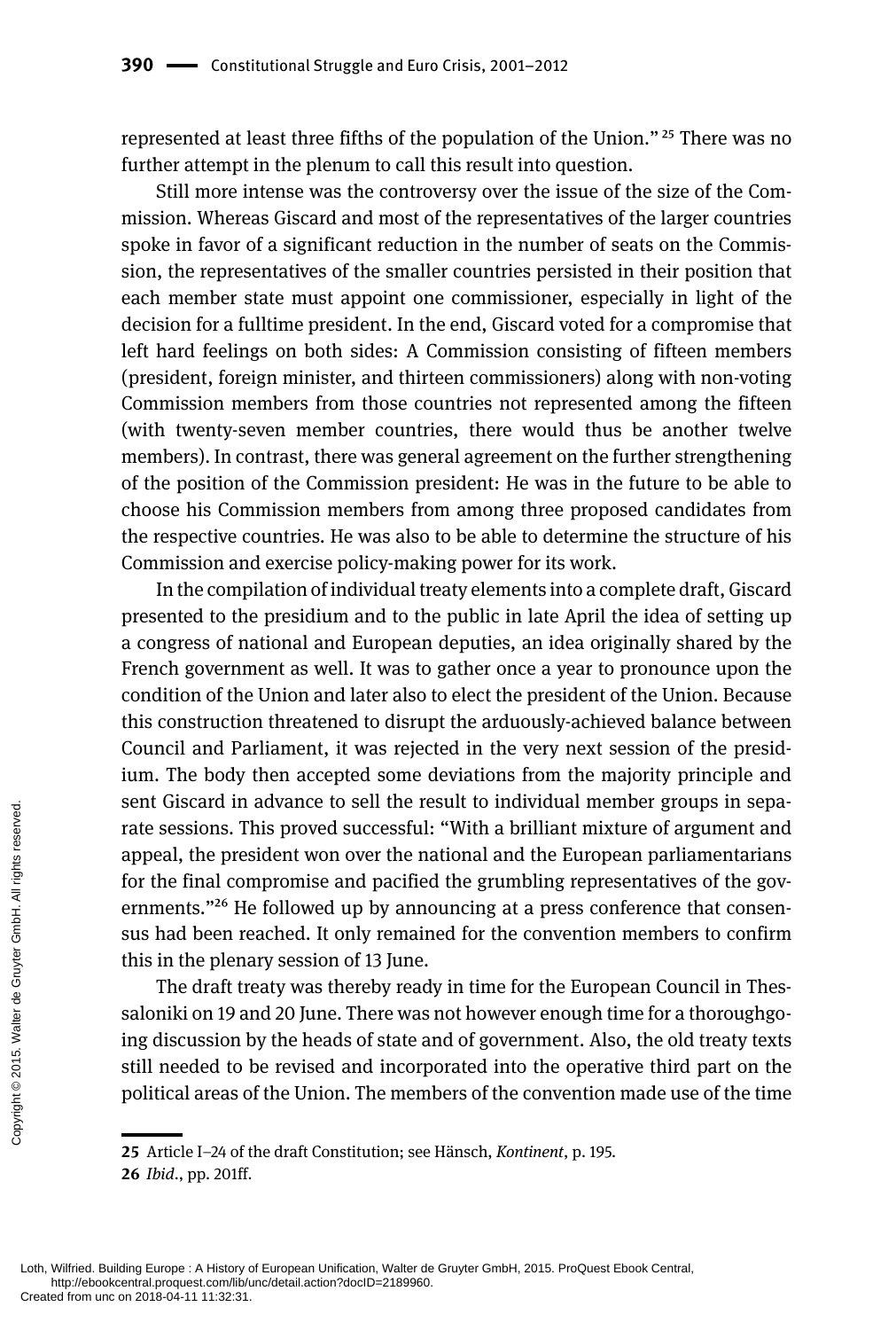required for these technical adjustments in order to make a few more additions to the basic section of the document. For example, a paragraph on symbols of the Union was added. This specified the circle of twelve golden stars on a blue field as its flag, Beethoven's "Ode to Joy" as its anthem, "United in diversity" as its motto, and the  $9<sup>th</sup>$  of May as Europe Day. At the suggestion of German Social Democrat Jürgen Mayer, a European Citizens' Initiative was made possible. The Austrian Green Party member Johannes Voggenhuber succeeded in his effort to keep the Euratom Treaty out of the Constitutional Treaty; opponents of nuclear energy were not to be given a reason to decide against the document.

After final quarrels over the French demand for unanimity in decision-making on trade treaties that "could infringe upon the cultural and linguistic diversity in the Union," all members of the convention signed the revised draft on 10 July. Many did so only with grumbling and internal reservations, but the overwhelming majority was convinced that an acceptable compromise had been found, one that for the sake of needed success ought not to be reopened. On 18 July, President Giscard d'Estaing submitted the convention document in Rome to new Council President Silvio Berlusconi.27

When the government conference came together on 4 October, the foreign ministers of Spain and Poland demanded that the convention's draft not be considered at all but that instead the Treaty of Nice be taken as the starting point of negotiations. The Austrian and Finnish representatives joined with them. Passionate appeals by Fischer and Villepin were needed before the body brought itself to accept the Constitutional Treaty as the basis of negotiations. There were still demands for retaining the weighting of votes as decided in Nice (Spain and Poland) as well as for having one commissioner for each member state (Austria and Finland). Disputes over these issues were not resolved at the Council meeting in Brussels on 12 and 13 December. Berlusconi, who would gladly have signed the convention document as a new "Treaty of Rome," failed miserably in his efforts to mediate between the opposing sides.

A breakthrough in the talks first began to emerge when the Socialist José Luis Zapatero replaced the Conservative José María Aznar in elections to the Spanish Congress of Deputies on 14 March 2004. The new prime minister immediately signaled his willingness to compromise on the constitution issue, and so his Polish colleague Leszek Miller found himself isolated. With new efforts to sound out views, the Irish Council president worked out a compromise proposal, which was adopted with some modifications after a long struggle at the Brussels Council meeting of 17 and 18 June 2004. It retained the principle of the double majority From Experimentation of 17 and the Created from unc on 2018-04-11 11:32:31.<br>
Loth, Wilfried. Building Europe : A History Created from unc on 2018-04-11 11:32:31.<br>
Created from unc on 2018-04-11 11:32:31.<br>
Created from unc

**<sup>27</sup>** Draft Constitutional Treaty, Official Journal of the European Union, Information and Notices series, C 169 of 18 July 2003.

Loth, Wilfried. Building Europe : A History of European Unification, Walter de Gruyter GmbH, 2015. ProQuest Ebook Central, http://ebookcentral.proquest.com/lib/unc/detail.action?docID=2189960.<br>Created from unc on 2018-04-11 11:32:31.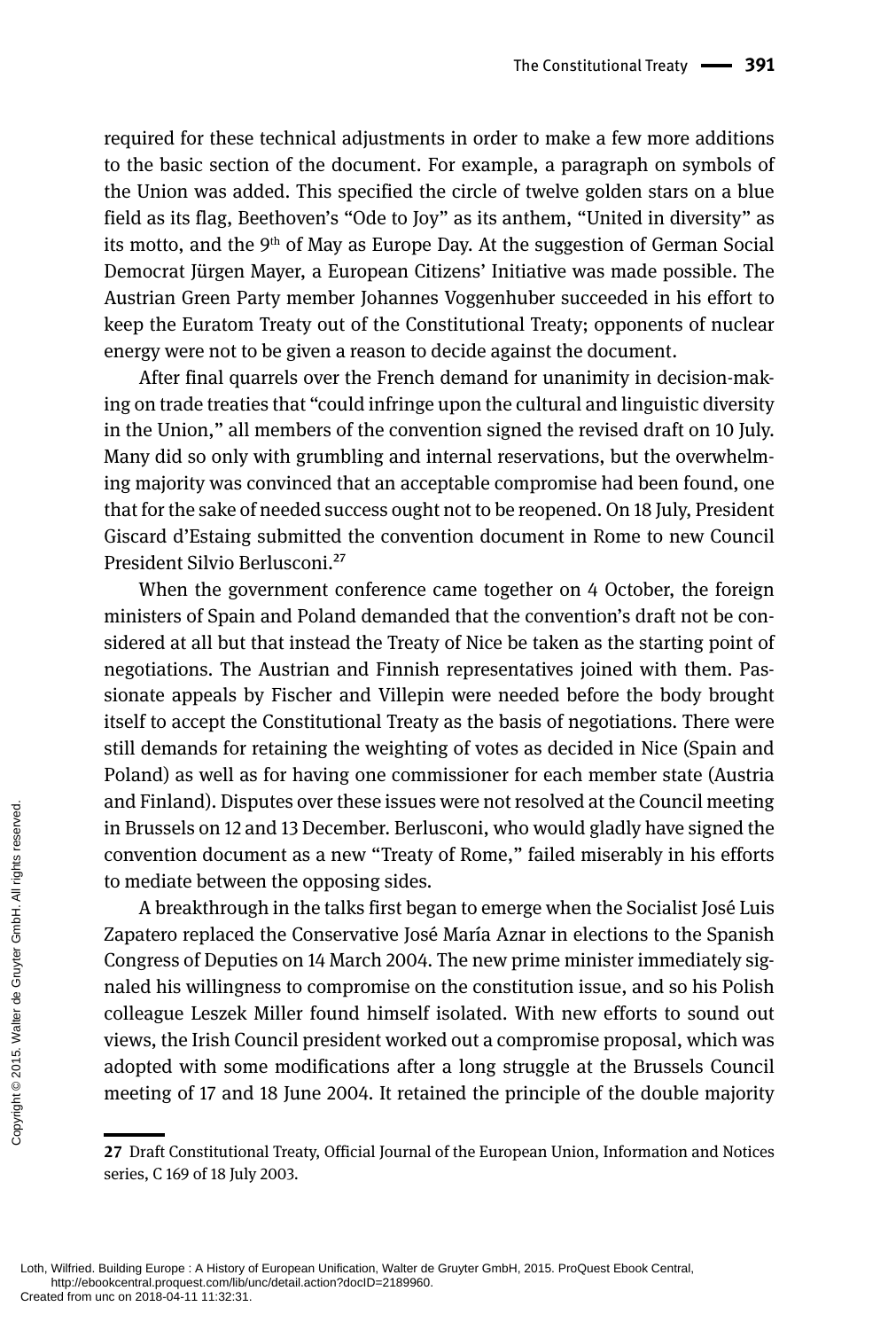but with the quorum of member states raised from fifty to fifty-five percent and from sixty to sixty-five percent of the population. Additionally, a majority would require the affirmative votes of fifteen states or rejection by fewer than four. For the areas of justice and domestic affairs, foreign policy, as well as economy and finance, a majority of seventy-two percent was required if the proposal in question did not stem from the Commission or from the European foreign ministers, respectively.

In the putting together of the Commission, the distinction between voting and non-voting members was given up. For the first Commission formed after the Constitutional Treaty had been implemented, the Nice regulations would continue to be in force. Thereafter (that is, from 2014 onward), only two thirds of the members states would be represented in the Commission. In regard to the multi-year financial framework, the heads of state and of government insisted on unanimity in the Council; the transition to qualified-majority voting was only incorporated into the treaty text as a possibility. In the annual passage of the budget, Parliament's power to make the final decision was taken away; instead, in the event there was a lack of unity between the Council and Parliament, the Commission would have to produce a new draft.<sup>28</sup>

With these alterations, the treaty lost some of the coherence of the original draft from the presidium; and the Union lost some of its ability to act, along with some of its democratic legitimation as well. Substantial progress in collectivization, as many had wanted in regard to foreign and security policy as well as finance and budget policy, were not by and large achieved. Yet, compared to the Treaty of Nice, all the organs of the Union had been substantially strengthened structures and procedures harmonized and at least partially tightened up as well. Above all, however, there was success in getting closer to the principle of the equivalence of majority decision-making and equal co-decision-making by Parliament. This prevented the danger that with the expansion of the Union's ability to act, its democratic legitimation would be reduced.<sup>29</sup> This was made possible, firstly, by Chirac's willingness to give up Gaullist dogmas and the resulting convergence of the French and German governments on institutional questions. Secondly, however, an essential role was played by the strategic abilities of Giscard d'Estaing and his colleagues on the presidium. The representatives of the governments were torn out of their national program schemata and were confronted From the example and the control of a liament. This propriet of the control of the conduction of the conduction of the conduction of the 29 On the significe torischer Perspektt Wiesbaden: Verlage Loth, Wilfried. Building E

**<sup>28</sup>** Treaty establishing a Constitution for Europe. 29 Oct. 2004, Luxembourg: Office for Official Publications of the European Communities, 2005.

**<sup>29</sup>** On the significance of this principle, see Wilfried Loth, "Die Verfassung für Europa in historischer Perspektive," in: *idem*. (ed.), *Europäische Gesellschaft. Grundlagen und Perspektiven*, Wiesbaden: Verlag für Sozialwissenschaften, 2005, pp. 245–264.

Loth, Wilfried. Building Europe : A History of European Unification, Walter de Gruyter GmbH, 2015. ProQuest Ebook Central, http://ebookcentral.proquest.com/lib/unc/detail.action?docID=2189960.<br>Created from unc on 2018-04-11 11:32:31.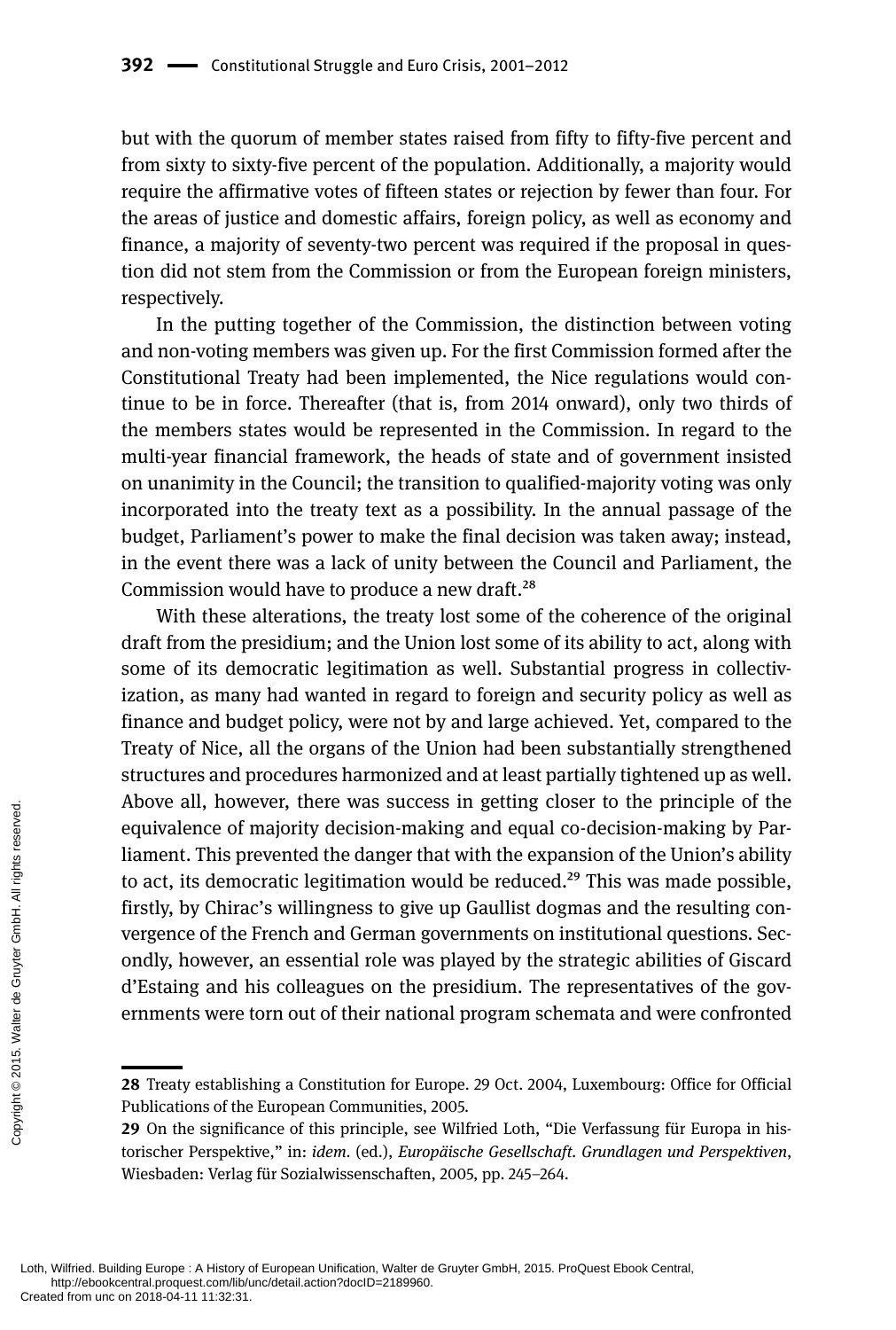with the majority opinions of elected representatives of the people, which they could not well defy.

The "Treaty establishing a Constitution for Europe" was signed on 29 October 2004 by a total of now twenty-five heads of state and of government of the Union. The ceremony took place in the same Hall of the Horatii and Curiatii in the Palazzo dei Conservatori on the Capitoline Hill in Rome in which the Treaties of Rome had been signed in 1957. It was probably without conscious intent that the signatories thereby signaled that they stood in continuity with European treaty creation up to that point. The European Union had thus far exhibited a constitutional quality insofar as it possessed an autonomous sovereign authority. Nevertheless, it did not become a state via the new treaty—the member states and their parliaments remained the masters of the treaty and its potential further development. Despite what the first-time use of the term "constitution" in the title of the treaty suggested, the heads of state and of government had in actuality approved a constitutional improvement, not the issuance of a constitution.30

### **From Prodi to Barroso**

Hopes for strengthening the international profile of the European Union, which Tony Blair, Joschka Fischer, and others had linked to the Eastward expansion and the project for a constitutional treaty, were only partially fulfilled, however. Yet, it was certainly the case that the formation of a European rapid-deployment force, a permanent military committee, and a military staff (decided on in 1999) were proceeding as planned. Common standpoints among the EU countries on foreign-policy issues became more frequent occurrences, thanks not least of all to the energetic and suave engagement of High Representative Javier Solana. When voting in the United Nations, the representatives of the EU countries succeeded in taking common positions approximately seventy-five percent of the time; and the High Representative received the right to speak in the Security Council. In January of 2003, the EU took over the international police mission in Bosnia-Herzegovina from the UN. Three months later, the EU assumed the military mission in Macedonia from NATO. From June to September 2003, the EU undertook a quickly-arranged peacekeeping action in the civil war in the province Ituri in eastern Congo. Altogether, some nineteen police or military missions in crisis regions had been The energetic and<br>
the energetic and<br>
taking common po<br>
High Representati<br>
of 2003, the EU to<br>
from the UN. Three<br>
donia from NATO.<br>
ranged peacekeep<br>
Altogether, some<br>
since<br>
since<br>
since<br> **30** Cf. Franz C. May<br>
schen Ver

**<sup>30</sup>** Cf. Franz C. Mayer, "Verfassungsstruktur und Verfassungskohärenz – Merkmale europäischen Verfassungsrechts?" in: *Integration* 26 (2003), pp. 398–413; in general, Werner Weidenfeld (ed.), *Die Europäische Verfassung in der Analyse*, Gütersloh: Bertelsmann Stiftung, 2005.

Loth, Wilfried. Building Europe : A History of European Unification, Walter de Gruyter GmbH, 2015. ProQuest Ebook Central, http://ebookcentral.proquest.com/lib/unc/detail.action?docID=2189960.<br>Created from unc on 2018-04-11 11:32:31.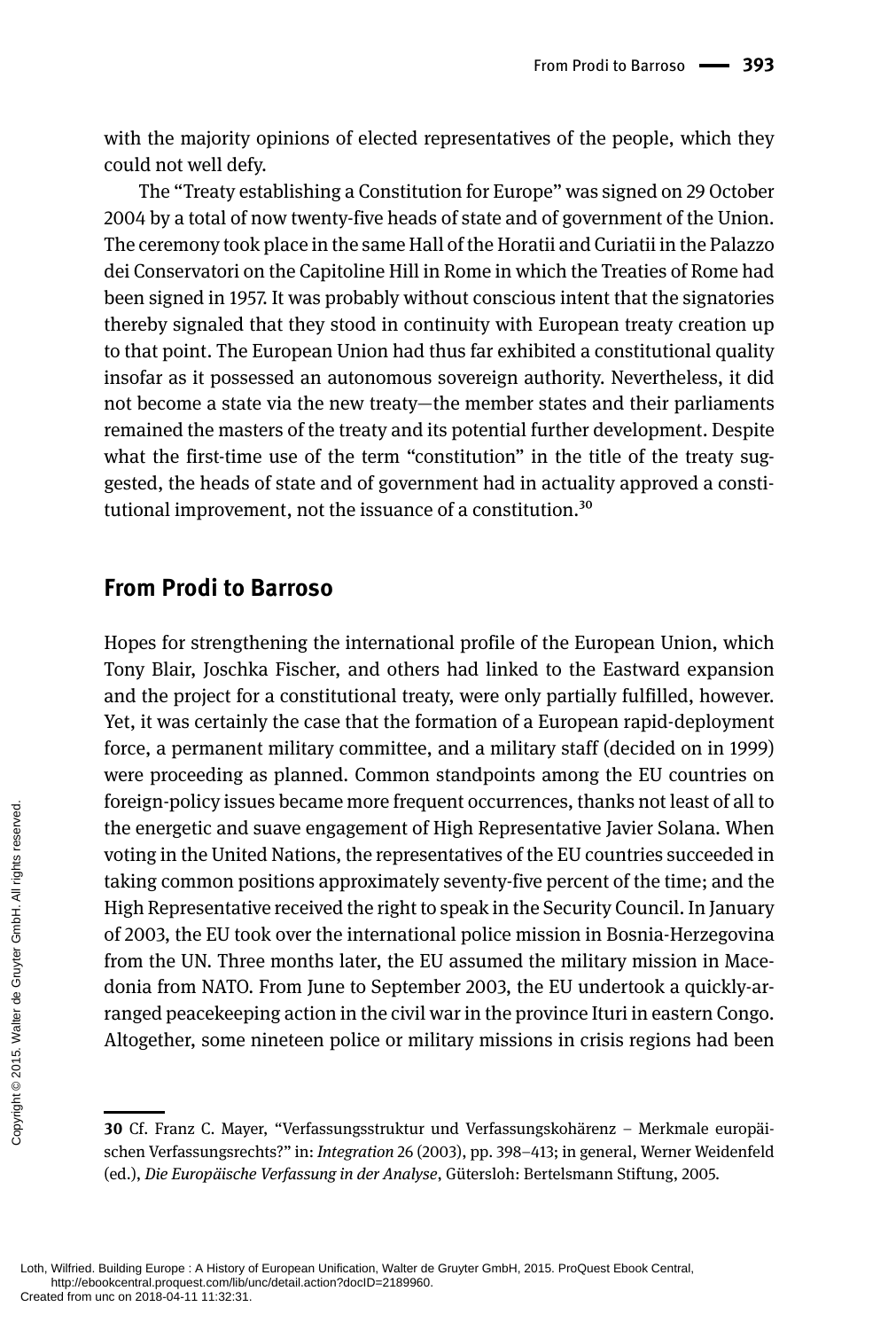initiated up to the summer of 2007, and some had also been completed by that point.31

These missions received little attention from the public, however. They remained modest in scope and at least in the beginning still suffered from difficulties in coordination and conflicts over financing. After the attacks of 11 September 2001, the EU did succeed in developing a coherent strategy for combating international terrorism; this was accomplished under the aegis of Council President Guy Verhofstadt. Due to deficient military preparation and differing viewpoints, however, it was not in a position to offer a common strategy for waging war and so counter the American option for a "coalition of the willing" to fight the Taliban in Afghanistan. After the defeat of the Taliban regime, thirteen EU members and four accession candidates took part in forming an international protective force at the beginning of 2002, coordinated by the British, that was to safeguard the construction of a liberal-democratic state. A special representative of the EU made efforts—not always successful—to coordinate the national activities on site.

The European position in world politics was further weakened when Blair, Chirac, and Schröder fell out in the second half of 2002 over the issue of military action against the Iraqi dictator Saddam Hussein. In the autumn of 2001, the "Big Three" of the EU were still repeatedly coordinating with each other in the struggle against terrorism and thereby provoking dissatisfaction among the smaller EU partners. Now, however, Blair decided to embrace the American option for energetic action against the Iraqi program for producing weapons of mass destruction—even if as a consequence there would be a war that toppled the Saddam regime. For the British leader, Saddam was a "monster" who threatened the peace in the Middle East and who unhesitatingly supported the terrorism of Al Qaida. Moreover, Blair regarded it as fatal to part the company with his American ally on an issue that for the latter had become existential after the shock of 11 September 2001.32

In contrast, Chirac and Schröder were convinced that Saddam posed no immediate danger and that military action to remove him from power would only make the struggle against terrorism and the efforts to achieve peace in the Middle East more difficult. At the same time, they saw in the insistence on collective action by the United Nations an opportunity to cut down to size the high-handed unilateralism of President George W. Bush's administration and to give new From 11 September 20<br>
ican ally on an<br>
11 September 20<br>
In contrast<br>
immediate dang<br>
make the strugg<br>
East more diffice<br>
action by the Urunilateralism on<br>
unilateralism on<br>
Served.<br>
Served.<br>
Served. Building Europe : A Hi

**<sup>31</sup>** Cf. the compilation in Mittag, *Kleine Geschichte*, pp. 301–303; in general, Christopher Hill, "Renationalizing or Regrouping? EU Foreign Policy since 11 September 2001," in: *Journal of Common Market Studies* 42 (2004), pp. 143–63; Mathias Jopp and Peter Schlotter (eds.), *Kollektive Außenpolitik – Die Europäische Union als internationaler Akteur*, Baden-Baden: Nomos, 2007. **32** Tony Blair, *A Journey*, London: Hutchinson, 2010, p. 423; see also pp. 395–476.

Loth, Wilfried. Building Europe : A History of European Unification, Walter de Gruyter GmbH, 2015. ProQuest Ebook Central, http://ebookcentral.proquest.com/lib/unc/detail.action?docID=2189960.<br>Created from unc on 2018-04-11 11:32:31.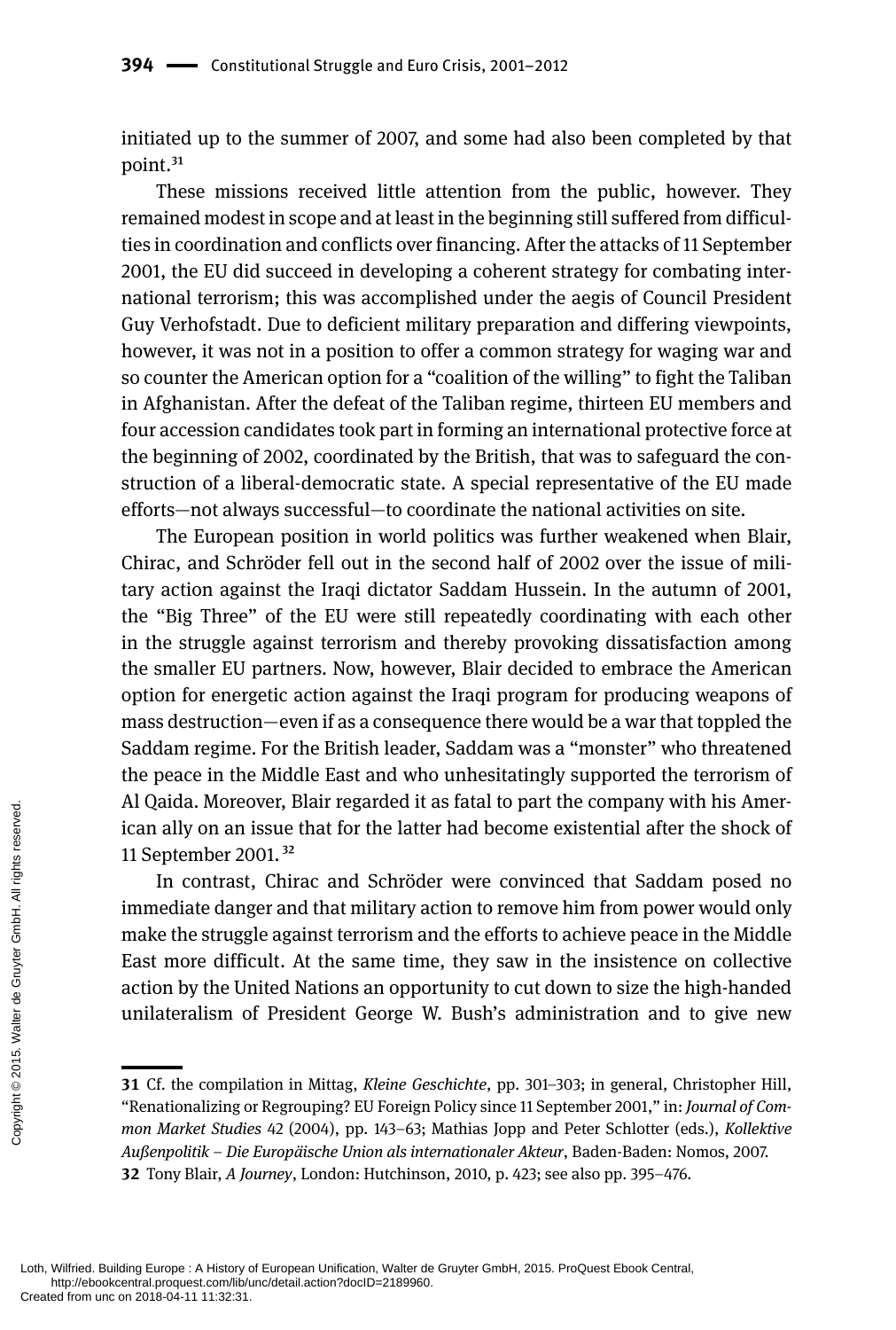impetus to the vision of an independent Europe in world politics. After a meeting in Schröder's private apartment in Hanover on 7 September, the French president and German chancellor declared that there could be no deviation from the decision of the Security Council to have inspectors once again search for weapons of mass destruction in Iraq. With an eye to the ongoing parliamentary election campaign in Germany, Schröder added that the Federal Republic would under no circumstances participate in a military action against Iraq. Chirac avoided such a categorical commitment for the time being, likewise with an eye to the uncertain outcome of the German elections.33

In light of the hostility of broad segments of the European public to the unilateral action of the Bush administration against the "axis of evil," Paris and Berlin regarded it as opportune to propose to the European Convention "the continued development of the ESDP into a European Security and Defense Union." In a joint paper of 22 November, French Foreign Minister Villepin and his counterpart Fischer sketched out a union that would not only take on crisis missions if NATO as a whole was not involved but also would guarantee "the security of its territory and its people" and contribute to "the stability of its strategic environment." In order to become fully capable of acting, the Europeans not only ought to increase their efforts to modernize their armaments; but the Union ought also to develop its own command structures parallel to NATO.<sup>34</sup>

At the same time, Commission President Romano Prodi began to make public criticism of the British alignment with American unilateralism and to advocate a Europe "with a single voice on all aspects of external relations." In a speech to the European Convention on 5 December, he called on the heads of government to "act on their commitment to make Europe a superpower," to "build the first true supranational democracy in the world." As he continued, "speaking with one voice is essential to defend Europe's social model in a globalised world and protect our values." Particularly targeting the British government, he warned against hopes of having influence via nurturing the "special relationship" with Washington. The British ought to join in the efforts of the other Europeans in creating Europe because "Britain's full participation in Europe was required if the two continents were ever to develop into a partnership of equals." 35 The superation of the superations one voice is essen<br>protect our value<br>against hopes of i<br>Washington. The<br>creating Europe b<br>two continents we<br>served." Der Irak-Krie<br> $\frac{9}{25}$ <br> $\frac{9}{24}$ <br> $\frac{1}{24}$  Europäischer Kon<br>Konven

**<sup>33</sup>** Chirac, *Le temps présidentiel*, pp. 372ff. Cf. *idem*. pp. 361–401; Joschka Fischer, *"I am not convinced.*" *Der Irak-Krieg und die rot-grünen Jahre*, Cologne: Kiepenheuer & Wisch, 2011, pp. 151–153. **34** Europäischer Konvent: Gemeinsame deutsch-französische Vorschläge für den Europäischen Konvent zum Bereich Europäische Sicherheits- und Verteidigungspolitik, CONV 422/02, 22 Nov. 2002.

**<sup>35</sup>** "Prodi Seeks Strong Power for Brussels," 5 Dec. 2002, at http://news.bbc.co.uk/2/hi/europe/2545331.stm.

Loth, Wilfried. Building Europe : A History of European Unification, Walter de Gruyter GmbH, 2015. ProQuest Ebook Central, http://ebookcentral.proquest.com/lib/unc/detail.action?docID=2189960.<br>Created from unc on 2018-04-11 11:32:31.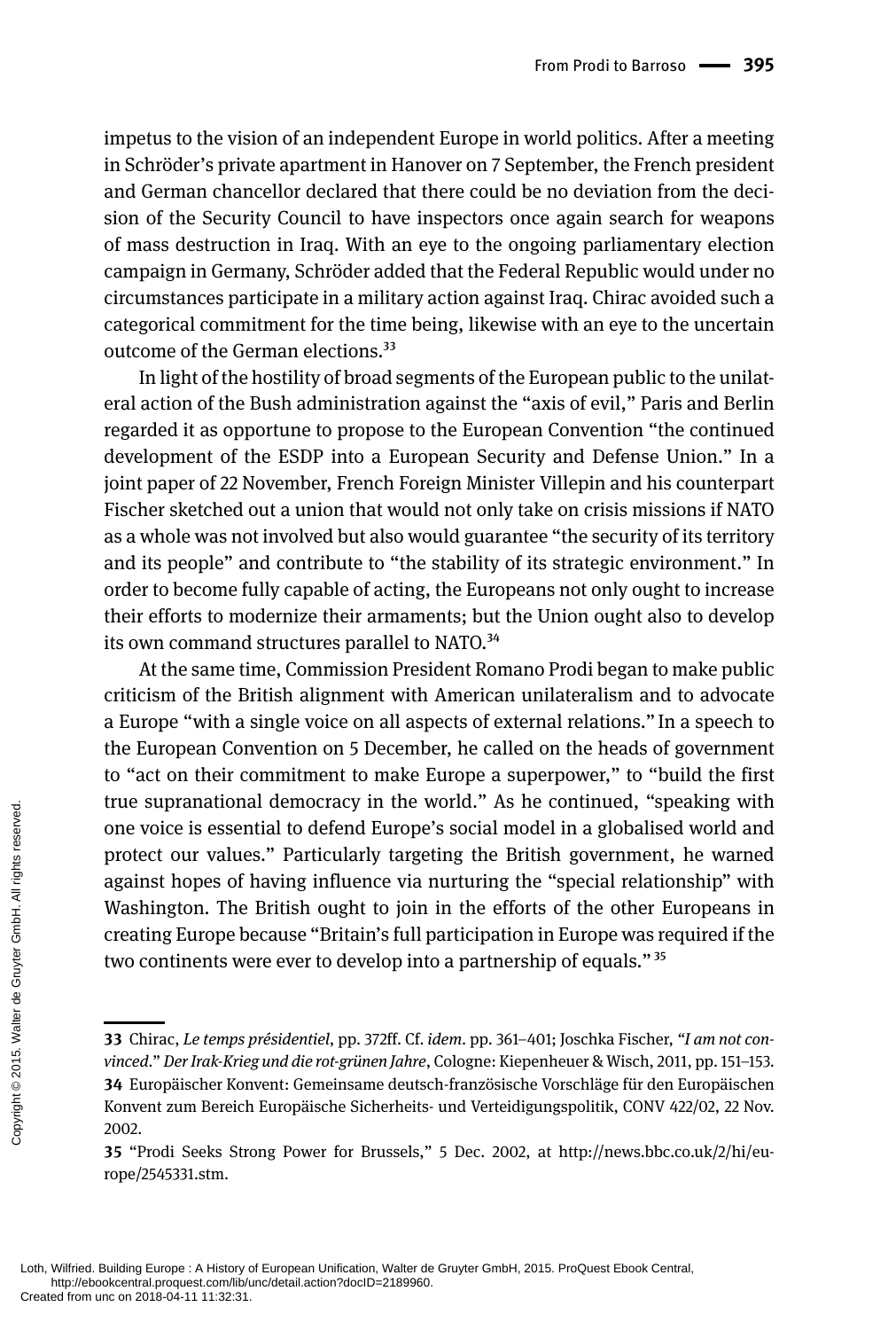In the meantime, Tony Blair was working to escape from the threat of isolation by seeking support for his position on the Iraq issue among his European allies. He was relatively successful in this. He published a declaration in *The Times* of London on 30 January 2003 in which he warned of "the continuing threat to world security by the Iraqi regime" and the breakdown of trans-Atlantic relations, calling for the "disarmament" of Saddam's regime. This declaration drew support not only from conservative Spanish Prime Minister José María Aznar along with his Atlanticist-oriented Portuguese colleague José Manuel Barroso, Danish Prime Minister Anders Fogh Rasmussen, and Italian Prime Minister Silvio Berlusconi. It was also the case that the heads of state or of government of the three largest accession candidates lent their support to Blair's appeal: Leszek Miller of Poland, Václav Havel of the Czech Republic, and Péter Medgyessy of Hungary.36 Concerned about France and Germany affiliating with Russia, these leaders made use of the opportunity to demonstrate autonomy in the face of a feared Franco-German dominance. A few days later, the other candidate countries in the East voiced similar views in the framework of a declaration of the "Vilnius Group." 37

For the advocates of an autonomous Europe, that was a nasty surprise and a bitter setback. Bush's Secretary of Defense Donald Rumsfeld poured salt in the wound by deriding France and Germany as representative of the "old Europe," which time had passed by: "If you look at all of the European NATO members, the center of gravity has shifted to the east. And there are many new members there."38 With a veto in the UN Security Council on 10 March, Chirac was able to prevent the legitimization of an attack on Iraq through a resolution of the United Nations. Nevertheless, the "old" Europeans were powerless in the face of the opening of the war on 20 March, and they came under heavy attack from the "Atlanticists." US Secretary of State Colin Powell declared that Russia was to be "forgiven," France "punished," and Germany "ignored" in the future.<sup>39</sup>

A lack of support from the governments of the Eight did not prevent Chirac and Schröder from further advancing the project of an independent defense. At Belgian initiative, they met on 29 April with Belgian Prime Minister Guy Verhofstadt and his Luxembourgish colleague Jean-Claude Juncker in Brussels to discuss details of the path toward a defense union. In anticipation of the union, the four agreed "to get From Execution of the Uncore of the Created from uncon 2018-04-11 11:32:31.<br>
Loth, Wilfried. Building Europe : A History Created from uncon 2018-04-11 11:32:31.<br>
Created from uncon 2018-04-11 11:32:31.

**<sup>36</sup>** German translation in: *Internationale Politik* 58/3 (2003), p. 79.

**<sup>37</sup>** Declaration of 5 Feb. 2003. On this and the following, cf. Mathias Jopp and Sammi Sandawi, "Europäische Sicherheits- und Verteidigungspolitik," in: *Jahrbuch der Europäischen Integration 2002/2003*, pp. 241–250.

**<sup>38</sup>** Press conference of 22 Jan. 2003, U.S. Department of Defense. Presscenter: News Transcript, 22 Jan. 2003.

**<sup>39</sup>** *Frankfurter Allgemeine Zeitung*, 24 April 2003.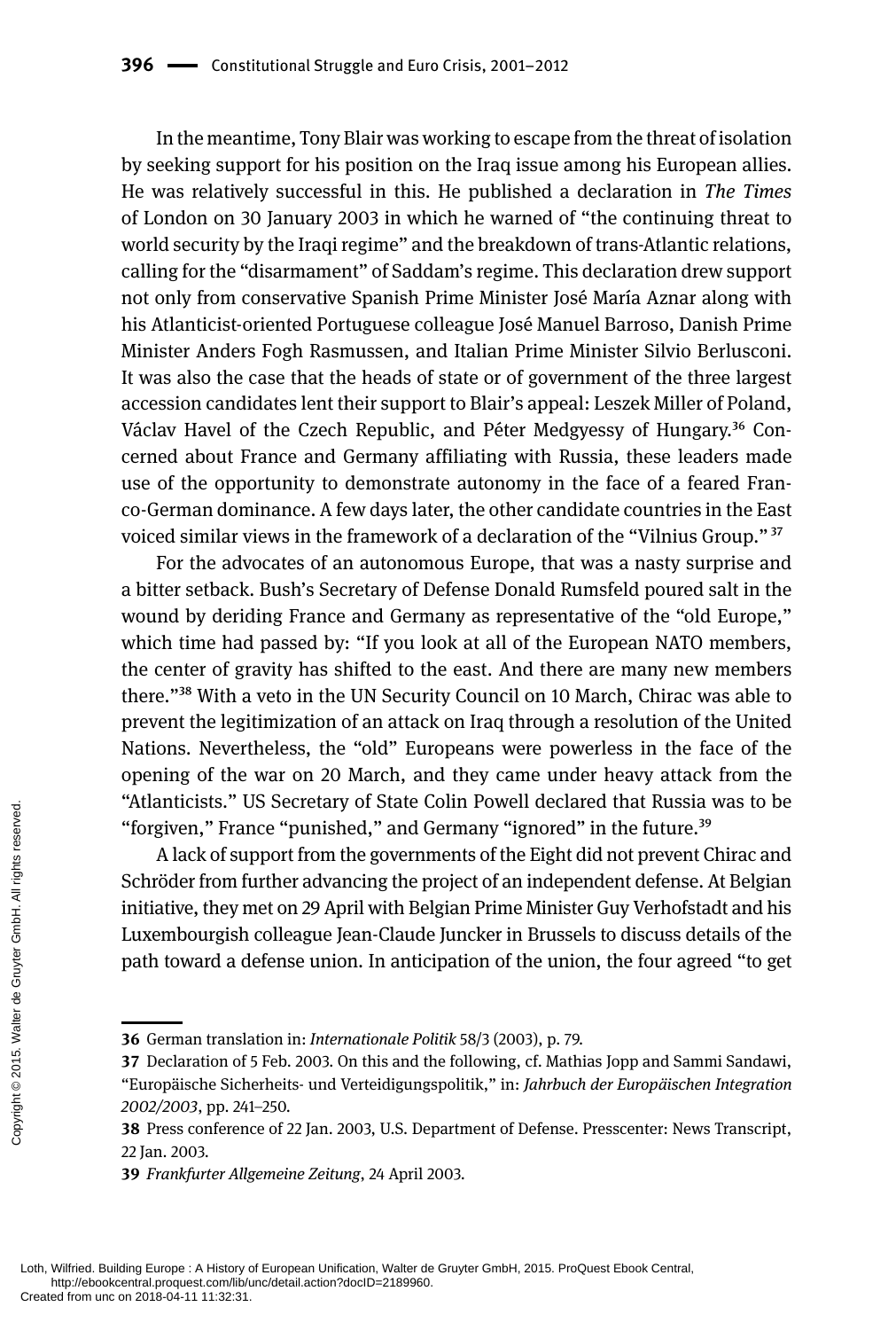going with various concrete initiatives": a "rapid response capability," a strategic air command, a common ABC defensive capability, a system of emergency relief aid, and European training centers. By the summer of 2004, there was above all, however, to be the creation of the "nucleus of a collective capability for planning and conducting deployments." In concrete terms, it was planned that this central command would be based in the Belgian town of Tervuren.<sup>40</sup>

Atlanticist-oriented observers attempted to make the meeting in Brussels laughable by dubbing it a "praline summit." Yet, the governments of the Eight increasingly came under pressure in their own countries; also, the vision of a common European foreign and security policy gained more plausibility when the victorious troops had found no weapons of mass destruction in Iraq and when a difficult-to-comprehend civil war among Sunnis, Shia, and Kurds broke out after the dictator's fall. In October of 2003, even Blair showed tendencies toward agreeing to the creation of an autonomous command center.<sup>41</sup>

It did not come to that however because Bush was able to make it clear to the British premier that he would regard such a step as a splitting of NATO. In the end, Fischer and Villepin were nevertheless still able to put through in the constitutional convention the expansion of increased cooperation in security and defense policy. At the European Council in Thessaloniki on 19 and 20 June 2003, the heads of state and of government authorized the creation of a European armaments agency. At the Brussels Council meeting of 12 and 13 December, there was approval for a "European Security Strategy" prepared by Solana and his staff. Here, the EU committed itself explicitly to a world order "which rests on an effective multilateralism" and called for improving Europe's ability to act through better coordination among the members, increasing the allocation of civil resources, and improving the building of "more flexible mobile deployment forces."42 None of this brought the defense *union* any closer, but security *policy* was given substance.

Blair's ambition of having his British compatriots, even if they did not participate in the monetary union, lead the development of a powerful common foreign and security policy at the center of the Union fell by the wayside. After he had so decidedly taken the side of Bush in the dispute over the Iraq War, his appeals for

**<sup>40</sup>** Gemeinsame Erklärung Deutschlands, Frankreichs, Luxemburgs und Belgiens zur Europäischen Sicherheits- und Verteidigungspolitik, Brussels, 29 April 2003.

**<sup>41</sup>** Stephen Wall, *A Stranger in Europe: Britain and the EU from Thatcher to Blair*, Oxford: Oxford University Press, 2008, pp. 172–175; Hans Stark, *La politique internationale de l'Allemagne. Une puissance malgré elle*, Villeneuve d'Ascq: Presses universitaires du Septentrion, 2011, p. 139. **42** Europäischer Rat: Europäische Sicherheitsstrategie. Ein sicheres Europa in einer besseren Welt, Doc. 1088/03, Brussels, 12 Dec. 2003. Created from unc on 2018-04-11 11:32:31.<br>Created from unconsisted from unconsisted from unconsisted from unconsisted from unconsisted from unconsisted from unconsisted from unconsisted from unconsisted from unconsisted fr

Loth, Wilfried. Building Europe : A History of European Unification, Walter de Gruyter GmbH, 2015. ProQuest Ebook Central, http://ebookcentral.proquest.com/lib/unc/detail.action?docID=2189960.<br>Created from unc on 2018-04-11 11:32:31.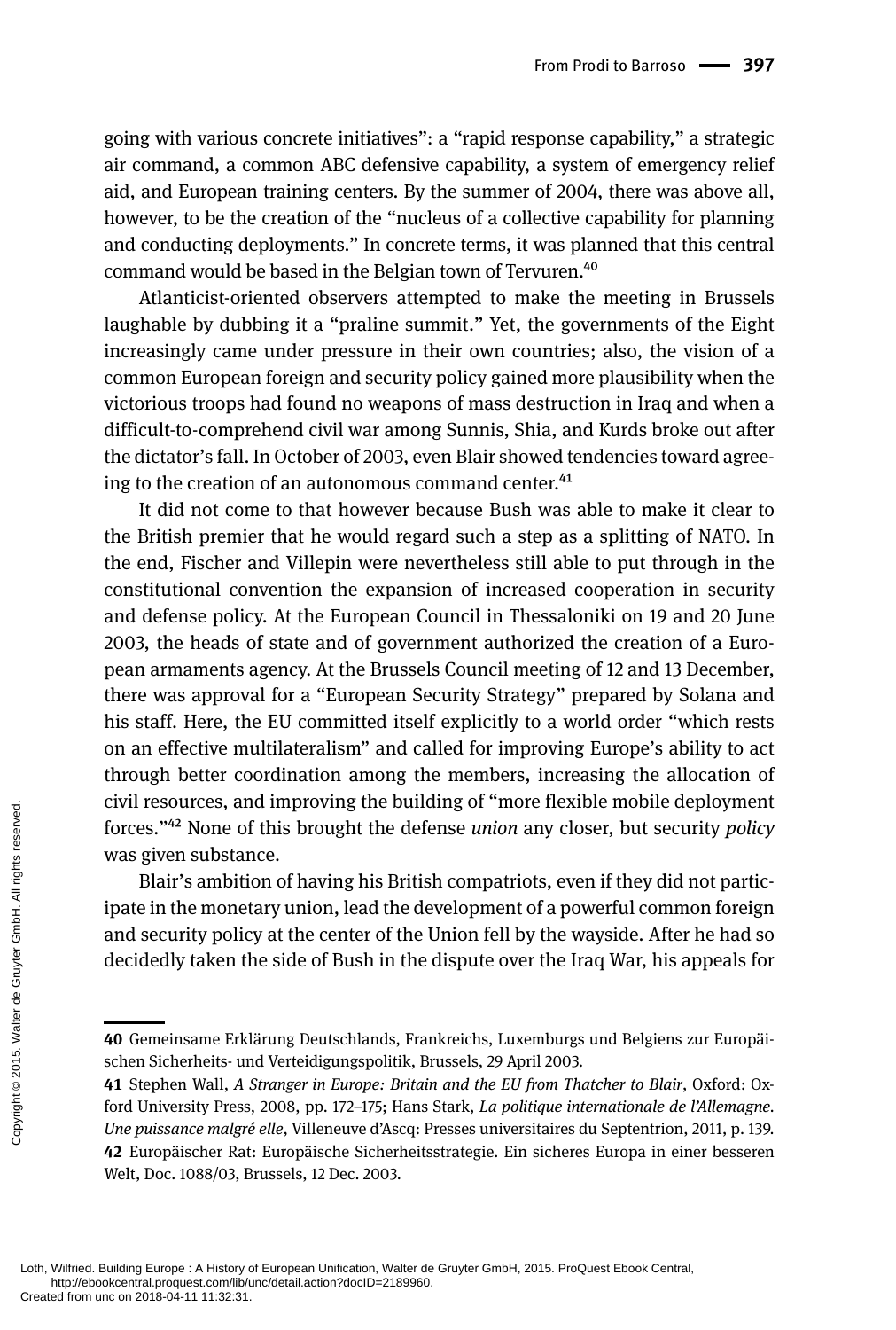a united Europe that would play a strong role in world politics no longer had credibility. The Conservatives let themselves be seduced by their American political counterparts into placing their hopes wholly in a close alliance of Great Britain with the US. In the public sphere the reigning Euro-skepticism mutated into nothing less than hysterical hostility to Europe. "Newspapers with a combined circulation of eight million," as Blair recalled, "were absolutely, totally, and hopelessly hostile and reported completely subjectively about it. For them, it was very simple: Everything that Brussels favored was bad for the British. The Murdoch press was especially malicious." Given that the British, as Blair felt, "had stopped loving me," he was no longer in a position to fight against it.<sup>43</sup>

The disputes between Blair on the one hand and Schröder and Chirac on the other continued to have an effect when in June of 2004 it came to selecting a new Commission president. Extending Romano Prodi's term was out of the question because the president now also needed confirmation from Parliament—and the new conservative majority there was not of a mind to express support for a representative of the left. It was also held against Prodi that the fundamental administrative reform that Neil Kinnock had gotten underway led to a loss of effectiveness and creativity among EU bureaucrats in a climate of general suspicion. Prodi had understood neither how to create significant authority for himself within the administration nor how to attract attention to himself in the public or hold his own against the governments. The Commission had not played a meaningful role in the development of the Treaty of Nice or in the subsequent negotiations of the European Convention. Blair and other "Atlanticists" resented the fact that Prodi had taken the opposing side in the Iraq War; for his part, Berlusconi did not want to give a rival in domestic politics a platform any longer.

At the Council meeting of 17 and 18 June 2004, Blair and Berlusconi initially supported the candidacy of Commissioner for External Relations Chris Patten, a member of the British Conservative Party; his candidacy was promoted by the European People's Party faction. For fundamental reasons, however, Chirac rejected a candidate from a country that belonged neither to the Eurozone nor to the Schengen Area. The French president thus underscored the fringe position in which the British had in the meantime ended up. Together with Schröder, he proposed Guy Verhofstadt. This candidate was however "too federalistic" and too anti-American for Blair. Together with Berlusconi, the British prime minister formed a defensive front, which all the "Atlanticists" joined. A resolution to this standoff could have been found in the person of Jean-Claude Juncker, but he rejected the idea of leaving his post in Luxembourg for Brussels. The Council meeting ended without having nominated a candidate. From the counting and to the Schengen<br>
From Peop<br>
From Peop<br>
rejected a cand<br>
to the Schengen<br>
in which the Br<br>
proposed Guy <sup>1</sup><br>
too anti-Americ<br>
ter formed a de<br>
this standoff co<br>
he rejected the imeeting ended<br> **43** Bla

**<sup>43</sup>** Blair, *A Journey*, p. 533.

Loth, Wilfried. Building Europe : A History of European Unification, Walter de Gruyter GmbH, 2015. ProQuest Ebook Central, http://ebookcentral.proquest.com/lib/unc/detail.action?docID=2189960.<br>Created from unc on 2018-04-11 11:32:31.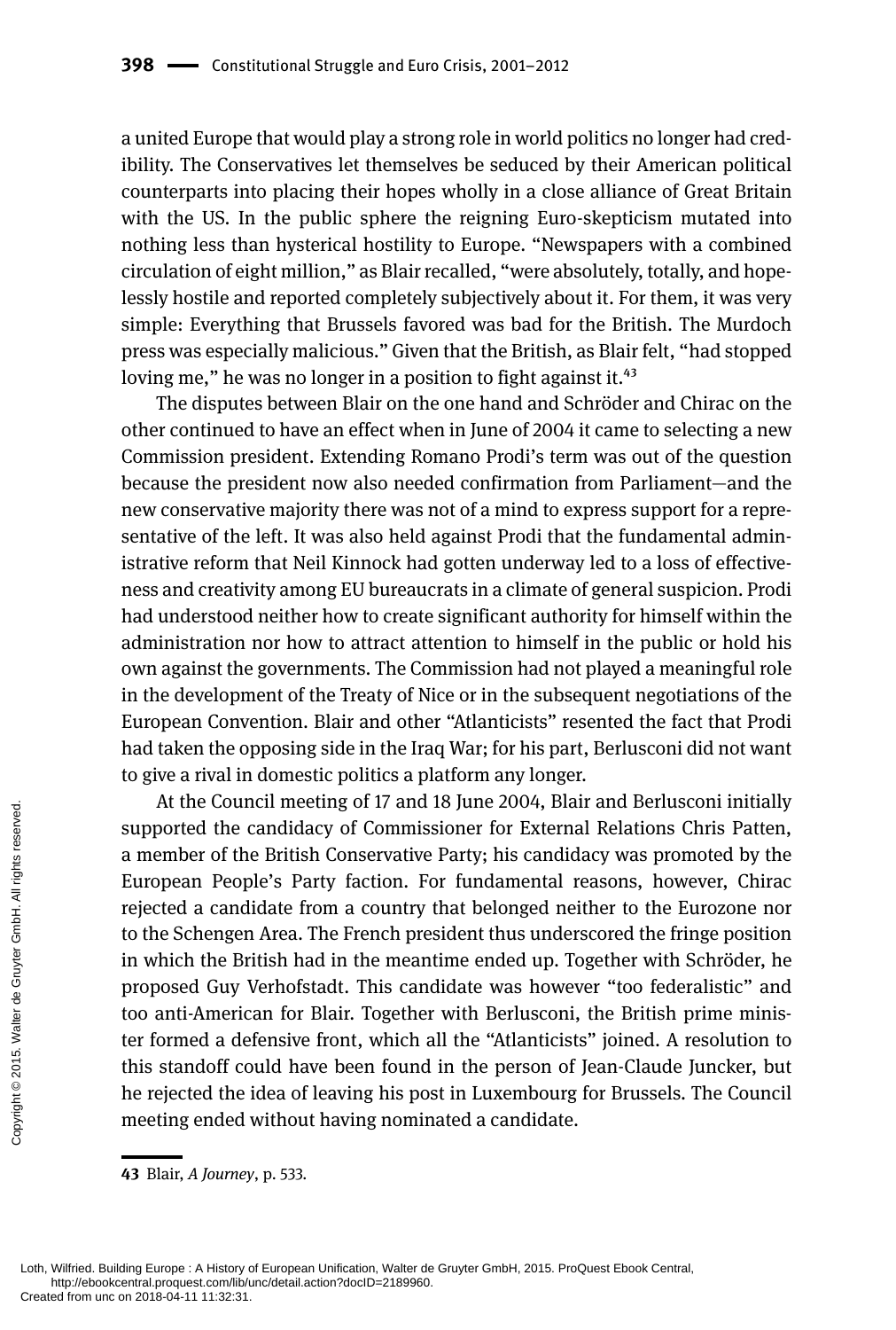After further consultations, Irish Council President Bertie Ahern presented José Manuel Barroso as a compromise candidate. The Portuguese prime minister had indeed made a name for himself as an "Atlanticist" but had also won confidence for his consistent efforts to rehabilitate the Portuguese government budget. From his beginnings as a Maoist in his youth to his successes as a liberal-conservative prime minister, he had had a brilliant career. With his perfect command of French, English, and Spanish, he offered a refreshing contrast to Prodi, who could only express himself in his native Italian. Chirac and Schröder accepted him perforce, and so he was nominated at a special summit on 29 June. The German chancellor clearly had not forgiven Blair for having impeded Verhofstadt: "During the dinner at which Verhofstadt's appointment was blocked, he attacked me in a very personal way. I attempted to explain to him that I was not in agreement with Verhofstadt's conception of Europe. It was nothing personal. But Schröder made it clear to me that it was personal for him. Period."<sup>44</sup>

A portion of the Socialists in the European Parliament continued to reject Barroso. Hence, he was unable to win the necessary majority and was compelled to make a deal: In order to gain the decisive votes of the liberals, he would refrain from giving the commissioner for industrial policy a coordinating function for all portfolios related to economic policy, a move that Schröder had demanded. With this precondition, he was elected on 22 July. Verheugen, who after the successful conclusion of the great Eastward expansion had been proposed by Schröder for this key task of the Commission, had to content himself with the title of vice president and with a normal share of the industry portfolio.

In the process of appointing members, Parliament put through further changes in the composition of the new Commission: Rocco Buttiglione, who was intended for the justice portfolio, was rejected due to discriminatory remarks about women and homosexuals; Foreign Minister Franco Frattini was given the post instead. The Hungarian candidate László Kovács had to switch from the energy portfolio to the tax portfolio, and the Latvian candidate Ingrida Udre was replaced by Andris Piebalgs, who took over the energy portfolio. Aside from that, Barroso sought to ensure the necessary coherence of the Commission, now expanded to twenty-five members, by assigning the portfolios himself and not shying away from conflicts with governments in the process. Convinced of the necessity of making promotion of economic growth, competitiveness, and employment the centerpiece of the new Commission, he saw to it that the portfolios important for those issues went to people who shared his liberal viewpoint. Thus, the Dutchwoman Neelie Kroes, who came from the private sector, held the portfolio for competitiveness; From the Justice political and homosexuals<br>  $\frac{1}{2}$  The Hungarian ca<br>
the tax portfolio, a<br>
Piebalgs, who too<br>
ensure the necess<br>
members, by assign with governments<br>
tion of economic<br>
the new Commiss<br>
went to people wl

**<sup>44</sup>** Tony Blair, *Mein Weg*, Munich: Bertelsmann, 2010, p. 590. This passage is not found in the English original. On the dispute, Gerbet, *Construction*, pp. 506–508.

Loth, Wilfried. Building Europe : A History of European Unification, Walter de Gruyter GmbH, 2015. ProQuest Ebook Central, http://ebookcentral.proquest.com/lib/unc/detail.action?docID=2189960.<br>Created from unc on 2018-04-11 11:32:31.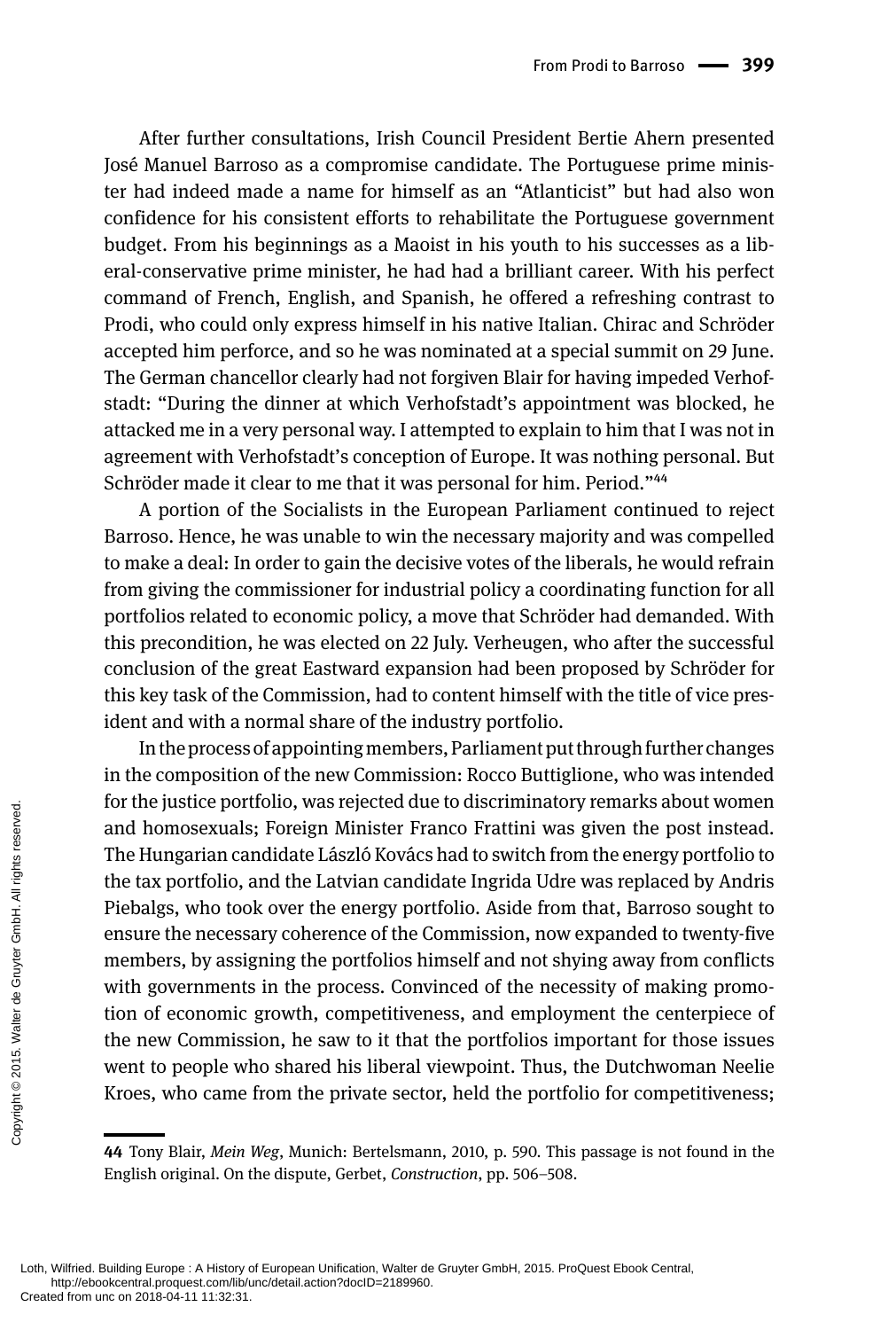the internal market was entrusted to the Irishman Charlie McGreevy; and trade went to Peter Mandelson, who had provided ideas to Blair.<sup>45</sup>

The decision to make economic growth the focus of the new Commission was proceeded by intense criticism of the results to date of the "Lisbon strategy" that had been approved by the European Council in 2000. At that time, the heads of state and of government had set the ambitious goal of making the EU "the most competitive and most dynamic knowledge-based economic sphere in the world" by the end of the decade; they had done so at the urging of Portuguese Council Chairman Antonio Guterres, who was advised by the dynamic economist Maria João Rodrigues. The weakness in growth that Europe had been experiencing since the 1990s compared to the US was to be overcome through "open coordination" (read: agreement on targets and measures and regular review of them). Additionally, it was declared important to create an "information society for all" and a "European area of research and integration," a "favorable environment for the founding and development of innovative enterprises," as well as "efficient and integrated financial markets." The "modernization of the European societal model" was to be advanced by means of investments in education and an active welfare state.<sup>46</sup>

In the following two years, the targets had been made more precise. In 2001, ecological sustainability had been added to the catalogue of goals; in 2002, there was agreement to increase expenditures on research and development by 2010 to nearly three percent of GNP. In actuality, however, achievements in nearly all areas remained significantly below the objectives, such that the gap between American and European growth widened still further. The Commission appointed a group of experts under the chairmanship of former Dutch Prime Minister Wim Kok, which presented a provisional appraisal in November of 2004 that came to the sobering conclusion that it would not be possible to overtake or even catch up with the US by 2010.<sup>47</sup>

Barroso also saw stronger economic growth, more and better jobs and a rise in the quality of life as the key to increased acceptance of the EU and greater confidence in its institutions on the part of the population. At the beginning of his term, he therefore announced nothing less than a "renewal of Europe" to be

**<sup>45</sup>** *Jahrbuch der Europäischen Integration 2003/2004*, pp. 85–87; *ibid.*, 2005, pp. 91ff.

**<sup>46</sup>** Rat der Europäischen Union: Schlussfolgerungen des Vorsitzes, Europäischer Rat (Lissabon), 23–24 March 2000, SN 100/00. Cf. Daniel Göler, "Die Lissabon-Strategie: Ein europäischer Gestaltungsversuch?" in: Christoph Linzbach, et al. (eds.), *Globalisierung und europäisches Sozialmodell*, Baden-Baden: Nomos, 2007, pp. 147–166; Maria Joăo Rodrigues (ed.), *Europe, Globalization and the Lisbon Agenda*, Cheltenham and Northampton, MA: Edward Elgar Publishing, 2009. **47** Bericht der Hochrangigen Sachverständigengruppe unter Vorsitz von Wim Kok, Nov. 2004, The solution of the US by 2<br>  $\frac{1}{2}$  and the US by 2<br>  $\frac{1}{2}$  and the quality confidence in it<br>
his term, he the<br>  $\frac{1}{2}$  and the quality der Europa<br>  $\frac{1}{2}$ <br>  $\frac{1}{2}$ <br>  $\frac{1}{2}$ <br>  $\frac{1}{2}$ <br>  $\frac{1}{2}$ <br>  $\frac{1}{2}$ <br>

Luxemburg 2004.

Loth, Wilfried. Building Europe : A History of European Unification, Walter de Gruyter GmbH, 2015. ProQuest Ebook Central, http://ebookcentral.proquest.com/lib/unc/detail.action?docID=2189960.<br>Created from unc on 2018-04-11 11:32:31.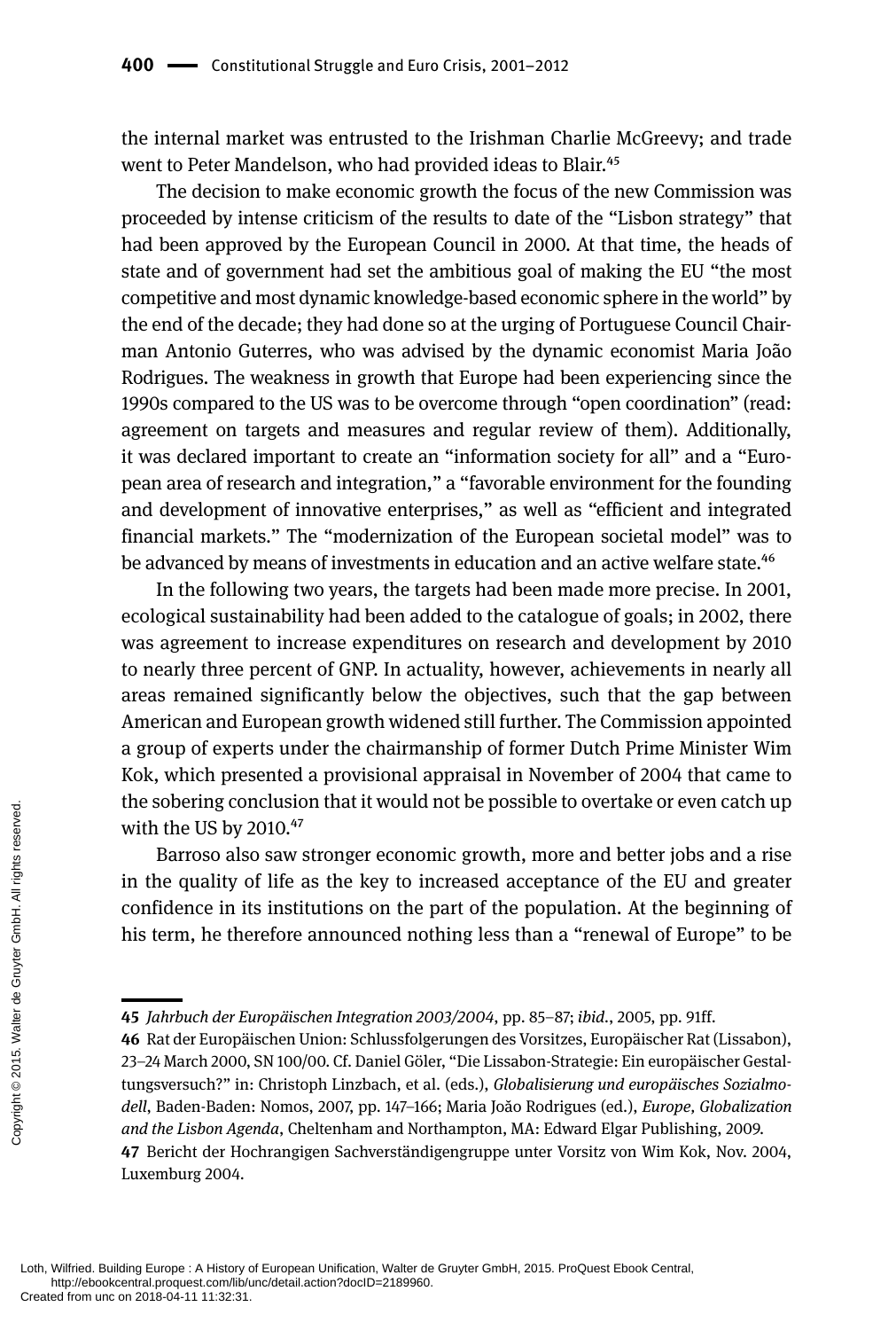achieved via a "revived and newly-oriented Lisbon agenda."48 It was especially the case that he wanted to make labor markets more flexible, modernize social welfare systems, improve the qualifications and adaptability of workers, and also employ the Structure and Cohesion Fund in a more targeted manner. "Open coordination" was to be more strongly structured via the introduction of a three-year cycle: firstly, the provision of "integrated guidelines" by the Commission, then development of national reform programs and a Community program oriented on them, and, lastly, annual reports on implementation in the member countries and at Community level.<sup>49</sup>

The commitment to national programs and annual reporting, which the European Council was willing to embrace in its Brussels session of 22 and 23 March 2005, led to increased opening of protected areas that had thus far eluded the competition of the internal market, for example, telecommunications and the realm of local government services. The level of educational attainment and the flexibility of the workforce rose. At the same time, however, the number of precarious and temporary employment situations also grew; and the ranks of the unemployed fell only marginally—the EU average dropping from 9.2 percent in 2004 to 7.0 percent in 2008, with great variations from country to country.<sup>50</sup> The economy grew at a rate of .7 percent per year—sufficient to prevent the gap with the US from increasing but too little to reduce it either. The requirements for economic growth proved too complex to be promoted with equal effectiveness via one unified strategy everywhere. At the same time, deregulation and the market focus of educational efforts associated with it posed threats that were not easy to ward off: new societal polarizations and a loss of creativity.

The efforts of the Barroso Commission within the framework of the Lisbon strategy thus did not contribute to overcoming the loss of confidence in the European project. On the contrary, they fostered the strengthening of an oppositional movement that perceived the EU and its institutions as nothing other than agents of a globalization aimed at dismantling the European social model and maximizing capital gains. It was especially within the milieu of militant globalization critics of the ATTAC organization along with neo-socialist parties and party wings Suategy thus did i<br>
pean project. On t<br>
movement that pe<br>
of a globalization<br>
mizing capital gai<br>
critics of the ATTA<br>  $\frac{1}{2}$ <br>  $\frac{1}{2}$ <br>  $\frac{1}{2}$ <br>  $\frac{1}{2}$ <br>  $\frac{1}{2}$ <br>  $\frac{1}{2}$ <br>  $\frac{1}{2}$ <br>  $\frac{1}{2}$ <br>  $\frac{1}{2}$ <br>  $\frac$ 

**<sup>48</sup>** Kommission der Europäischen Gemeinschaften: Strategische Ziele 2005–2009, Europa 2010: Eine Partnerschaft für die Erneuerung Europas, Wohlstand, Solidarität und Sicherheit, KOM (2005) 12 endgültig, Brussels, 26 Jan. 2005.

**<sup>49</sup>** Europäische Kommission: Mitteilung für die Frühjahrstagung des Europäischen Rates. Zusammenarbeit für Wachstum und Arbeitsplätze – Ein Neubeginn für die Strategie von Lissabon, KOM (2005) 24 endgültig, Brussels, 2 Feb. 2005; Für Wachstum sorgen und Arbeitsplätze schaffen: Ein neuer und integrierter Koordinierungszyklus für Wirtschaft und Beschäftigung in der EU, SEK (2005) 193, Brussels, 3 Feb. 2005.

**<sup>50</sup>** Eurostat: File Unemployment Rate, National Level, 2004–2009.

Loth, Wilfried. Building Europe : A History of European Unification, Walter de Gruyter GmbH, 2015. ProQuest Ebook Central, http://ebookcentral.proquest.com/lib/unc/detail.action?docID=2189960.<br>Created from unc on 2018-04-11 11:32:31.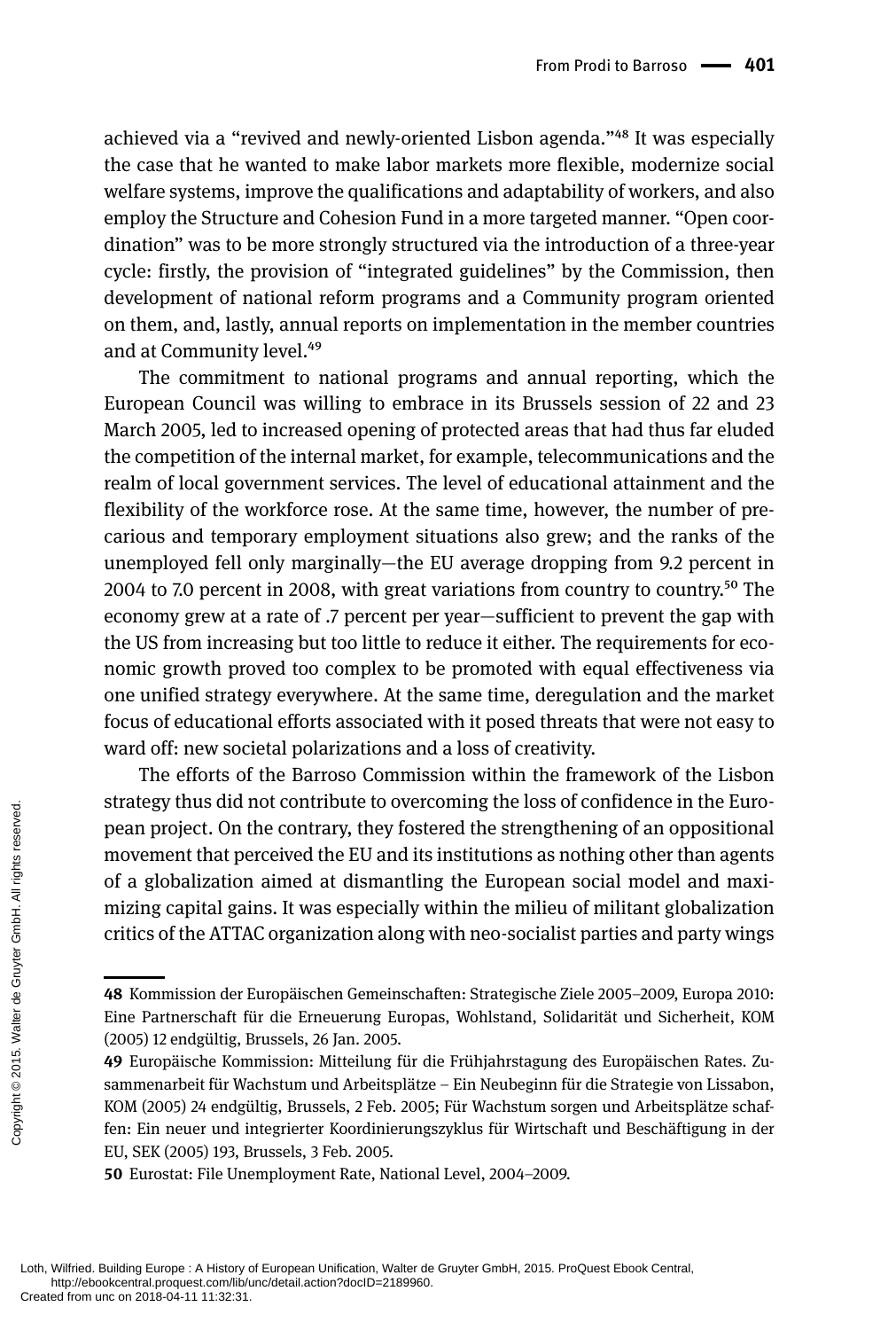that such views gained popularity. Such critics deliberately overlooked the fact that the Commission also had a concern measures to secure the social cohesion of society and, for example, called for "bringing flexibility and employment security into a balanced relationship" in the spring of  $2005$ <sup>51</sup>

A clear gap loomed between the grandiloquent pronouncements and actual successes of the new Commission. Furthermore, Barroso was unable to attain much of a profile in other areas of Union policy. Forging coalitions and putting through majority decisions were not his forte. It was rather the case that he withdrew proposals when there was a threat of too intense a disagreement with individual governments. "It doesn't make sense to publish plans if the member-states will not do anything with them," as he said, which dampened the zeal of his Commission colleagues on many occasions.<sup>52</sup>

On the other hand, Barroso succeeded in consolidating the Commission, with inclusion of the members from the many newly-entering countries. Communication between the different departments of the administration was significantly improved, and the decision-making processes within the Commission were tightened up. Many decisions were now reached during informal rounds with the president before being confirmed in weekly sessions of the commissioners. Barroso "loves to be the center of attention, and he communicates extremely well," wrote the co-author of a study that examined decision-making practices in the Commission in the autumn of  $2007<sup>53</sup>$  Meetings of the twenty-seven commissioners took less time than had the sessions of the fifteen under Prodi. Over 22,000 public officials of the Commission—even then fewer than the number needed to administer a large European city such as Cologne—could once again be credited with efficiency.

The overcoming of internal crises within the Commission, ones that ultimately stretched back to the Delors era, found their symbolic expression in the return to the Berlaymont Building on the Schuman Roundabout in Brussels in the autumn of 2004—more than twelve years after the structure's closure due to asbestos, after the failure of plans to demolish it, and after a costly renovation. Across from it now stood the building of the Council of Ministers, named for the early-modern antiquary Justus Lipsius and completed in 1996. Since 2001, Parliament had been convening a few hundred meters away in an ostentatious glass palace on the Place Léopold; due Suetched back the Berlaymont<br>
of 2004—more the failure of pla<br>
stood the buildir<br>
Justus Lipsius an<br>
few hundred me<br>
es and few hundred me<br>
es and few hundred me<br>
es and few hundred me<br>
51 Europäische Kates. Zu<br>
Wachstum

**<sup>51</sup>** Europäische Kommission: Mitteilung der Kommission für die Frühjahrstagung des Europäischen Rates. Zusammenarbeit für Wachstum und Beschäftigung. Integrierte Leitlinien für Wachstum und Beschäftigung (2005–2008), Brussels, 2005, p. 6.

**<sup>52</sup>** Quoted from Anjo G. Harryvan and Jan van der Harst, "José Manuel Barroso 2004–2014: The cautious reformer in troubled times," in: van der Harst and Voerman, *Presidents*, pp.249–276.

**<sup>53</sup>** *Ibid*. The study was published in February of 2008: S. Kurpas, C. Gron, and P.M. Kaczynski, *The European Commission after Enlargement: Does More Add up to Less?* Brussels, 2008.

Loth, Wilfried. Building Europe : A History of European Unification, Walter de Gruyter GmbH, 2015. ProQuest Ebook Central, http://ebookcentral.proquest.com/lib/unc/detail.action?docID=2189960.<br>Created from unc on 2018-04-11 11:32:31.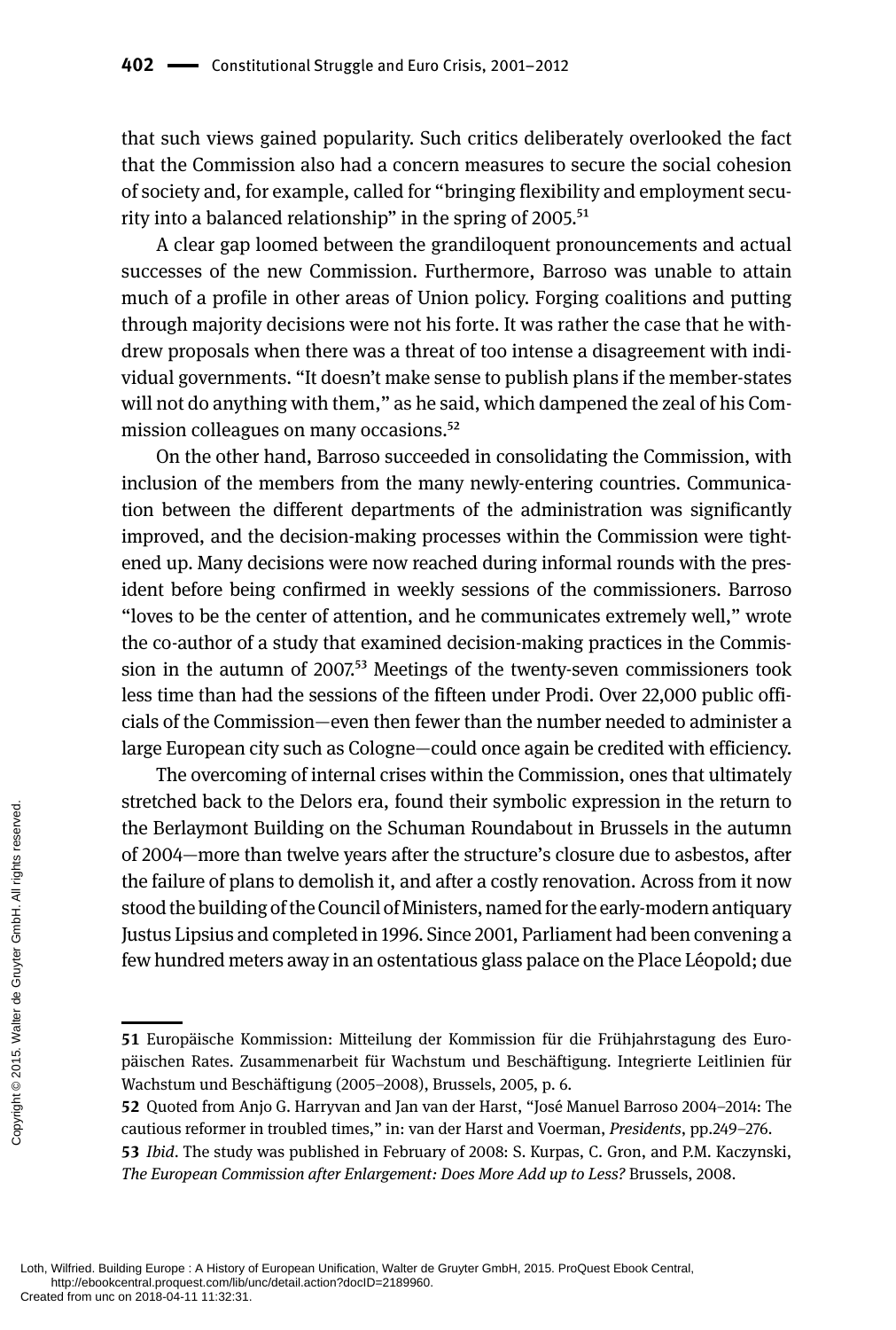to its half-round middle section reminiscent of a well-known brand of camembert, the edifice was soon dubbed "Caprice des Dieux." Numerous other administrative offices and representations had settled in the vicinity. Hence, a well-manicured, exclusive residential district dating from the time of rapid industrial expansion in the 19<sup>th</sup> century had gradually been transformed into a government district for the Union and was also perceived as such.

The Barroso Commission had a thoroughly-constructive effect on the development of the financial framework of the Union for the years 2007 to 2013, which the Council, Commission, and Parliament approved on 17 May 2006 in an inter-institutional agreement. In the run-up to this agreement, the usual tough controversies between net-payers and net-receivers as well as beneficiaries and opponents of the Common Agricultural Policy were dealt with; the original draft, having been worked out by the Prodi Commission, was severely scaled back. The net-payers had pushed through a dwindling of the "state ratio," that is, the claim of resources by the EU budget—from a maximum of 1.09 percent of GNP in the year 2006 to a maximum of .95 percent in 2013. The Commission was successful however in preserving the tendency toward shifting resources into the new policy areas they had sought. Thus, the "Lisbon" spending rose by seventy-one percent and expenditures for Union citizenship by seventy-eight percent, whereas moneys designated for agriculture and the development of rural areas dropped by eight percent.

Under pressure from the new member states, Tony Blair had to accept at the Brussels Council meeting of 15 and 16 December 2005 that the "British rebate" from 2009 onward could only be partially applied to the costs of expansion since 2004 and not at all from 2011. That was equivalent to a reduction in the rebate of approximately twenty percent. Other member states now also received accession discounts, though with time limits. Farther-reaching reforms were put off, though they did remain on the agenda: Under public pressure from Chancellor Gordon Brown, Blair agreed to the reduction of the "British rebate" only under the condition that the Commission be given the task of undertaking a comprehensive review of all aspects of EU expenditure and income by 2008–9. Through skillful mediation, Barroso was able to win on a series of individual items that were especially close to his heart, such as a globalization fund for re-incorporating into working life those who had been laid-off. In subsequent negotiations with Parliament, he was willing to find savings in the administrative budget that made it possible to increase expenditures for research, life-long learning, and Trans-European Networks.<sup>54</sup> Created from unc on 2018-04-11 11:32:31.<br>Created from unconsistion be given by the Redressing of EU expenditure<br>able to win on a s<br>such as a globaliz<br>been laid-off. In s<br>savings in the adm<br>for research, life-lo<br>savings in

**<sup>54</sup>** *Jahrbuch der Europäischen Integration 2003/2004*, pp. 163–167; *2005*, pp. 95ff., 171–176; *ibid.*, *2006*, pp. 92ff., 176–183; Peter Becker, "Die Fortschreibung des Status Quo. Die EU und ihr neuer Finanzrahmen Agenda 2007," in: *Integration* 29 (2006), pp. 106–121; on the course of the Brussels Council meeting, also Blair, *Mein Weg*, pp. 591–594.

Loth, Wilfried. Building Europe : A History of European Unification, Walter de Gruyter GmbH, 2015. ProQuest Ebook Central, http://ebookcentral.proquest.com/lib/unc/detail.action?docID=2189960.<br>Created from unc on 2018-04-11 11:32:31.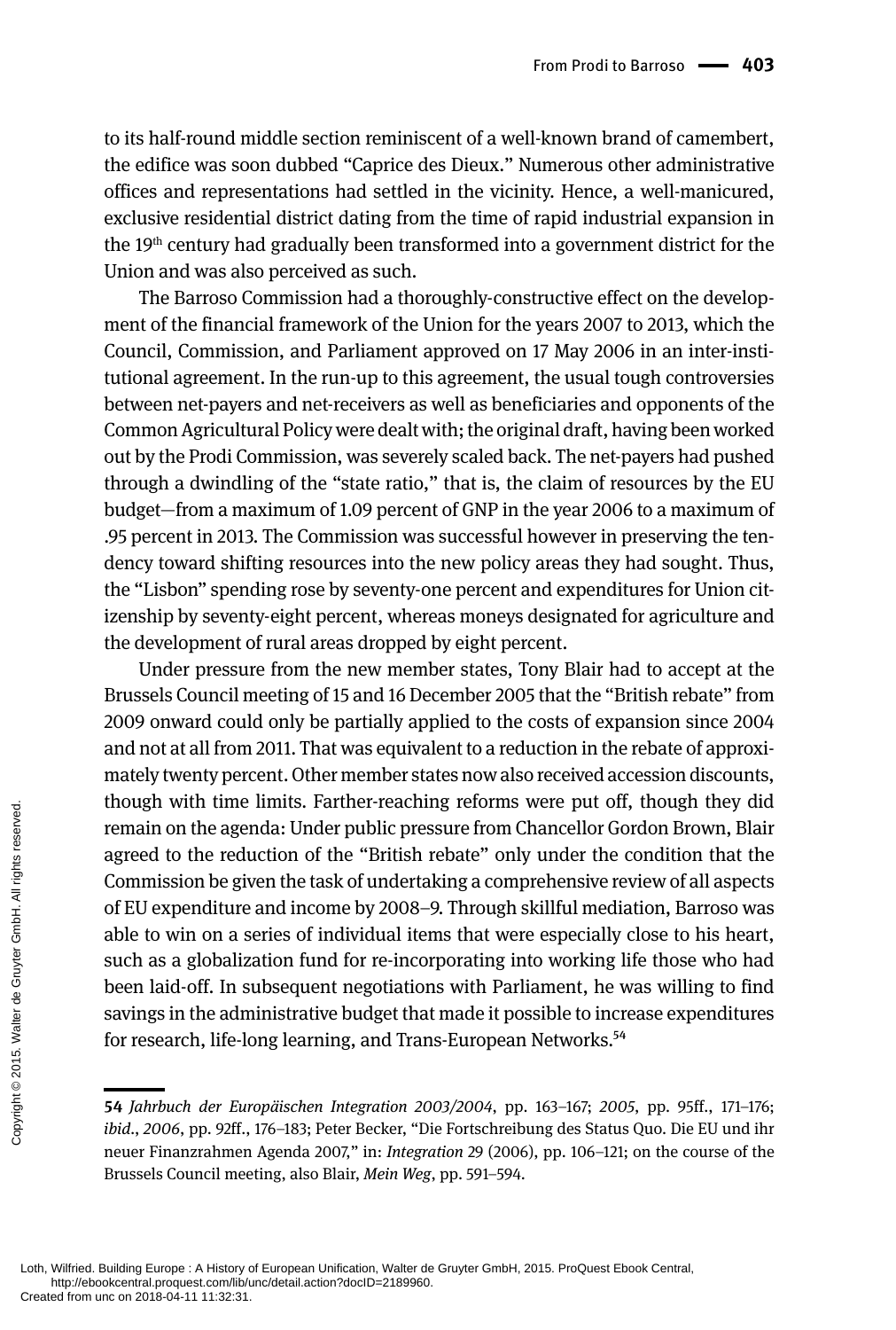## **The Constitutional Crisis**

The ratification of the new Treaty of Rome occurred quickly and largely without difficulty in many countries, winning approval from broad to very broad majorities. The parliament of Lithuania was the first to approve the treaty, doing so on 11 November 2004. Hungary followed on 20 December, Slovenia on 1 February 2005, Italy on 6 April, Greece on 19 April, Estonia (in the first reading) on 9 May, Slovakia on 11 May, Austria on 23 May, and Germany on 27 May. In Spain, a referendum on the treaty was held on 20 February, with some 76.7 percent of the voters approving it; the parliament confirmed the decision on 11 May.

Blair and Chirac had likewise decided to have the Constitutional Treaty approved by referendum. The British prime minister had done so not completely of his own free will. The Conservative opposition had demanded such a referendum, and Rupert Murdoch had apparently also informed him that if the prime minister did not put the treaty up for a vote by the people, then Murdoch would withdraw the support of his mass-circulation newspapers for the prime minister. It was a surprise to all observers when on 20 April 2004 Blair announced that the voters "will be asked for their opinion"; he made this move without any prior consultation with other heads of government. He feared that without a referendum, the treaty would not pass the House of Lords. Even in the House of Commons, he was not completely sure of a majority. Additionally, it could be seen that in the next year's parliamentary elections, the Conservatives would profit from a refusal to hold a referendum. What remained was a vague hope that a turnaround in public opinion regarding EU membership could at last come about through advocacy of the treaty. If that did not succeed, Blair would probably have to resign in favor of Gordon Brown.55

Blair's decision put pressure on Chirac. Unlike the situation with the Maastricht Treaties, if France dispensed with a referendum on this treaty while Great Britain held one, it would have been difficult to explain to the French public. The decision for a referendum, announced during the traditional television interview on 14 July 2004, was all the easier for Chirac to make because practically all the leaders of French political parties had publicly called for one and because surveys indicated a high level of support for the constitution project. An impressive vote Created from unc on 2018-04-11 11:32:31.<br>Created from unconstrained from a constrained by the Gruyter decision for a re<br>and decision for a re<br>and the UNIV 2004.<br>leaders of Frenc<br>indicated a hights reserved.<br>So 2016.<br>So 201

**<sup>55</sup>** *The Guardian*, 21 April 2004; Blair, *Mein Weg*, pp. 547ff., 582; David Gowland, Arthur Tuner, and Alex Wright, *Britain and European Integration since 1945. On the Sidelines*, London and New York: Routledge, 2010, pp. 176ff.

Loth, Wilfried. Building Europe : A History of European Unification, Walter de Gruyter GmbH, 2015. ProQuest Ebook Central, http://ebookcentral.proquest.com/lib/unc/detail.action?docID=2189960.<br>Created from unc on 2018-04-11 11:32:31.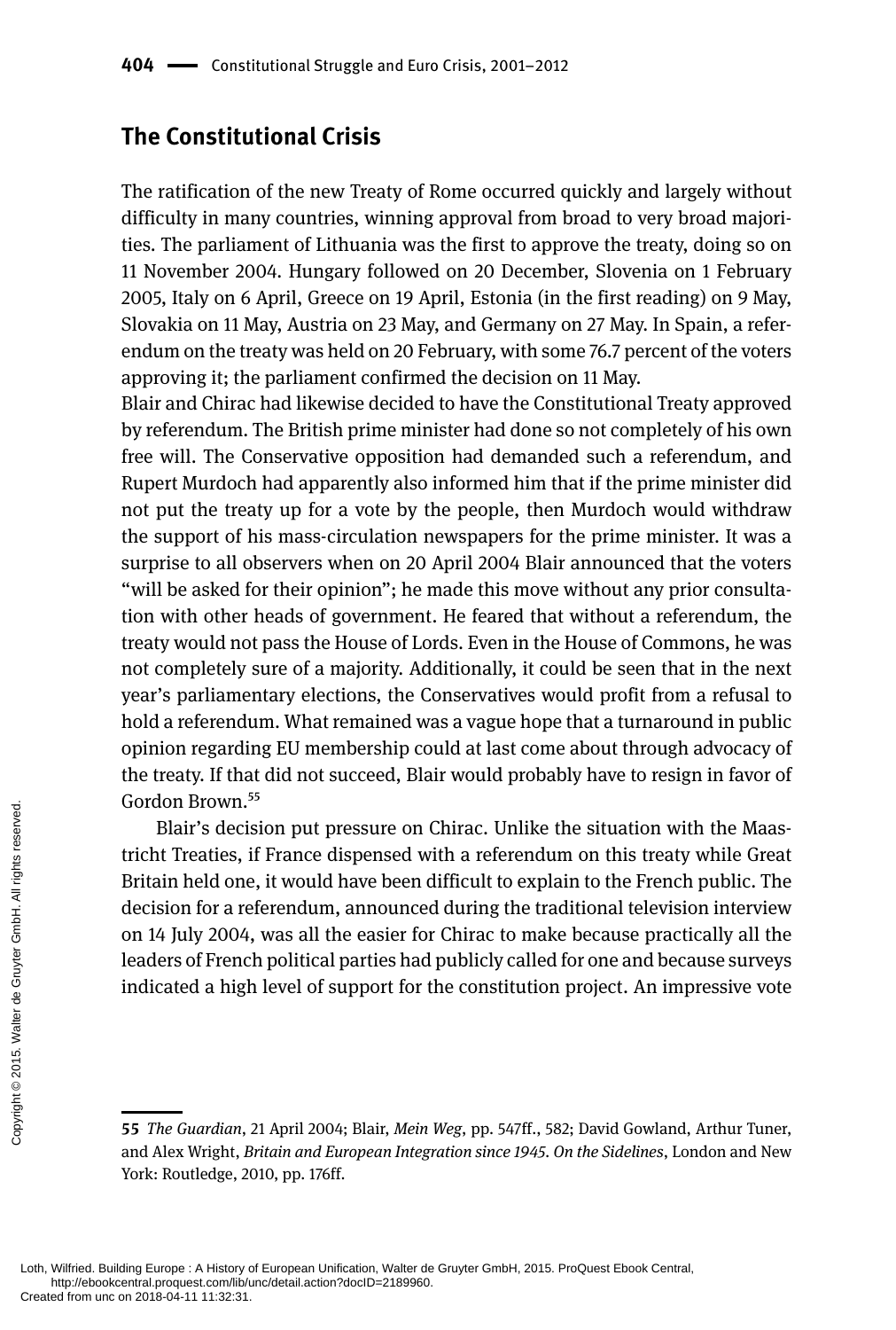for the treaty might even help halt the decline in popularity of the president and his party in the face of a continuing recession.<sup>56</sup>

In the process, Chirac overlooked the fact that the recession gave fertile soil to the critics of globalization—who held the EU and its neo-liberal orientation responsible for growing unemployment and cuts in social services—and that this criticism could without any great effort be directed against a reform treaty, one which even with all the efforts toward coherence had still ended up being quite complex. The referendum had hardly been announced when strong polemics developed against the alleged attempt to carve in stone the ultra-liberal orientation of Europe. Laurent Fabius, onetime prime minister under Mitterrand, could not resist putting himself at the head of this criticism so as to win the battle to be Jospin's successor as leader of the Socialist Party and have the presidential candidacy for 2007 decided in his favor. Traditional conservative opponents of Europe such as Philippe de Villiers as well as opponents of Chirac in his own party even linked the Constitutional Treaty to a possible entry by Turkey into the European Union and frightened voters with the specter of the impending islamization of Europe.

In March of 2005, the opponents of ratification began to outstrip the advocates. Nor was it helpful that Chirac strictly forbade Barroso, the poster child of forced liberalization, to show his colors in the French debate. European Parliament deputy Daniel Cohn-Bendit of the Greens averred that the opponents of the constitution within the alternative milieu were "complètement meschugge" (Yiddish for "crazy").<sup>57</sup> Yet such appeals to reason could no longer prevent the campaign to strengthen the European Union from becoming a campaign against unpopular Prime Minister Jean-Pierre Raffarin and Chirac too. Nicolas Sarkozy, the leader of the UMP who was impatiently speculating as to the possibility succeeding Chirac, took cover by differentiating between fatuous EU fundamentalists and more levelheaded EU realists of his own cut. On 29 May, some 54.7 percent of French voters opposed the Constitutional Treaty.

The setback for the reform plans was all the more bitter when three days later, on 1 June, the Dutch also rejected the treaty. With some 61.6 percent of the vote, the naysayers in the Netherlands had even achieved a significantly larger victory. Here too, populist criticism from the right and the left combined with general dissatisfaction with a government that had had to make painful budget cuts and that had in other respects also drawn much criticism. The rightwing populist party of Geert Wilders, which at the beginning of the year had split from the Example 1111 at the set back for the set back from the set back from 1 June, the Dut<br>the naysayers in the Dut<br>the naysayers in the Dut<br>the naysayers in the Hunch Copyright<br>dissatisfaction wis and that had in o<br>list party

**<sup>56</sup>** Chirac, *Le temps présidentiel*, pp. 527–529. The criticism from the German side that Chirac had "unnecessarily called for a referendum only so as to split the socialist opposition" (according to Fischer, *"I am not convinced,"* p. 246; Hänsch, *Kontinent*, p. 211), is unfounded. **57** Quoted from *Die Zeit*, 14 April 2005.

Loth, Wilfried. Building Europe : A History of European Unification, Walter de Gruyter GmbH, 2015. ProQuest Ebook Central, http://ebookcentral.proquest.com/lib/unc/detail.action?docID=2189960.<br>Created from unc on 2018-04-11 11:32:31.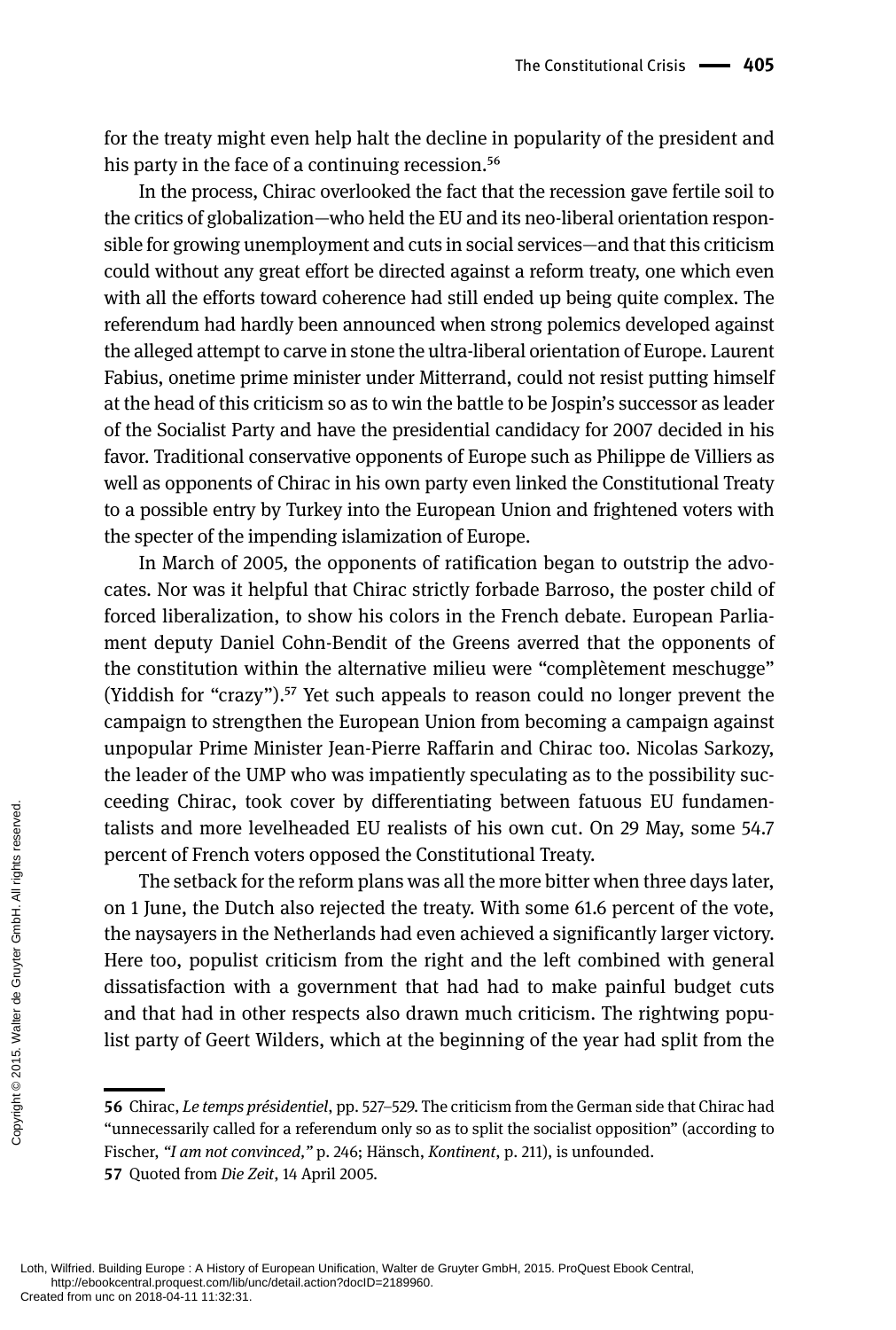right-liberal VVD, found great resonance with its warnings against cheap competition from Eastern Europe and against islamization; the radical leftwing Socialist Party around Jan Marijnissen scored points by raising the specter of a "dissolution of the Netherlands" and its social-welfare model. Although all the parties in the government as well as the opposition Social Democrats and Greens had voiced support for the Constitutional Treaty, a majority of voters—additionally mobilized by the French "no" at the last minute—came out against it, though the turnout was low (62.8 percent). The rifts in Dutch consensus democracy, which had become all the more apparent since the murder of the rightwing extremist Pim Fortuyn in May of 2002, grew still deeper.

As soon as the results of the referendum in France had been announced, Council President Jean-Claude Juncker, Commission President Barroso, and European Parliament President Borrell issued a joint declaration in which they called for the continuation of the ratification process in those countries that had not yet decided on the treaty, despite the negative vote of the French. All EU countries were to have the opportunity to ratify the Constitutional Treaty. After the vote in the Netherlands, they repeated this declaration; Chirac and Schröder added their voices too. French and Dutch voters were to be put under pressure to revise their decision, following the model of the handling of the Danish "no" to the Maastricht Treaties. It was to be made clear to them that there would be no renegotiations on a "more social" Europe, which was a prospect that the pro-European maximalists among the opponents of the treaty had been holding out.

In fact, the parliament of Latvia did not let the dramatic events in France and the Netherlands keep it from ratifying the treaty on 2 June. For Blair, however, the rejection of the Constitutional Treaty by a majority of French and Dutch voters was a welcome opportunity to escape the very real danger of a personal defeat. "Great news," as Jack Straw commented on the reports from Paris and The Hague.<sup>58</sup> While the British opponents of Europe were crowing over this, the cabinet decided on 6 June to suspend the ratification process for the time being. In light of the vote in two core countries of the Union, the path that had been embarked upon with the Constitutional Treaty had to be reconsidered—that was Blair's argument at the European Council in Brussels on 16 and 17 June. VOIETS WAS A We<br>
defeat. "Great r<br>
The Hague.<sup>58</sup> W<br>
cabinet decided<br>
In light of the v<br>
embarked upon<br>
Blair's argumen<br>
Given the s<br>
message could<br>
did declare that<br>
question. At the<br>
over the situation<br>
served. Building

Given the suspension of the ratification process in Great Britain, no clear message could any longer be directed to the French or Dutch. True, the Council did declare that continuation of the ratification process was not to be called into question. At the same time, however, it appealed to all the affected parties to think over the situation together. The Council also postponed the anticipated date of the treaty's coming into effect by one year, from 1 November 2006 to 1 November

**<sup>58</sup>** Blair, *A Journey*, p. 531.

Loth, Wilfried. Building Europe : A History of European Unification, Walter de Gruyter GmbH, 2015. ProQuest Ebook Central, http://ebookcentral.proquest.com/lib/unc/detail.action?docID=2189960.<br>Created from unc on 2018-04-11 11:32:31.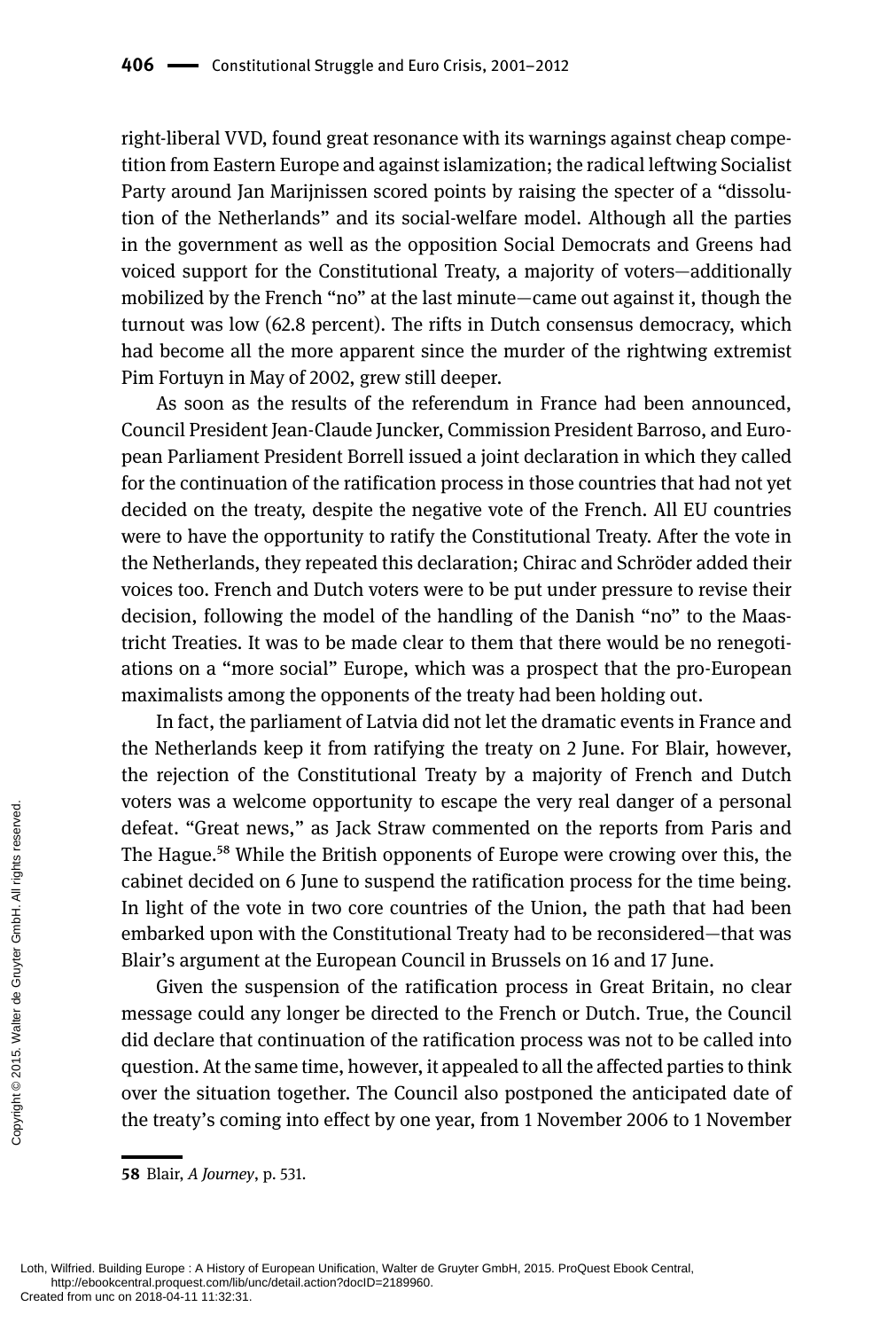2007. In some countries, majorities for the treaty then began to crumble, and their governments decided to postpone projected referenda or parliamentary votes, respectively—this was the case in Denmark, Sweden, Poland, the Czech Republic, Portugal, and Ireland. In Luxembourg, Juncker demonstratively persisted in holding a referendum planned for 10 July, threatening to resign if there were a rejection; the treaty ended up achieving a positive vote of 56.5 percent. That alone however would not compel a revision of the decisions in France and the Netherlands nor would the support that came from the parliament of Cyprus (on 30 June) and Malta (16 July). Neither did conclusion of the ratification process in Belgium on 8 February 2006 or in Estonia on 9 May or in Finland on 18 May lead to any *volte face* in public opinion.

As Council president in the second half of 2005, Blair studiously avoided any initiative for overcoming the crisis in the ratification process. The "pause to think" that he had forced through thus became a "pause in thinking," in which the consensus that had been laboriously achieved in the development of the Constitutional Treaty now faded away. With an eye toward the next parliamentary elections in the Netherlands, set for November of 2006, the government around Jan-Pieter Balkenende declared the treaty "dead." Chirac, likewise keeping in mind the next electoral hurdle (in this case the presidential elections in May of 2007), developed the idea of starting from the Nice Treaty in making reforms and, furthermore, separating the institutional and content reforms. Sarkozy advocated reform in three steps: Initially, near-term reforms as soon as possible to eliminate the current grinding of the gears in the Europe of the Twenty-Five, then substantive reforms via the path of increased cooperation and, lastly, the summoning of a major new convention after the parliamentary elections of 2009.<sup>59</sup>

As had been agreed a year earlier, the European Council was to assess reflections on 15 and 16 June 2006, but it was only possible to decide on extending the reflection phase another year. German Chancellor Angela Merkel—Schröder's successor at the head of a grand coalition of Christian Democrats and Social Democrats since September of 2005—was given the task of presenting the Commission with a report on the status of deliberations and possible future developments in the constitutional project; this report was to be submitted at the conclusion of the German Council presidency in the first half of 2007 and was to serve as the basis for further decisions. This move made it clear that there was to be no decision on the issue of further dealings with the Constitutional Treaty until after the elections in the Netherlands and France.<sup>60</sup> The state of the reflection phannels are the reflection phannels are septed with a report on the constitutional German Council proforman Council proforman Council proforman Council proforman Council proforman Council profo

**<sup>59</sup>** Jacques Chirac, Declaration at the European Council 15-16 Dec. 2005, www.elysee.fr; Nicolas Sarkozy, Speech in Berlin 16 Feb. 2006, www.botschaft-frankreich.de.

**<sup>60</sup>** European Council: Presidency Conclusions, 15-16 June 2006.

Loth, Wilfried. Building Europe : A History of European Unification, Walter de Gruyter GmbH, 2015. ProQuest Ebook Central, http://ebookcentral.proquest.com/lib/unc/detail.action?docID=2189960.<br>Created from unc on 2018-04-11 11:32:31.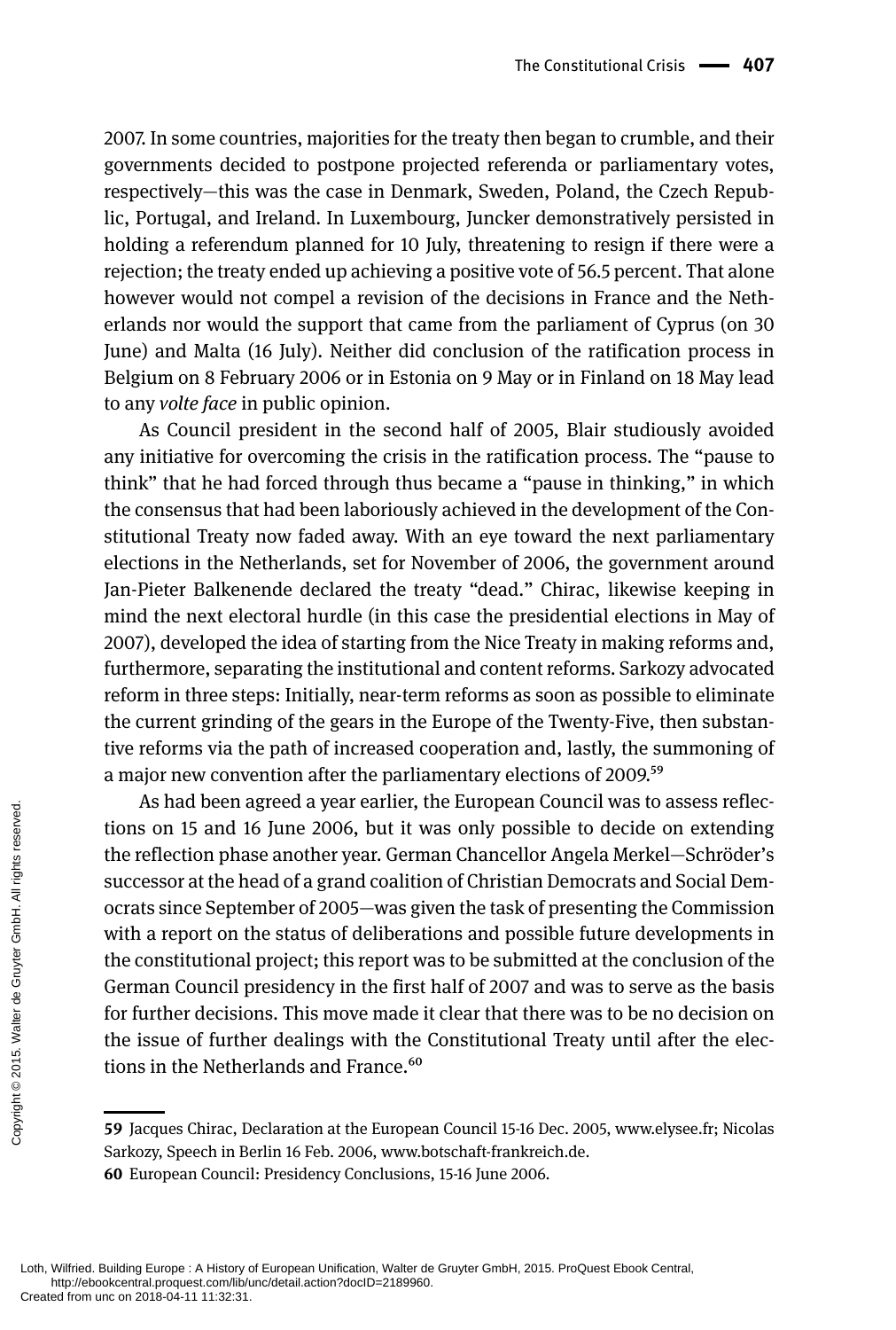On the other hand, postponing the decision meant that it had essentially already been decided how it would turn out: not in favor of new negotiations on the basis of the Nice Treaty, as Blair and Chirac ultimately wanted, but rather in favor of a minor modification of the reform treaty that would enable the electorate in France and the Netherlands to revise the votes of May and June 2005. From the beginning, Angela Merkel had left no doubt as to the fact that to her the substance of the treaty was not open to negotiation and that she did not regard a division into individual parts for negotiation as a promising strategy. As she argued to the representatives of the other fifteen states that had already ratified the treaty, one should not so easily brush aside the votes of nearly two-thirds of the member states. The European Parliament was threatening to block the expansion process if the reforms were not carried out as decided upon.

On 17 January 2007, Angela Merkel made clear to the European Parliament her aspiration to bring about a solution on the basis of the Constitutional Treaty and to hammer out its decisive contours during the June summit at the end of her presidency. The details were then to be worked out in a brief government conference under the Portuguese presidency in the second half of 2007 so that the modified treaty could then still be passed before the end of the year and could come into force before new elections to the European Parliament in June of 2009. She found support for this ambitious goal among a gathering of representatives of the eighteen countries that had already ratified the treaty (in the meantime, the new members Romania and Bulgaria were among them) along with two other countries that were at base positively disposed toward the treaty (Ireland and Portugal); this gathering took place on 26 January in Madrid at the initiative of Zapatero and Juncker. The "Friends of the Constitutional Treaty," as they dubbed themselves in a common declaration, proclaimed their resolve to adhere to the substance of the treaty, thereby putting the opponents of the treaty on the defensive.<sup>61</sup>

Council President Merkel joined together with the presidents of the Commission and Parliament on 25 March 2007 to issue the "Berlin Declaration" on the occasion of the fiftieth anniversary of the signing of the Treaties of Rome. With the votes of the twenty supporters of the treaty on their side, Merkel's emissaries were able to move the opponents of the treaty to include in the document a passage in which the organs of the Union declared their intention "to put the EU on a renewed, common foundation by the elections to the European Parliament in 2009."62 The chancellor's roadmap was thereby *de facto* accepted. Czech Pres-**Created from unc on 2018-04-11 11:32:31.**<br>Created from unc on 2018-04-11 11:32:31.<br>Created from unc on 2018-04-11 11:32:31.<br>Created from unc on 2018-04-11 11:32:31.<br>Created from unc on 2018-04-11 11:32:31.

**<sup>61</sup>** Ministertreffen der Freunde des Verfassungsvertrags: Für ein besseres Europa, Madrid, 26 Jan. 2007.

**<sup>62</sup>** Text in, among others, Michel Gehler, Österreichs Weg in die Europäische Union, Innsbruck, 2009, pp. 325–327. Cf. Timo Goosmann, "Die 'Berliner Erklärung' – Dokument europäischer

Loth, Wilfried. Building Europe : A History of European Unification, Walter de Gruyter GmbH, 2015. ProQuest Ebook Central, http://ebookcentral.proquest.com/lib/unc/detail.action?docID=2189960.<br>Created from unc on 2018-04-11 11:32:31.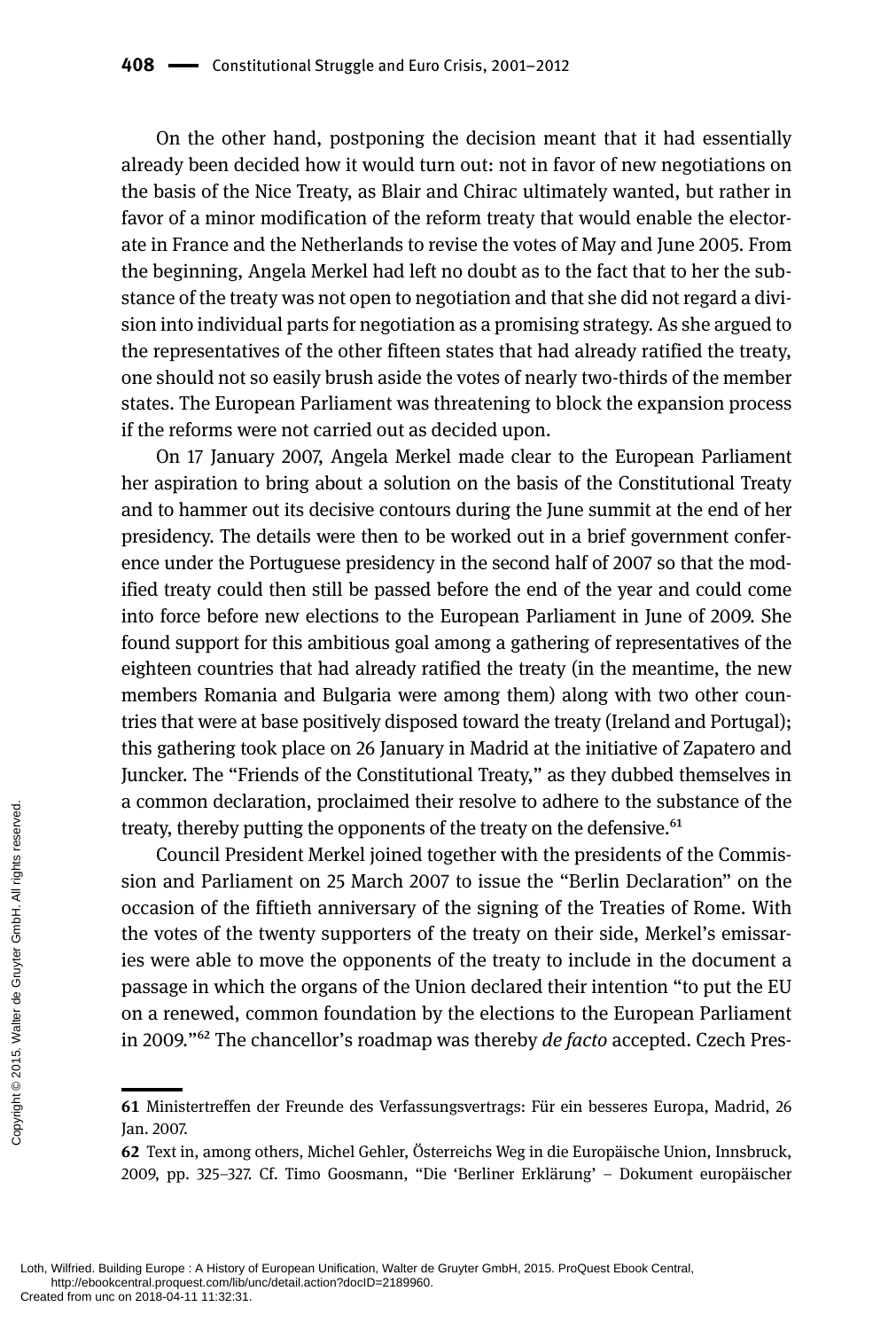ident Václav Klaus, a longtime declared opponent of the Constitutional Treaty, distanced himself from this declaration after the fact. In Poland, the Kaczyński brothers (Lech Kaczyński as president and his twin Jarosław Kaczyński, initially chairman of the new government party "Right and Justice" and from July of 2006 also prime minister) were critics of Europe and continued to oppose the lack of a reference to Europe's Christian inheritance. That could not however hinder Merkel from resolving the issue of what a compromise would look like between the "Friends of the Constitutional Treaty" and its opponents from tactical and substantive perspectives; she did so in bilateral talks at the highest level.<sup>63</sup>

The decisive line of compromise was found as early as the run-up to these bilateral conversations: After the German government had given up on incorporating the "constitution" concept into the Berlin Declaration, Nicolas Sarkozy as a presidential candidate—with clear recognition of the altered power relations backed away without protest from his demand that the treaty package be broken into distinct reforms. From the first step of a "mini-treaty" that would do without a referendum, the rhetoric of the French election campaign shifted to the "simplified treaty" that dispensed with the constitution concept as well as the inclusion of symbols. On the very day he assumed the French presidency, 16 May 2007, Sarkozy sought out Angela Merkel in order to make clear that he would support her in the upcoming negotiations. And he did so too: Not without a sidelong glance at his own public, to whom he wanted to present himself as the person who really had overcome the constitutional crisis, he traveled to London, Brussels, Rome, Lisbon, and Warsaw in order to persuade the heads of government there to align themselves with the position on which he and Merkel had agreed.<sup>64</sup>

With this return of Franco-German cooperation, the way to overcoming the constitutional crisis was practically clear. A treaty that did not include an emphasis on a constitutional character and therefore did not require ratification via referendum was in principle also acceptable to Dutch Prime Minister Balkenende. The Dutch government that emerged from elections in November of 2006 was a coalition of Christian Democrats, Social Democrats, and Christian Union; it only called for a kind of veto right for national parliaments over the transfer of new tasks to the EU. This meant that the advocates of at least temporary retention of Constitutional crist<br>
sis on a constituti<br>
erendum was in The Dutch govern<br>
coalition of Christ<br>
called for a kind<br>
tasks to the EU. T<br>
dentität oder pragm<br>
pp. 251–263.<br>
63 On the organizati<br>
Reformvertrag unter<br>  $\overrightarrow{64$ 

Identität oder pragmatischer Zwischenschritt zum Reformvertrag?" in: *Integration* 30 (2007), pp. 251–263.

**<sup>63</sup>** On the organization of the negotiation process, Andreas Maurer, "Die Verhandlungen zum Reformvertrag unter deutschem Vorsitz," in: *Aus Politik und Zeitgeschichte* 43/2007, pp. 3–8.

**<sup>64</sup>** Joachim Schild, "Sarkozys Europapolitik: Das zunehmende Gewicht der Innenpolitik," in: *Integration* 30 (2007), pp. 238–250; Paul Legoll, *Nicolas Sarkozy. Un Européen en action*, Paris: l'Harmattan, 2012, p. 97.

Loth, Wilfried. Building Europe : A History of European Unification, Walter de Gruyter GmbH, 2015. ProQuest Ebook Central, http://ebookcentral.proquest.com/lib/unc/detail.action?docID=2189960.<br>Created from unc on 2018-04-11 11:32:31.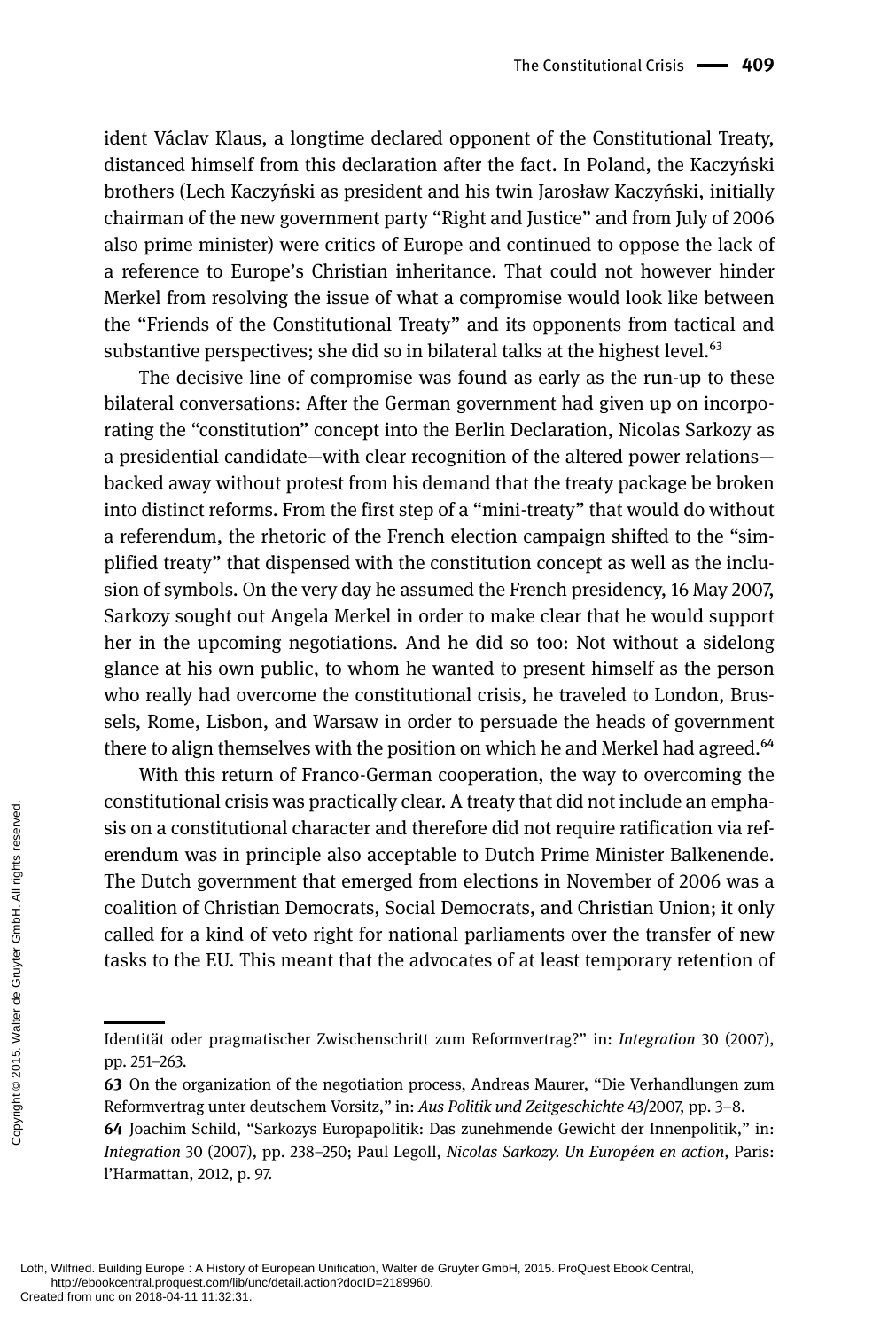the Nice Treaty—especially Blair and the brothers Kaczyński—ended up in isolation. It was now only possible for them to seek to separate out from the treaty complex some elements that for them clearly went too far. Thus, the British government demanded that the character of a legal personality be taken away from the Union and that the Charter of Fundamental Rights be struck out. Beyond that, the veto right was not to be so severely limited; and the European foreign minister was to be called "High Representative for Foreign Affairs and Security Policy" as heretofore. The Polish government additionally demanded—accompanied by a heated campaign under the motto "Nice or death"—that the weighting of votes in the Council as decided in Nice be retained.

Little of that could be passed at the Council meeting in Brussels on 21 and 22 June. It was the case though that the Charter of Fundamental Rights as Part II of the treaty was taken out. The new document took on the character of an amendment treaty to the Treaty on European Union (corresponding to part I of the Constitutional Treaty) and to the Treaty on the Founding of the European Communities (corresponding to part III of the Constitutional Treaty). The legally-binding nature of the Charter of Fundamental Rights did remain however, even if in a footnote to the mandate for the government conference it was maintained that there could be no appeal to the charter in British courts. Other than that, only the title of the European foreign minister fell by the wayside. Nothing of the position or its competencies was changed, and in other respects the substance of parts I and III was preserved. Lech Kaczyński stubbornly resisted the introduction of the principle of the double majority but under pressure from Sarkozy and Juncker assented to having it come into force in 2017. When his brother Jarosław declared in a television speech from Warsaw that he rejected this compromise, Merkel announced that the mandate for the government conference could then be decided without Poland. That sufficed to have the Polish prime minister back down.

It was then possible to complete the mandate for the new government conference by the early morning hours of 23 June. The Netherlands was assured that there would be notification given to the national parliaments by the European Council six months before the expansion of majority voting or of the regular legislative procedure.<sup>65</sup> The mandate had been formulated in such detail that the government conference that met on 23 July under Portuguese chairmanship practically had only editorial work to do. The British government was nevertheless able to push through some exceptional regulations in the realm of domestic affairs and justice, and Poland joined the British declaration stating that no appeals to the Charter of Fundamental Rights would be permitted in national From Experiment Tradition of the there would be<br>
there would be<br>
council six mo<br>
legislative processes<br>
the government<br>
practically had<br>
less able to pus<br>
tic affairs and j<br>
appeals to the<br> **our** tic affairs and j<br>
appeal

**<sup>65</sup>** European Council: Presidency Conclusions, Brussels, 21-22 June 2007, document number 11177/07, 23 June 2007: draft IGC mandate.

Loth, Wilfried. Building Europe : A History of European Unification, Walter de Gruyter GmbH, 2015. ProQuest Ebook Central, http://ebookcentral.proquest.com/lib/unc/detail.action?docID=2189960.<br>Created from unc on 2018-04-11 11:32:31.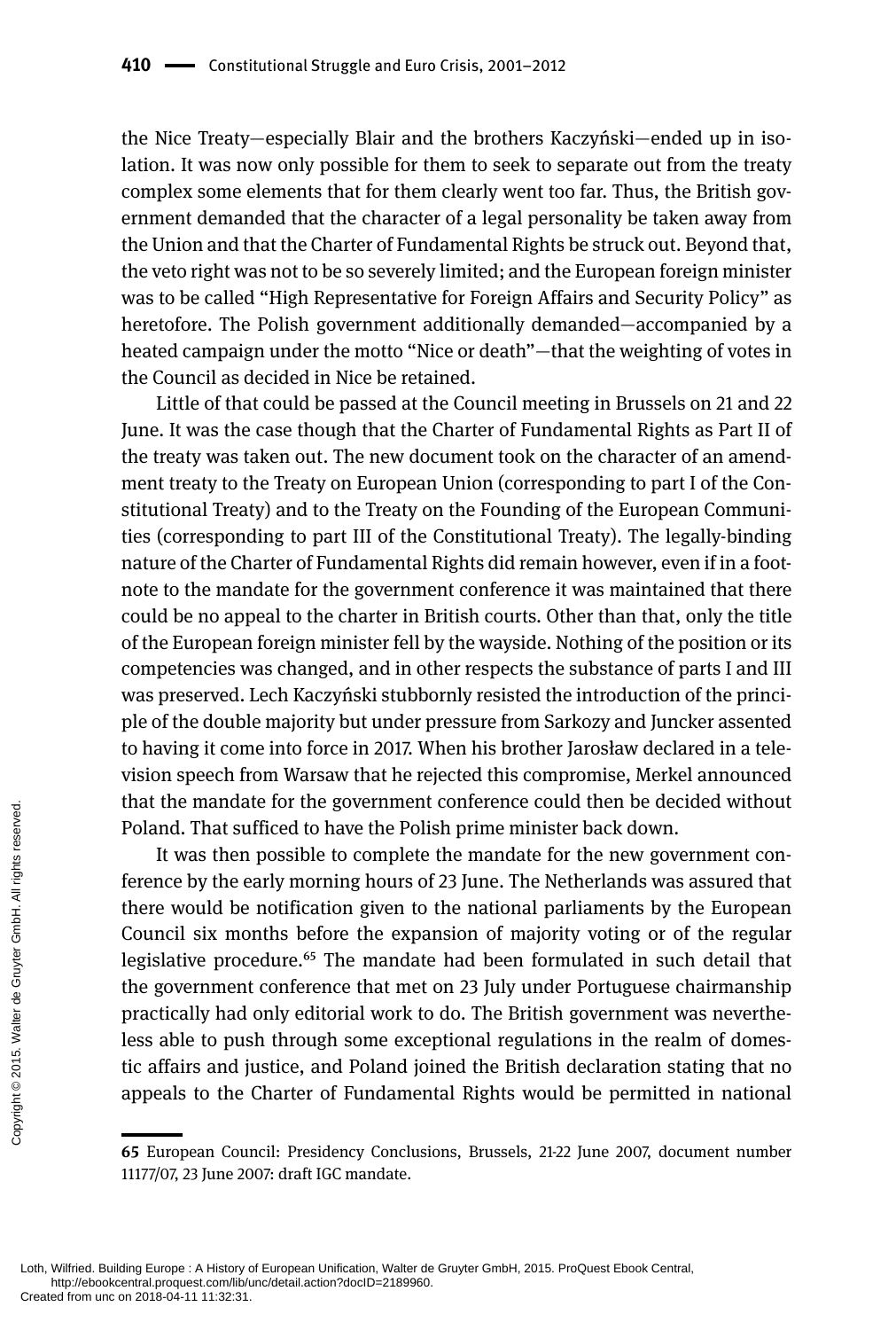courts. The Portuguese presidency energetically opposed all other amendment attempts. At an informal gathering of the European Council on 18 and 19 October in Lisbon, the final treaty text was passed after eight more hours of negotiation. On 13 December, the heads of state and of government along with the foreign ministers signed the "Treaty of Lisbon" in a solemn ceremony within the historic walls of the Hieronymite Monastery in the Portuguese capital.

For the advocates of strengthening the European Union, the reform treaty of Lisbon<sup>66</sup> was a belated triumph. Governance of the Union became more democratic. Its efficiency in some areas was increased; in other areas, the terms of the reform ensured that, despite the great expansion, efficiency did not fall below the level of Maastricht. Angela Merkel, who with resolute exercise of her leadership role had played the decisive part in overcoming the constitutional crisis, received general recognition; on 1 May 2008, she was awarded the prestigious Charlemagne Prize of the city of Aachen. The jubilation was admittedly subdued: It was less possible to achieve additional transparency and greater closeness to the citizenry in a treaty that had to avoid explicit constitutional rhetoric and the symbols of European statehood than would have been the case in the treaty of 2004, which had already been ratified by a majority of the countries involved.

Nevertheless, the new treaty served to help not only the governments in Paris and The Hague out of a tight spot but also Blair's successor Gordon Brown: He could now assert that the Lisbon Treaty was not a Constitutional Treaty and therefore did not require approval in a referendum. That was indeed contested by the Conservatives as well as Euro-skeptics within the ranks of Labour, but the campaign for a new referendum did not find any great support in the populace. In the House of Commons on 5 March 2008, a motion by the Conservative opposition calling for a referendum was rejected by a vote of 311 to 248. Six days later, the MPs approved the reform treaty by a vote of 346 to 206. Brown remained in office, and Great Britain remained in the EU, which was growing stronger. With its numerous "opt outs," however, the UK clearly remained both mentally and politically on the fringes of the Union. It was no longer conceivable that Britain could take on a leadership role as had been envisioned by Blair. That Brown arrived late for the signing of the treaty and thus is absent from the official photo would prove telling.<sup>67</sup> Sition Calling for a<br>the MPs approved<br>office, and Great E<br>numerous "opt ou<br>ically on the fring<br>take on a leaders<br>late for the signin<br>prove telling.<sup>67</sup><br> $\frac{66}{5}$  Text in, among computations for  $\frac{66}{5}$  Weidenfeld (ed.

**<sup>66</sup>** Text in, among others, Klemens H. Fischer, *Der Vertrag von Lissabon. Text und Kommentar zum Europäischen Reformvertrag*, Baden-Baden: Nomos, 2008. For interpretation, Werner Weidenfeld (ed.), *Lissabon in der Analyse – Der Reformvertrag der Europäischen Union*, Baden-Baden: Nomos, 2008.

**<sup>67</sup>** David Allen, "Vereinigtes Königreich," in: *Jahrbuch der Europäischen Integration* 2009, pp. 437–442.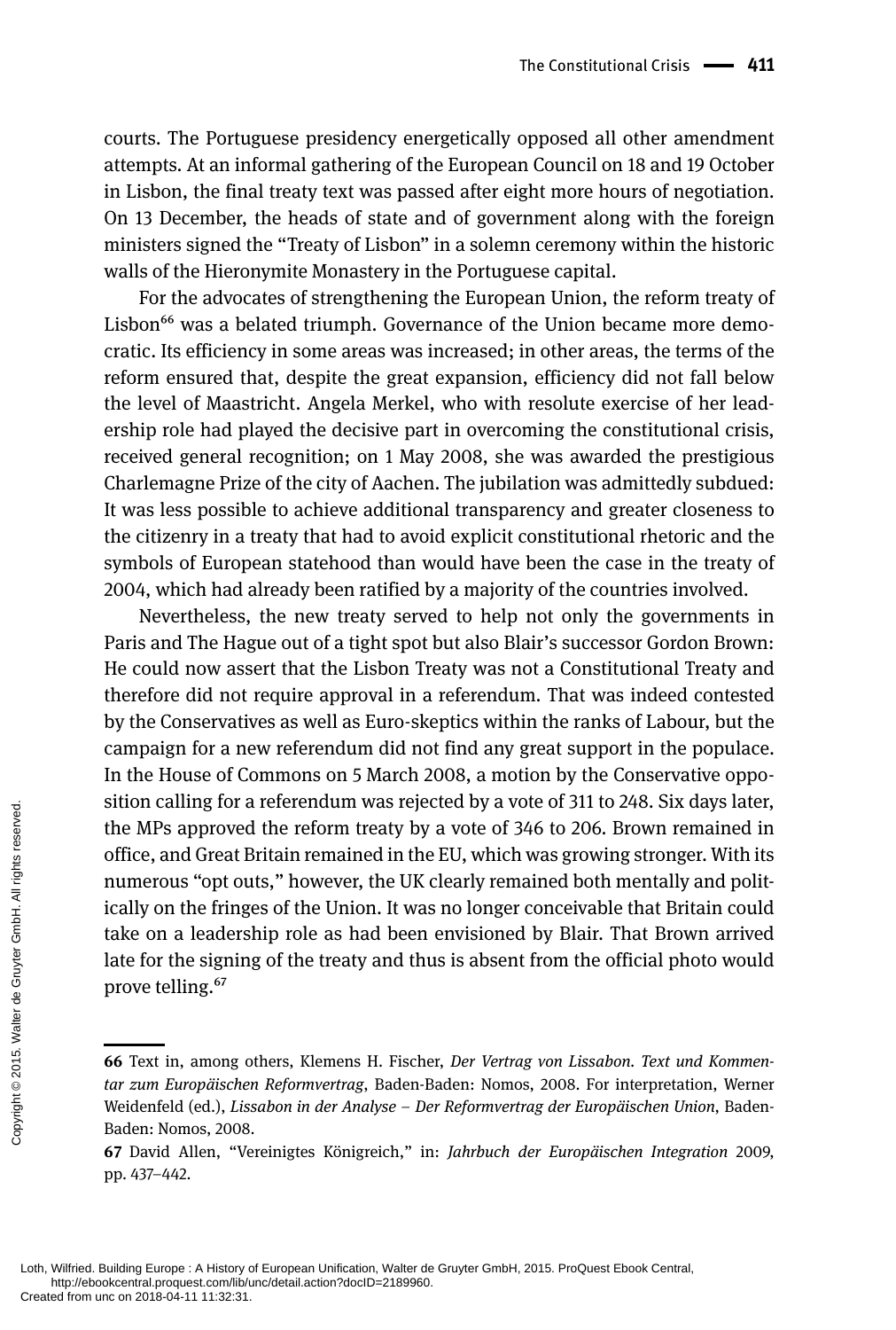The ratification of the Lisbon Treaty occurred with large majorities in most of the other member states. Only in Ireland did troubles arise: According to a ruling by the country's Supreme Court, a referendum on the amendment treaty was mandatory. Opponents of the treaty falsely claimed that the Lisbon Treaty endangered tax sovereignty as well as the ban on abortion and euthanasia, along with the neutrality of the country. There were also polemics against the alleged dwindling influence of Ireland (loss of a seat in the European Parliament, rotation in the occupancy of the Commission). In a climate of general distrust of the government, the result of the referendum on 13 June was a negative majority of 53.4 percent with a turnout of 53.1 percent, which was higher than originally anticipated.

The repeated "no" in a referendum gave rise to despair and perplexity for a short while. The old fronts once again emerged: Czech President Klaus declared the treaty "dead"; his Polish counterpart Kaczyński announced that he would for the time being not sign the treaty given that the Irish voted had made it "irrelevant."68 On the other side, such figures as Jürgen Habermas called upon the states that were ready for deepening the Union to embark at last upon the path to a "European core" and to put up a consistently democratic European constitution for a Europe-wide referendum.<sup>69</sup>

In contrast to the situation after the French and Dutch "no," the heads of state and of government this time insisted that the ratification process must continue to move forward. The Irish government was only called upon to provide its opinion by the next Council meeting. At that gathering in Brussels on 11 and 12 December, the heads of state and of government then agreed on what seemed appropriate—easing Irish approval in a second referendum: "legal guarantees" that the treaty would not place limitations on Ireland in its tax policy or its position on the abortion issue or in its security and defense policy. Furthermore, the treaty was to be revised to the effect that every member state was always to be represented by a seat on the Commission.<sup>70</sup> The guarantees were given at the Council meeting of 18 and 19 June 2009; as to amending the treaty, the leaders continued in their position that it would occur on the occasion of the next accession treaty. From the about the theaty value of the about the deaty was to be represented by Council meeting continued in the sion treaty. These assume the sentiment in to the actual copyright  $\frac{1}{2}$  and  $\frac{1}{2}$  and  $\frac{1}{2}$  and

These assurances and concessions were meant to suffice for turning around the sentiment in Ireland. Together with a fundamental information campaign as to the actual content of the treaty, it was primarily the fear that Ireland could be

**<sup>68</sup>** Traktat jest martwy. Nie podpiszę go, in: *Dziennik* 1 July 2008.

**<sup>69</sup>** Jürgen Habermas, "Ein Lob den Iren," in: *Süddeutsche Zeitung*, 17 June 2008.

**<sup>70</sup>** European Council: Presidency Conclusions, Brussels, 11-12 December 2008, document 17271/1/08, Annex I.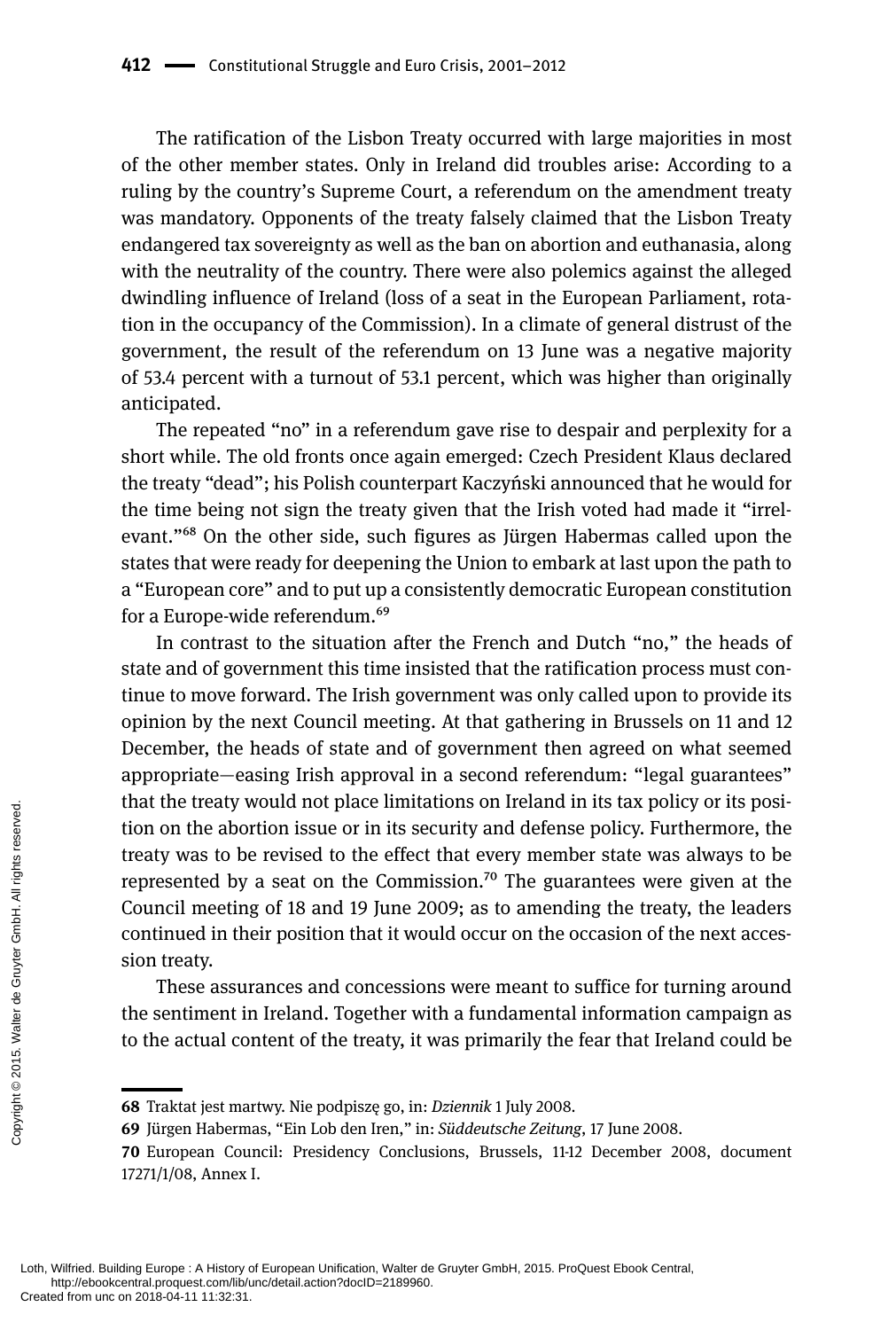isolated in the financial crisis that in the meantime had developed that made the referendum of 2 October 2009 come out very differently than the previous one: With a turnout of fifty-eight percent, some 67.1 percent now voted for the Lisbon Treaty. After that, Polish President Lech Kaczyński finally acceded to the demand of Prime Minister Donald Tusk (in office since 2007) to sign the treaty, which had long before been ratified by parliament. In early November, the Czech Constitutional Court rejected a complaint filed by Czech opponents of the treaty. This meant that it could come into force on 1 December 2009—eleven months after the date that the heads of state and of government had agreed on in June of 2007 and some three years after the original deadline for the Constitutional Treaty to take effect.

Consequently, the elections to the European Parliament of June 2009 took place within the framework of the Nice Treaty. Once again, turnout fell slightly, from 45.5 to 43 percent. Decisive for that was again the extremely low mobilization in many Central and Eastern European states; in those areas, only an average of 32.2 percent of the electorate went to the polls. In countries that had already been members before the EU expansion of 2004, turnout was an average of 52.4 percent, only just below the numbers in 1999 and 2004. Overall, the parties had not understood how to make use of the opportunities for mobilization already contained in the Nice Treaty. The European People's Party did indeed voice its support for a second term for Barroso but did not make it a theme in the campaign. The Social Democrats discussed a possible candidacy by their party chief Poul Nyrup Rasmussen but could not come to agreement in the end. The deputies of the Labour Party as well as the Spanish and Portuguese Socialists openly advocated a second term for Barroso. As ever, national themes predominated in the campaign; in terms of European politics, only unsophisticated slogans flew back and forth.

Both the EPP and the PES lost votes in the election. Among the winners were smaller parties from the spectrum of those amicably disposed to integration as well as parties skeptical of and hostile to Europe. The results indicated that a grand coalition was still possible in the European Parliament, but the weight between Christian Democrats and Social Democrats had shifted significantly: The Christian Democrats could now form an alternative majority with the Liberals and the new Conservative faction (consisting predominately of conservatives from Britain, Poland, and the Czech Republic). On the other hand, the Social Democrats would require not only the Liberals and the Greens but also the Communists and representatives of both Euro-skeptic factions. Following a proven model, Polish EPP deputy Jerzy Buzek was elected president of Parliament for the first half of the legislative period. For the time being, assumption of the office by someone from the ranks of the Social Democrats remained open. In fact, the Exerces the Camplagn; In<br>
back and forth.<br>
Both the EPP<br>
smaller parties from Both the EPP<br>
smaller parties from Well as parties sk<br>
grand coalition were been christian<br>
The Christian Der<br>
erals and the new<br>
tives from Bri

Loth, Wilfried. Building Europe : A History of European Unification, Walter de Gruyter GmbH, 2015. ProQuest Ebook Central, http://ebookcentral.proquest.com/lib/unc/detail.action?docID=2189960.<br>Created from unc on 2018-04-11 11:32:31.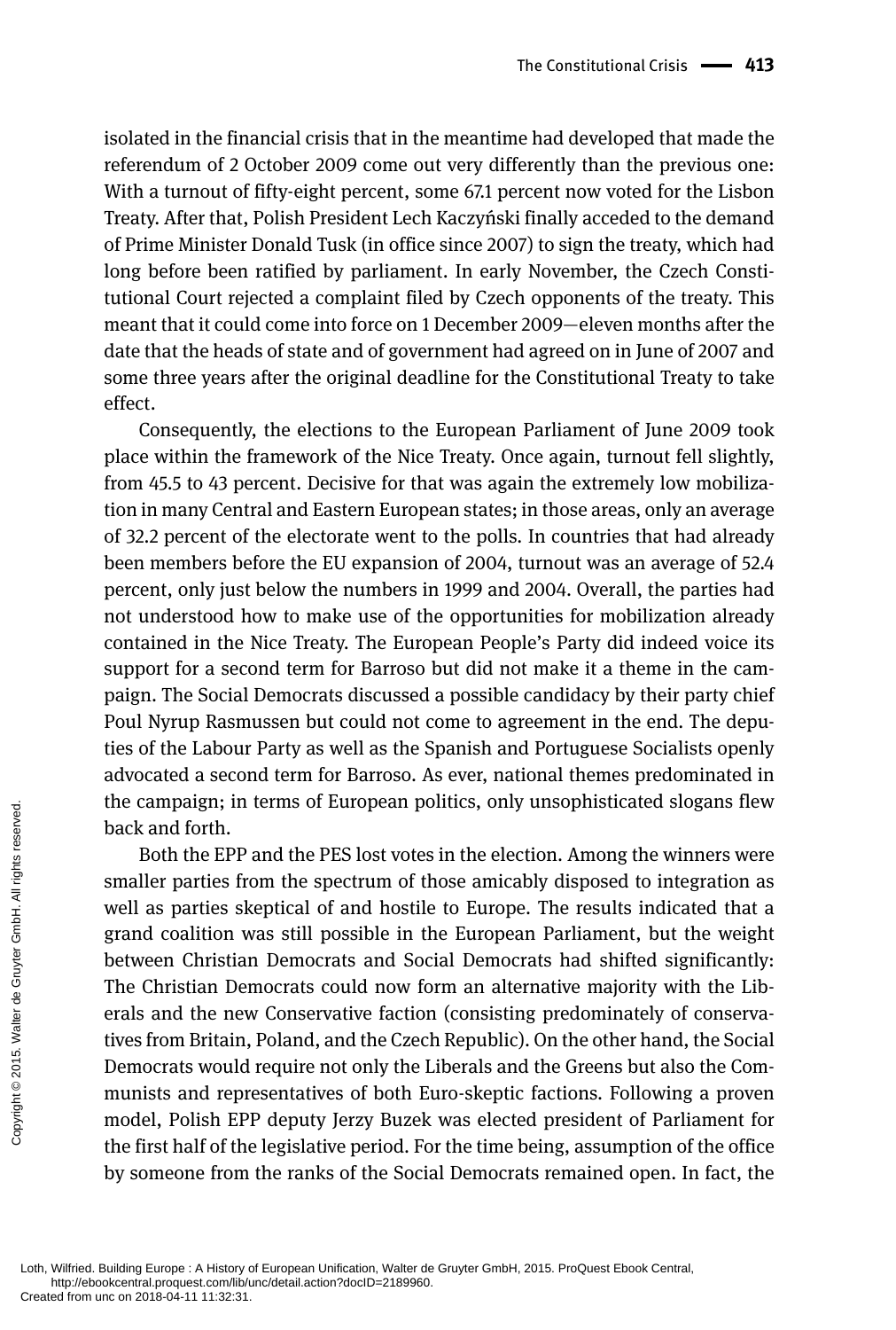German Martin Schulz, up to that point chairman of the Socialist faction, took office in January of 2012.71

The campaign of the majority of the Social Democrats and Greens against a second term for Barroso as the allegedly "weakest Commission president in the history of the EU" (in the words of Martin Schulz)<sup>72</sup> failed in light of the election results. At a "Blaesheim" meeting on 11 June 2009 in Berlin, Merkel and Sarkozy agreed to recommend Barroso for a second term; the European Council added its voice without any nays on 18 June. This Commission president was a bit too much consensus oriented for the tastes of the German chancellor and the French president, but in their eyes that was no reason to prevent him from continuing to serve.<sup>73</sup> Guy Verhofstadt, now chairman of the Liberal faction in the European Parliament, signaled the need for clarification regarding the future program of the Commission president and hence prevented a vote before the summer recess.

Barroso understood that it was no longer sufficient to offer his services to the governments. He promised the deputies that he would in the future exert more effort on the social dimension of the integration process, fight for an expansion of the budget, and work more closely with Parliament. Beyond that, he announced the installation of new Commission members for three tailored areas of responsibility: for Justice, Fundamental Rights, and Citizenship; for Internal Affairs and Migration; and for Climate Action. That was sufficient for him to gain the support of the European Peoples Party, the Conservatives, and the Liberals in the vote of 16 September. Most of the Social Democrats and Greens along with the European United Left voted against him or abstained. Thereafter, Barroso fended off downright sovereign claims of individual governments over certain areas of responsibility. Michel Barnier, the French Commission member, received responsibility for the Internal Market; the German Günther Oettinger had to content himself with responsibility for energy.74

Differing conceptions collided when it came to filling the top positions that had been added by the Lisbon Treaty. Under no circumstances did Merkel want Tony Blair for the office of Permanent President of the European Council, as Sarkozy had proposed. For his part, Sarkozy vetoed Jean-Claude Juncker, who would have gladly accepted the office—in contrast to his unwillingness to take on the Commission presidency five years earlier. The Frenchman had taken offense The internal manufactor of the internal manufactor of the Commission<br>  $\frac{1}{2}$  and  $\frac{1}{2}$  and  $\frac{1}{2}$  and  $\frac{1}{2}$  and  $\frac{1}{2}$  arkozy had provided have glad<br>
the Commission<br>  $\frac{1}{2}$   $\frac{1}{2}$  and  $\frac{1}{2}$  and

**<sup>71</sup>** Andreas Maurer, "Europäisches Parlament," in: *Jahrbuch der Europäischen Integration* 2009, pp. 47–54.

**<sup>72</sup>** Quoted from the *Financial Times*, 17 Sept. 2009.

**<sup>73</sup>** Legoll, *Sarkozy*, pp.169ff.

**<sup>74</sup>** Udo Diederichs, "Europäische Kommission," in: *Jahrbuch der europäischen Integration 2009*, pp. 73–82; *ibid*., 2010, pp. 75–84.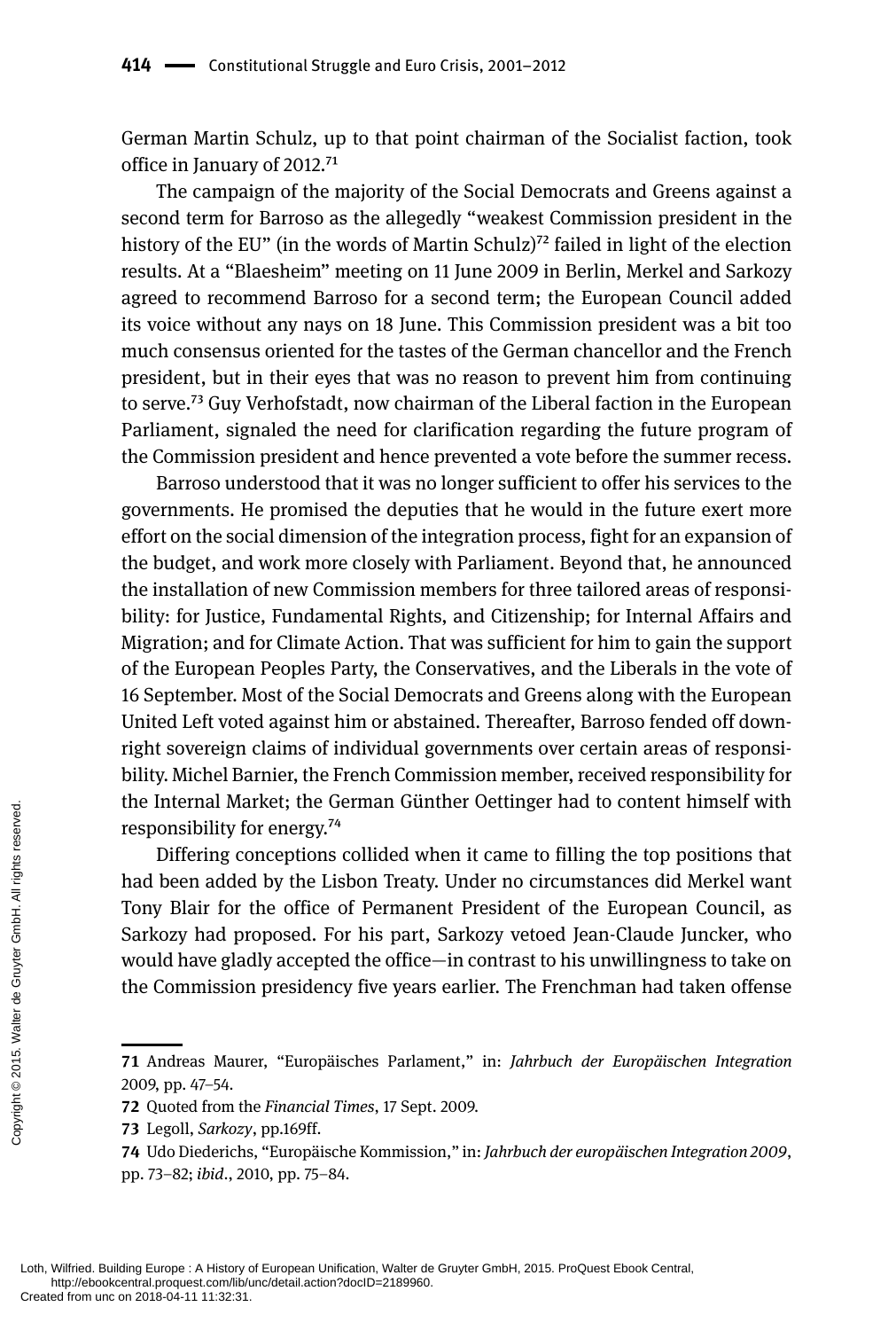at the Luxembourg prime minister above all because as chairman of the Economic and Financial Affairs Council (Ecofin) in the summer of 2007, Juncker had stifled Sarkozy's nascent plans for turning away from the stability course. The twofold "no" led to unity on a compromise candidate: In the run-up to the informal Brussels summit of 19 November 2009, Merkel and Sarkozy came to agreement on Herman Van Rompuy, a Christian Democrat, who had been serving as Belgian prime minister for just over a year.<sup>75</sup>

Barroso played the key role in filling the office of the High Representative for Foreign Affairs and Security Policy: By nominating Catherine Ashton, who a year earlier had replaced Peter Mandelson as trade commissioner, he accommodated both the Social Democrats and Sarkozy. Barroso offered the French president this colleague of Blair's as compensation for the fact that Sarkozy had been unable to put through his preferred candidate for the Council presidency.

The year before, Sarkozy had made use of the French Council presidency to give new impetus to Common Foreign and Security Policy: In the conflict between Georgia and Russia, which in early August 2008 had escalated into a military confrontation, Sarkozy—in discreet agreement with his most important European partners—mediated first an armistice (12 August) and then a withdrawal of Russian troops from the core Georgian area (8 September). The recognition of the rebellious provinces South Ossetia and Abkhazia by Russia would thereby not be called into question by sanctions; the EU only sent observers who were to monitor the armistice. In the understanding among the heads of state and of government on this course, the High Representative for Foreign and Security Policy, at that time still Solana, had played no role, however.<sup>76</sup> With the decision to appoint Trade Commissioner Ashton, who had hardly any foreign-policy experience, Sarkozy could be assured that despite the institutional strengthening of the Foreign Office, not much would change in regard to the pre-eminence of the governments in the foreign-policy profile of the Union.

This foreign policy profile remained half-hearted in that Sarkozy also failed in his effort to have a permanent headquarters of European NATO generals created. Under pressure from the military establishment, he and Chirac too had originally made that demand as a prerequisite for completing the announced return of France into the integrated command of NATO. However, Sarkozy had to content himself with less prestigious *quid pro quos* after Gordon Brown, fearing that he would appear too pro-European in the eyes of British voters, had backed away from such a step and after Angela Merkel had also refrained from campaign-Trence, Sarkozy Created from unc no 2018-04-11 11:32:31.<br>
This foreign provernments in the This foreign provernments in the This foreign provernments in the created. Under proversing reserved. Under proversing that the wou

**<sup>75</sup>** Legoll, *Sarkozy*, pp. 173–175; on the confrontation between Sarkozy and Juncker, also Petra Pinzler, "Sarkozys Zähmung," in: *Die Zeit*, 12 July 2007.

**<sup>76</sup>** Legoll, *Sarkozy*, pp. 136–142.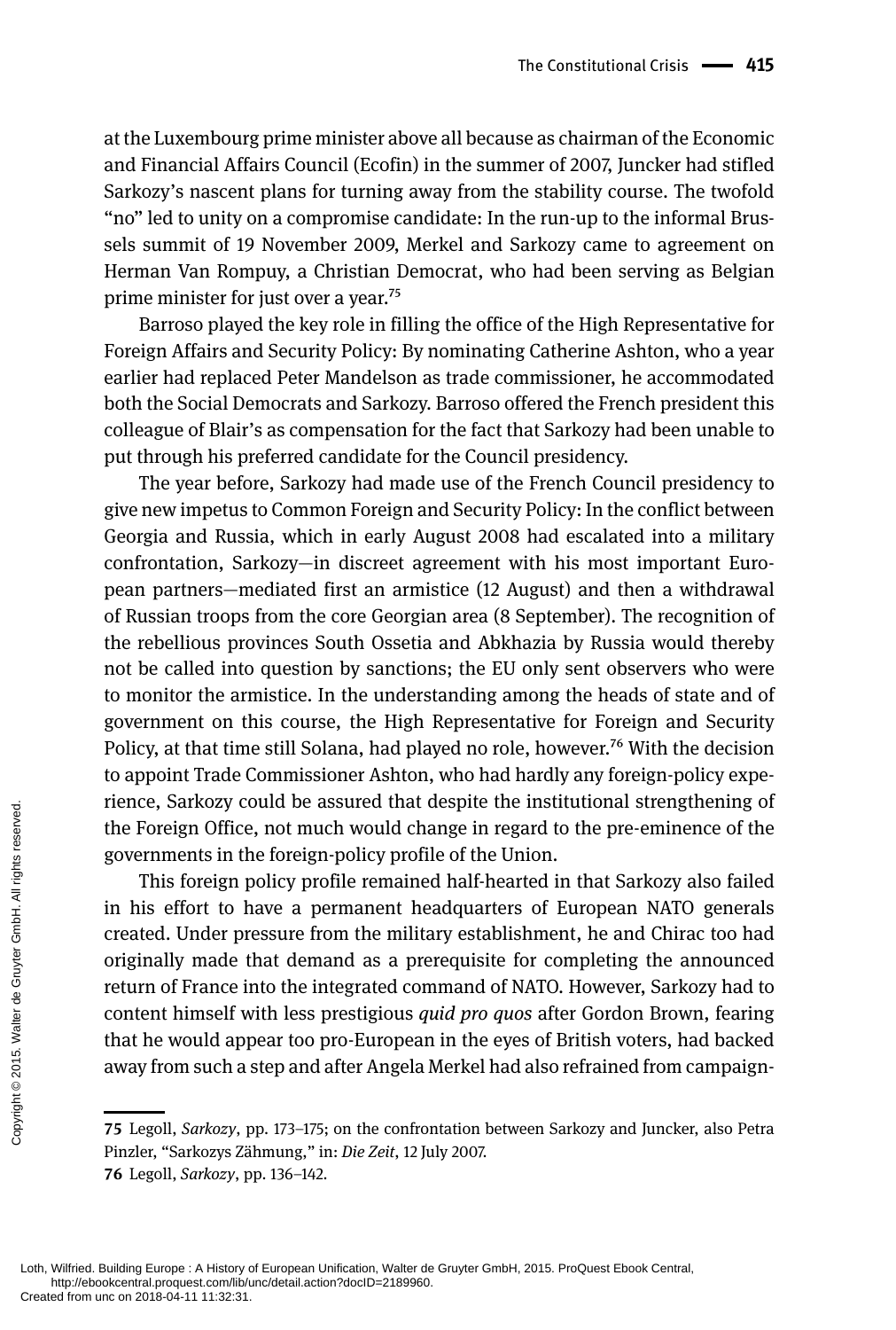ing for the move. In October of 2008, the Pentagon conceded that France would receive command over the planning headquarters in Norfolk in the US state of Virginia as well as the headquarters of the NATO Response Force in Lisbon.77 On 11 March 2009, Sarkozy announced the return of France under these terms; at the celebratory summit of NATO on 3 and 4 April, which Merkel's instigation took place in the cities of Strasbourg and Kehl together, he let himself be honored for this.

The boundaries of Common Foreign and Security Policy became clear once again when in the spring of 2011 Sarkozy urged military intervention on behalf of the rebels who had begun fighting against Libya's dictator Muammar Gaddafi. Guido Westerwelle, as foreign minister of the coalition of Christian Democrats and Liberals that had succeeded Merkel's first government in November of 2009, made it clear to Sarkozy that the risk of becoming entangled in a protracted ground war could not be discounted. He stood by this position with the tacit approval of Merkel even when both the government of Barack Obama in Washington and that of David Cameron in London came out in support of Sarkozy. When on 11 March 2011 the UN Security Council voted to support the rebels with air strikes on Gaddafi's forces and on Libyan infrastructure, Westerwelle abstained along with the representatives of Russia and China. The strikes were coordinated by NATO and carried out primarily by French and British units.78

In order to defend itself against accusations from its allies regarding deficient solidarity, the German government in late March decided to send an additional three hundred soldiers to Afghanistan to assist in radar surveillance by AWACS aircraft. This could not however undo the fact that both sides had once again ignored the commitment, contained in the Franco-German Treaty that agreement would be reached on a common position before making fundamental foreign-policy decisions. The EU had to be satisfied with activities of second rank: It organized the evacuation of EU citizens from the combat areas and engaged in humanitarian aid to the Libyan population.

Given the fact that the Germans and other EU members had remained on the sidelines, the British drew the conclusion that a further strengthening of European security structures was neither sensible nor necessary: As the success of the Libyan rebels had demonstrated, bilateral cooperation between Britain and France had worked very well and also seemed to suffice to compensate for the clear reduction of American engagement in Europe and the surrounding areas. After Gaddafi's fall in the summer of 2011, Cameron and Sarkozy visited Tripoli From the control of the Higher Scheen and Civen the familiar and Given the familiar of the Eibyan reberrance had word and served.<br>
France had word clear reduction After Gaddafi's<br>  $\frac{1}{2}$ <br>  $\frac{1}{2}$ <br>  $\frac{1}{2}$ <br>  $\frac{1}{2}$ 

**<sup>77</sup>** Vincent Jauvert, "Otan: Histoire secrète d'un retour," in: *Le Nouvel Observateur*, 2 April 2009. **78** Mathias Jopp and Daniel Göler, "L'Allemagne, la Libye et l'Union européenne," in: *Politique étrangère* 2/2011, pp. 417–428.

Loth, Wilfried. Building Europe : A History of European Unification, Walter de Gruyter GmbH, 2015. ProQuest Ebook Central, http://ebookcentral.proquest.com/lib/unc/detail.action?docID=2189960.<br>Created from unc on 2018-04-11 11:32:31.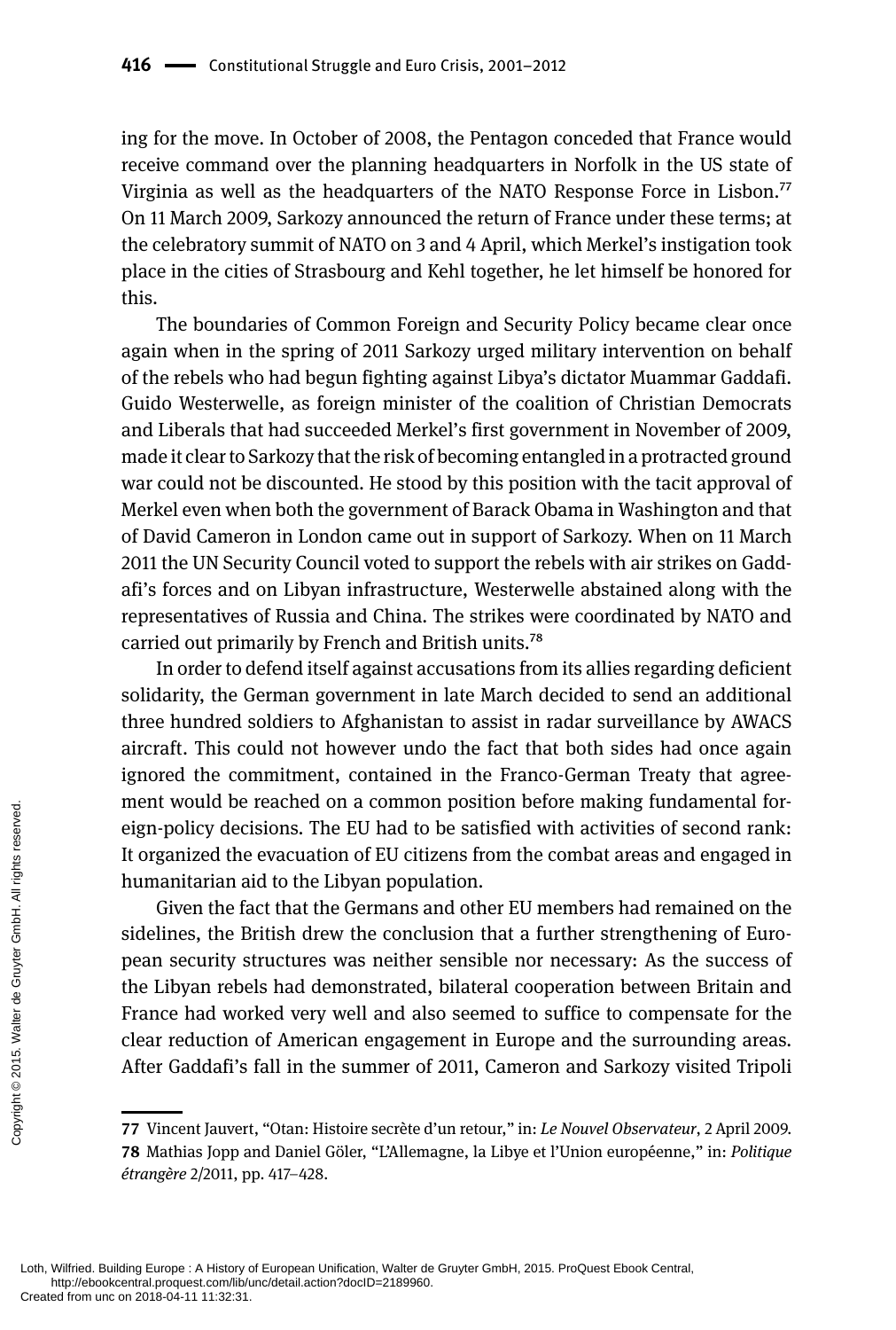together for a demonstrative celebration of their victory. The Germans found themselves subject to intense criticism regarding their alleged lack of solidarity within the alliance, and the dialogue on the development of a common European strategy completely collapsed. Catherine Ashton was not in a position to get such a dialogue going once again, nor did she apparently see it as her task to do so. Joschka Fischer, who had once dreamed of becoming the first European foreign minister, observed with a touch of despair: "One can become frightened for Europe."79

#### **The Euro Crisis**

After the belated completion of institutional reform, the European project was not only burdened by irritations regarding the Common Foreign and Security Policy. Over the long term, the problems arising from the completion of the monetary union would prove more dangerous.

Initially, it seemed as if the monetary union could absolutely fulfill the expectations that people had placed on it. Under the sometimes brusque leadership of Wim Duisenberg, who in 2003 succeeded the suave Jean-Claude Trichet, the European Central Bank knew how to hold the inflation rate below two percent. Only at the time of the unrest in the financial markets in 2007–08 did it rise somewhat above that level, so that the average for the years 1999 to 2010 was 2.2 percent. Even if selective price hikes during the changeover gave the impression to many consumers that they had been subjected to a pricey new currency, this rate was significantly lower than those during the same period in the US (2.7 percent) and during the fifty years of the D-mark in Germany (2.8 percent).<sup>80</sup>

Price stability in connection with the emergence of large and liquid financial markets and the disappearance of the interest rate premium for defending the exchange rate *vis-à-vis* the D-mark led to low interest rates. This unleashed a burst of growth, especially in the member states of the monetary union that had earlier been plagued by inflationary tendencies. The average annual growth in the first decade of the monetary union was 3.6 percent in Spain, four percent in Greece, and even eight percent in Ireland. France witnessed annual growth of 2.1 percent. In regard to the whole Eurozone, the growth rate at an average of 2.2 percent per year still lay below that of the US with 2.6 percent—but that was essentially attrib-The created from unc on 2018-04-11 11:32:31.<br>
Created from unconsideration of the Most Created from unconsideration<br>
Created from unconsideration of the Most Created from unconsideration<br>
Created from unconsideration of th

**<sup>79</sup>** Joschka Fischer, "Deutsche Außenpolitik – eine Farce," in: *Süddeutsche Zeitung*, 22 March 2011. On Fischer's ambitions, Fischer, *I am not convinced,* pp. 242, 244.

**<sup>80</sup>** Werner Becker, "Zwölf Jahre Euro. Aus ruhigen Gewässern in stürmische See," in: *Vierteljahrshefte für Zeitgeschichte* 59 (2011), pp. 445–466; also on the following.

Loth, Wilfried. Building Europe : A History of European Unification, Walter de Gruyter GmbH, 2015. ProQuest Ebook Central, http://ebookcentral.proquest.com/lib/unc/detail.action?docID=2189960.<br>Created from unc on 2018-04-11 11:32:31.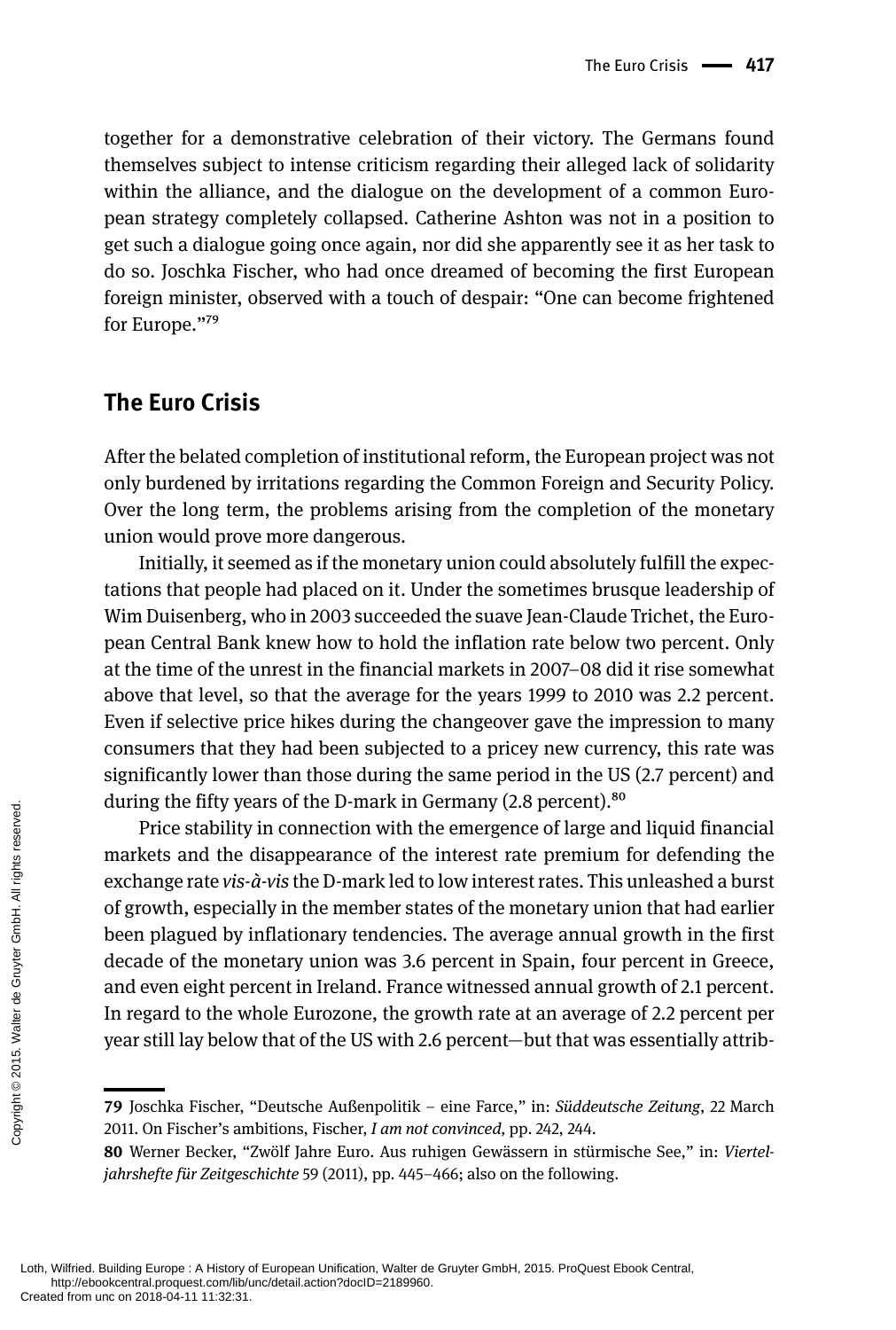utable to the higher population growth of the US. Per capita growth in the Eurozone was 1.8 percent, whereas it was only 1.6 percent in the US. $81$ 

The monetary union also led to greater integration among the participating economies. For example, the share of trade of the euro countries within the Eurozone went from approximately 26 percent of GDP in 1998 to approximately 33 percent in 2008. It was the case that with most of the member states, intra-EMU trade reached a share of fifty percent of imports and exports. Cross-border investment increased significantly thanks to the expansion of the financial markets and the falling away of currency risk. "For example, German investors have increased their foreign security investment in euros to just over 600 billion from 1999 to September 2007. This was approximately three and a half times more than the level of 1999."82 Without the monetary union, Germany would once again have come under strong pressure to raise the value of its currency, with corresponding negative consequences for its exports and thus for growth.

The advantages of the euro were so clear that a group of new EU members joined the monetary union when the convergence criteria had been met in accordance with the treaty: Slovenia in 2007, Malta and Cyprus in 2008, Slovakia in 2009, Estonia in 2011, Latvia in 2014, and Lithuania in 2015. Denmark linked the exchange rate of the krone with the euro, which meant that it *de facto* participated in the monetary union; yet the price that Denmark paid for its fear of a negative vote by a majority of its citizens was the inability to have any influence over the bodies governing the monetary union. Furthermore, the euro advanced to become the anchor currency for about thirty-five countries closely intertwined with the EU. Its share of the currency reserves of national banks rose from eighteen to twenty-six percent over ten years; its share in the circulation of international bonds went from nineteen to 31.4 percent. Trade in euros also expanded. As the second most important currency in the world after the dollar, the euro thereby grew significantly beyond the importance of the D-mark, while the Japanese yen lost considerable weight. In global cash circulation, the euro even surpassed the dollar.

However, the weaker member states of the EMU did not make use of the lower interest rates for energetic continuation of structural reforms and investments in modernization. Instead, they let themselves be led astray into raising wages beyond the level of productivity increases and into assuming new debt as well. Given the low interest rates, private debt levels also increased significantly. This led to growing imbalances in the current accounts of those economies, and as soon as these became visible, it led to a considerable spread in interest rates for government securities. Whereas Germany's current account grew by nine percent Exercise the importance of the importance of the importance of the importance of the importance of the importance of the importance of the importance of the importance of the served Gruyter the low in the lever Given the l

**<sup>81</sup>** Marsh, *Euro*, pp. 311 and 401.

**<sup>82</sup>** Becker, "Zwölf Jahre Euro," p. 451.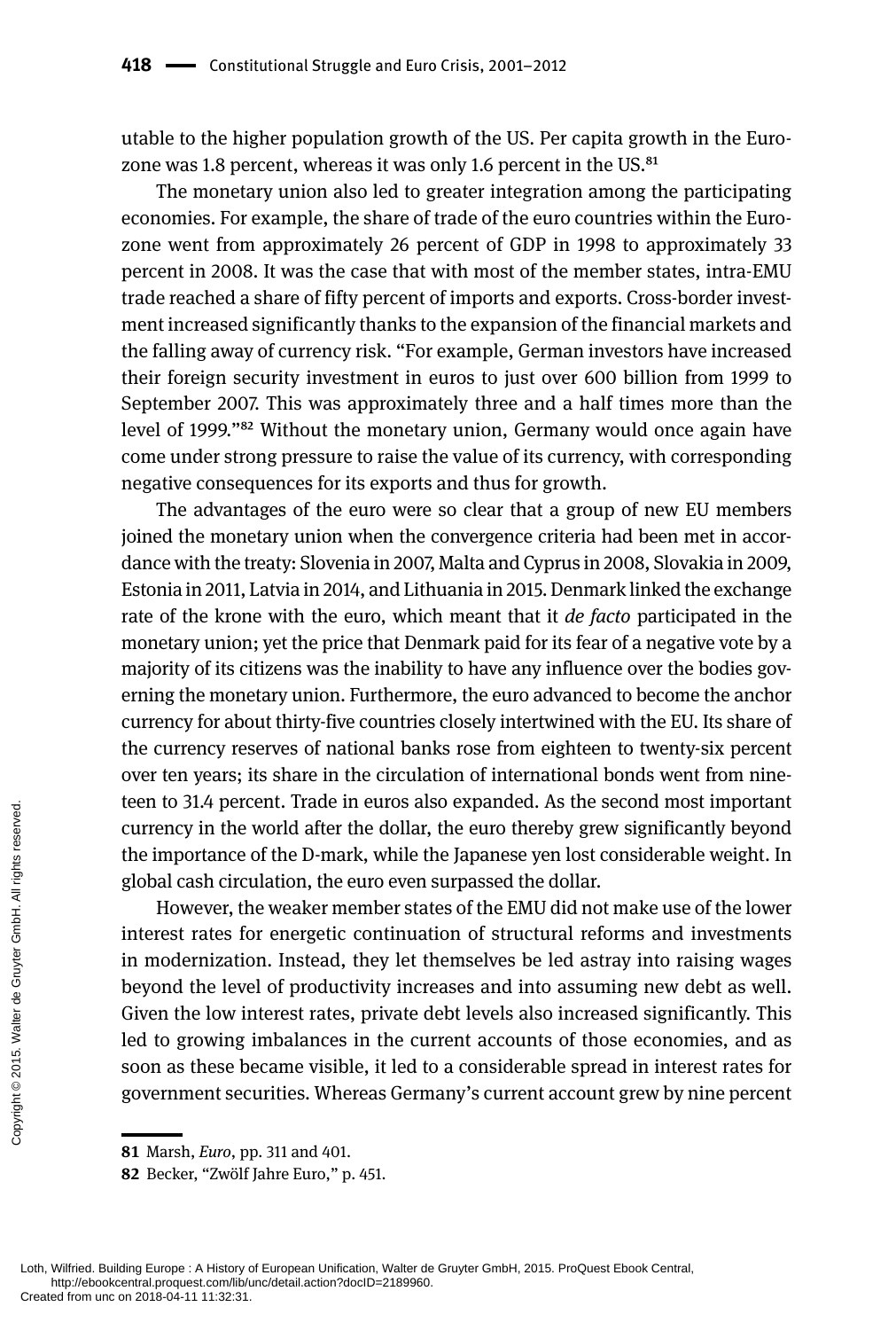of GDP in the first ten years of the monetary union, Austria's by six percent, and the Netherlands' by three percent, it fell in Finland by three percent, in Belgium and Italy by four percent, in France and Portugal by five percent, in Ireland by six percent, in Spain by nine percent, and in Greece by no less than thirteen percent. Germany not only remained the top export country in the world but also took the leading position in the increase in exports within the euro area.<sup>83</sup>

Efforts to put a check on growing indebtedness remained half-hearted. When in 2002 Germany found itself in a growth crisis, the Schröder government, as advised by economists from all over the world, reacted by increasing government expenditures so as to revive the economy. The consequence was that in Germany too new indebtedness grew beyond the three-percent level permitted by the Growth and Stability Pact. After this three-percent threshold was crossed for a second time and another violation was looming for 2004, the European Commission on 18 November 2003 dutifully demanded a reduction of the structural deficit for the budget year 2004 under threat of monetary penalties. Against this, Finance Minister Hans Eichel mobilized resistance among the other indebted countries: along with France (against which procedures were already underway), also Italy, the Netherlands, Portugal, and Greece. On 25 November, the Ecofin Council agreed to suspend the proceedings against Germany and France. Eichel and his French counterpart Francis Mer only made voluntary commitments that the deficit for 2004 would be reduced in part and would be completely eliminated in 2005.<sup>84</sup>

In material terms, the voluntary commitments were just a bit below the demands of the Commission. In political terms, however, the Stability Pact was severely damaged by the suspension of the two proceedings. This was all the more the case after the European Court had ruled against that Council decision, and then the Council had gone on to pass a reform of the stability pact that considerably expanded the scope for assessing budget policy in March of 2005. True, the new version specified that members were committed to reducing their budget deficits during times of strong economic conditions by 0.5 percent of GDP per year, yet no sanctions were passed for cases in which this commitment was not sufficiently kept. At the same time, there was an expansion of the list of special circumstances that allowed for disregarding penal procedures when the stability goal was not being met: It now included factual findings of periods of longer weakness in growth; also, there was now a possibility of extending the period of adjustment in cases of excessive deficits beyond the previously-stipulated one-year deadline for a second year. That may well have been thoroughly sensible in economic terms. However, together The counter had got expanded the scone<br>
wersion specified in during times of stranding times of stranding times of stranding and the same time, allowed for disregnered. It now include<br>
there was now a posive deficits beyo

**<sup>83</sup>** Marsh, *Euro*, p. 312.

**<sup>84</sup>** Barbara Bötticher, "Währungspolitik," in: *Jahrbuch der Europäischen Integration 2003/2004*, pp. 197–202.

Loth, Wilfried. Building Europe : A History of European Unification, Walter de Gruyter GmbH, 2015. ProQuest Ebook Central, http://ebookcentral.proquest.com/lib/unc/detail.action?docID=2189960.<br>Created from unc on 2018-04-11 11:32:31.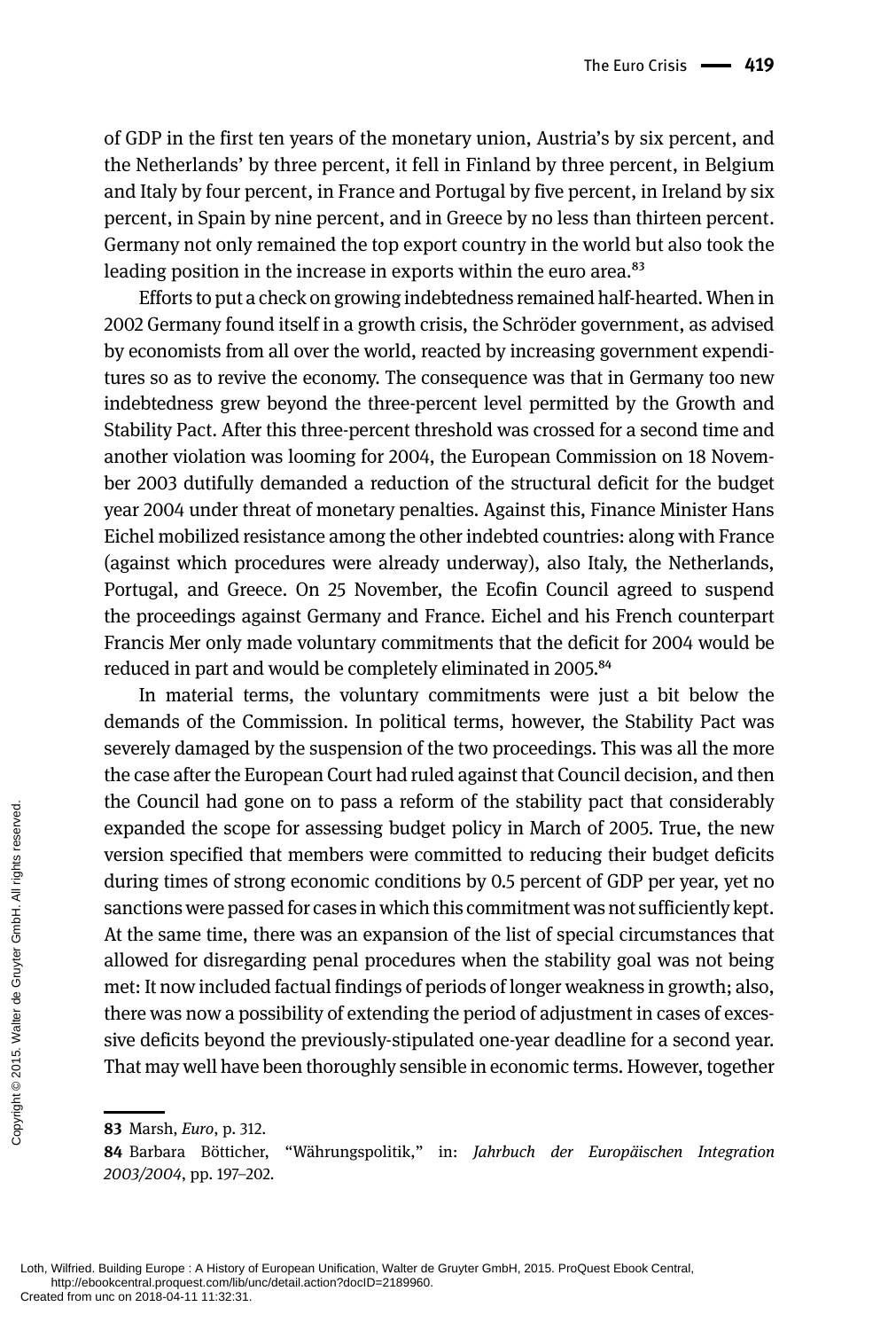with the determination that in general all factors that "in the view of the affected member state are of significance" were to be taken into account, the upshot was that there would be many possibilities for dragging out or even completely blocking deficit proceedings that were in fact warranted.<sup>85</sup>

France actually did succeed in reducing its deficit in 2005 to 3.0 percent as promised. In contrast, Germany failed to reach the stability goal in 2005 with its 3.3 percent deficit and only in 2006 was able to bring it below the three-percent-threshold. Thanks to favorable economic conditions, it was possible to suspend the proceedings against the other budget violators over the course of 2007. When the European economies suffered a considerable downturn in the wake of the worldwide financial crisis in the winter of 2008–09, however, deficits in almost all Eurozone countries quickly rose well above the three-percent-threshold once again. On the one hand, government receipts fell, while considerable sums had to be invested in stabilizing the banking system and in promoting economic growth. In Germany, the deficit climbed to 3.3 percent again in 2009, in Austria to 4.1 percent, in Italy to 5.4 percent, in France to 7.5 percent, in Portugal to 10.1 percent, in Ireland to no less than 14.2 percent, and in Greece to 15.8 percent.<sup>86</sup>

This dramatic new debt was not a problem specific to the monetary union. On average, the budget deficits of the euro countries were 6.4 percent of GDP in 2009, whereas Britain's deficit amounted to 11.5 percent, somewhat higher than Spain's 11.2 percent. Problematic however was that the structurally-weaker countries of the Eurozone had greater difficulties getting out of the economic lows, and as a result, there was great doubt in the financial markets as to whether they would be in a position to repay their debts. Thus, the interest rates demanded for the government bonds of these countries rose dramatically even while the rates for German bonds, for example, were tending toward zero. It was out of the financial and economic crisis in Europe that a government debt crisis developed.

The first country threatened with government bankruptcy stemming from these developments was Greece. Here, the loss of credit worthiness had been intensified by reckless domestic political maneuvers: The oppositional PASOK under the leadership of Georgios Papandreou (son of the legendary prime minister of the accession period) denied the conservative government of Kostas Karamanlis support for initial measures to cut the deficit. Then, when PASOK won the sped-up elections in October of 2009 and came into power, it vigorously demanded new expenditures in order to follow through on its election promises. Exercise these developm<br>
intensified by r<br>
intensified by r<br>
intensified by r<br>
under the leade<br>
ister of the acc<br>
Karamanlis sup<br>
won the sped-ui<br>
demanded new<br>
demanded new<br>
specifical<br>
specifies<br>  $\frac{1}{25}$ <br>
specifies<br>

**<sup>85</sup>** European Council: Presidency Conclusions, Brussels, 22-23 March 2005, Annex II.

**<sup>86</sup>** Compilation from the AMECO Database in Tobias Kunstein and Wolfgang Wessels, "Die Europäische Union in der Währungskrise: Eckdaten und Schlüsselentscheidungen," in: *Integration* 34 (2011), pp. 308–322, here, p. 312.

Loth, Wilfried. Building Europe : A History of European Unification, Walter de Gruyter GmbH, 2015. ProQuest Ebook Central, http://ebookcentral.proquest.com/lib/unc/detail.action?docID=2189960.<br>Created from unc on 2018-04-11 11:32:31.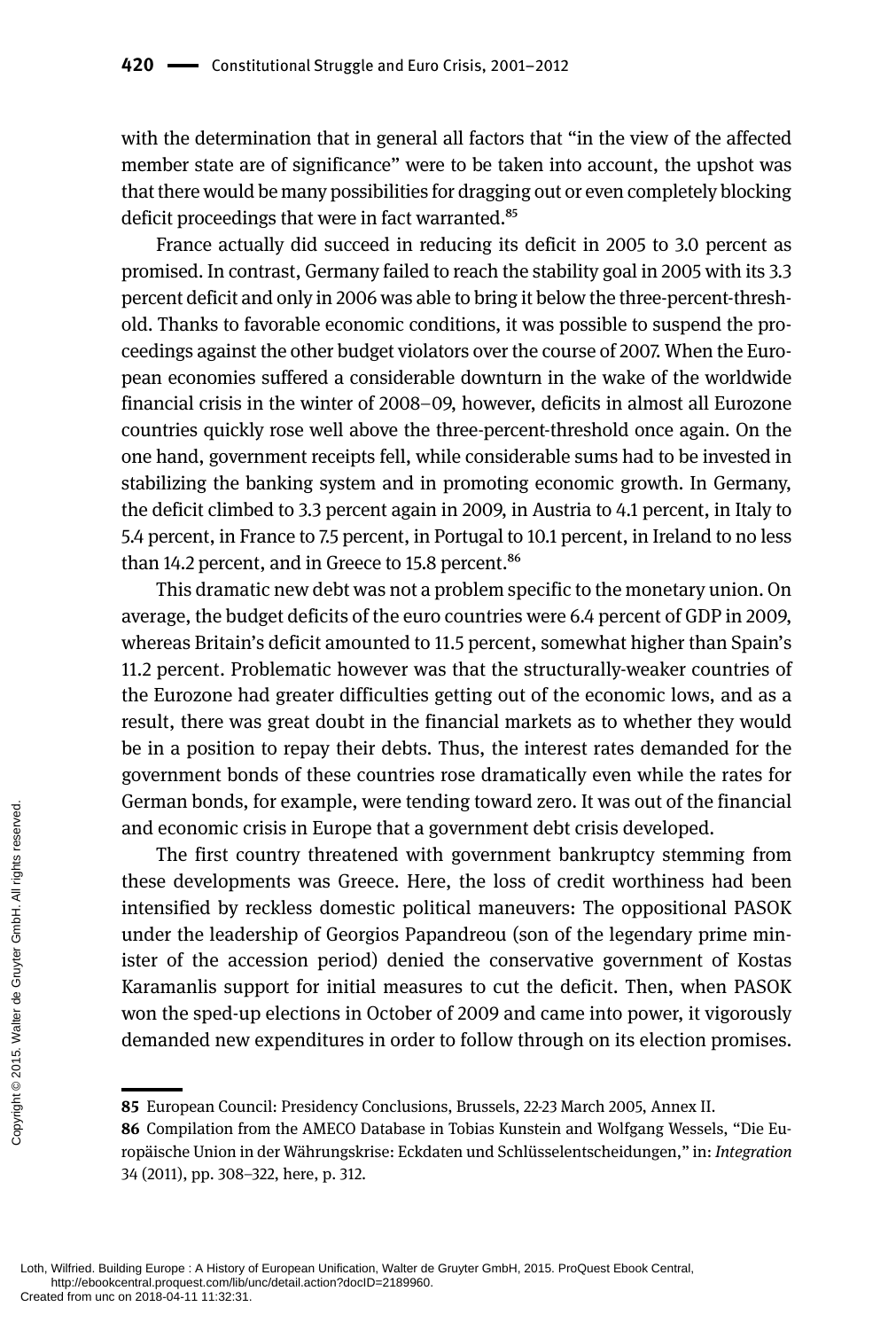It then visibly expanded the deficit still further by including the debts of publically-owned firms in the reckoning and also accused the previous government of having knowingly falsified statistics. The Karamanlis government had envisioned a budget deficit of some 6 to 8 percent for 2009, but with these developments it reached 12.7 percent by year's end. As it later turned out, even that number was too low. The great deviation from previous estimates was sufficient to cause severe alarm in the finance markets.<sup>87</sup> Banks, insurance companies, and pension funds either refused to issue any more loans to the Greek government or demanded significantly-higher risk premiums and insured themselves against loan defaults. The speculators who sold such default insurance made it still more expensive for the Greeks to borrow new money.

The threatened bankruptcy of Greece quickly brought demands for assistance measures onto the agenda of the monetary union. Numerous financial firms, not least of all German and especially French ones, had invested in Greek government paper and had earned much in the process; such a bankruptcy threatened to affect them severely. Above all, however, other weakening member states faced the threat of being discredited and hence end up insolvent if speculation on a Greek bankruptcy were to prove true. In contrast, defenders of European monetary stability—among them former chief economist of the ECB Otmar Issing—argued that the EMU Treaty explicitly precluded mutual liability among the member states.<sup>88</sup> The Germans generally felt little inclination to pour their money into a bottomless pit, and their chancellor was so dismissive of demands for support that the European public dubbed her the new "Iron Lady."

After Merkel had again rejected any kind of assistance measures during an informal gathering of the heads of state and of government on 11 February 2010, she had to concede at the Council meeting of 25 and 26 March that coordinated bilateral loans to Greece would be possible in the event that refinancing via the financial markets were no longer sufficient. However, the decision for that had to be unanimous; moreover, the International Monetary Fund (IMF) had to be a participant in the rescue action. Sarkozy and the ECB had initially rejected that, but Merkel insisted on it so that the violation of the "no-bailout" clause of the EMU Treaty would not become any too obvious. On the other hand, the chancellor gave in a bit to the persistent pressure of Sarkozy to set up a "European Economic Government": Council President Herman Van Rompuy was given the task of pre-Sile individed both<br>
Let the distance in the both Merkel insiste<br>
to be unanimous;<br>
participant in the<br>
but Merkel insiste<br>
EMU Treaty would<br>
gave in a bit to the<br>
Government": Cor<br>
Since<br>
Since<br>
Since<br>
Since<br>
Since<br>
Sinc

**<sup>87</sup>** "So, What Is the Real Truth about the Greek Catastrophe?" in: *New Europe*, 22–28 Jan. 2012. **88** Otmar Issing, "Die Europäische Währungsunion am Scheideweg," in: *Frankfurter Allgemeine Zeitung*, 29 Jan. 2010.

Loth, Wilfried. Building Europe : A History of European Unification, Walter de Gruyter GmbH, 2015. ProQuest Ebook Central, http://ebookcentral.proquest.com/lib/unc/detail.action?docID=2189960.<br>Created from unc on 2018-04-11 11:32:31.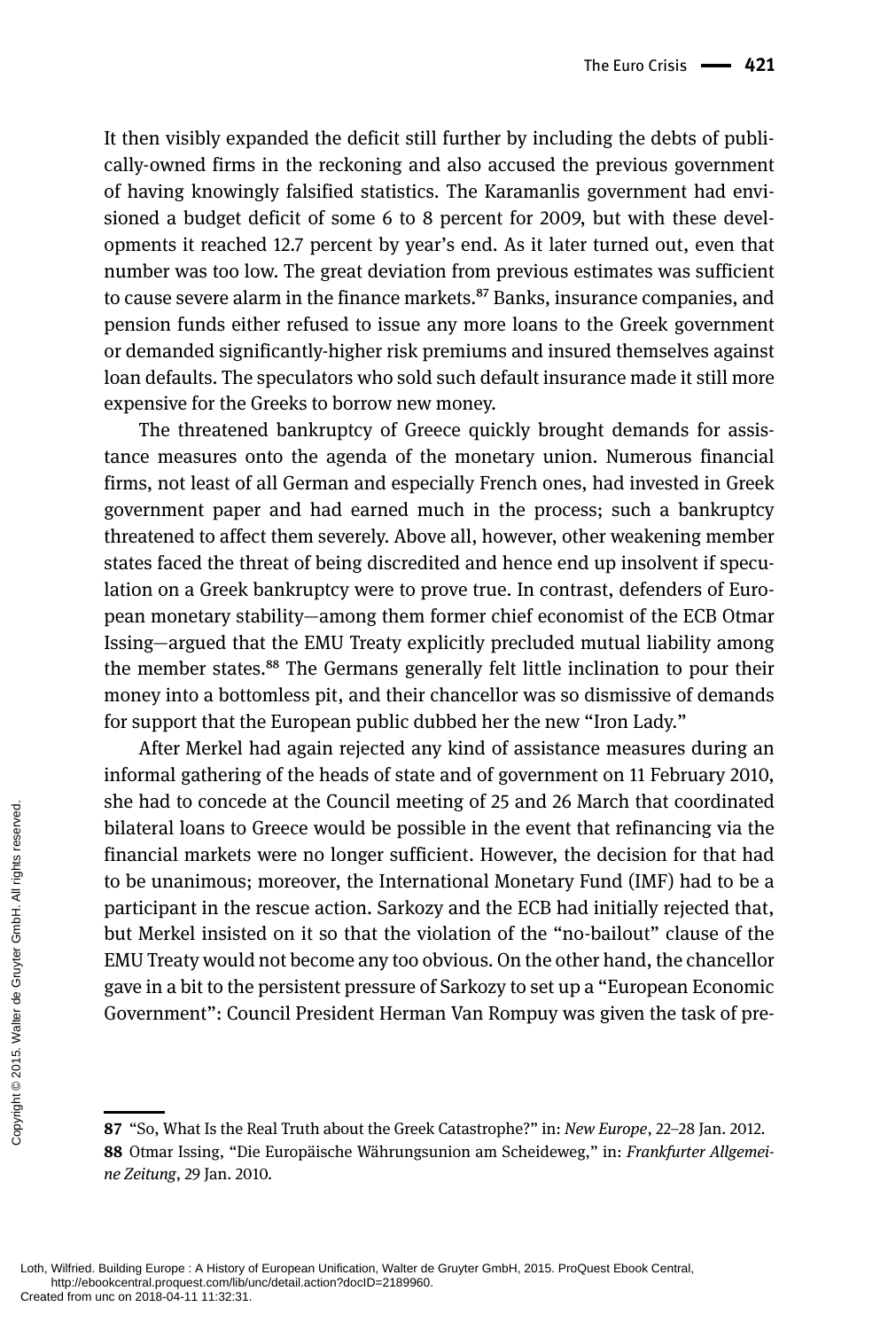senting proposals for improving the "economic-policy governance" of the Union; these were to be due by the end of the year.<sup>89</sup>

By 2 May, after further dramatic negotiations, the European finance ministers, in consultation with the IMF and the ECB and the Commission, had come to agreement on the exact nature of the aid to Greece: Up to eighty billion euros in loans could be made by the countries of the Eurozone and up to thirty billion by the IMF, at an interest rate of five percent in each case. The amount of the guarantee by individual countries was based on their proportion of the capital of the ECB. Germany therefore had to guarantee 22.4 billion, of that some 8.4 billion in the current year and 14 billion in each of the two following years. In return, Greece committed itself to a rigorous program of austerity and reform through which competitiveness and the ability to service loans were to be achieved once again. A troika made up of the Commission, the ECB, and the IMF was to supervise adherence to the consolidation commitment.<sup>90</sup>

At the instigation of ECB President Trichet, the heads of state and of government of the Eurozone in a session during the night of 7 to 8 May decided not only on this rescue package for Greece. After Sarkozy had threatened to break off the negotiations,<sup>91</sup> Merkel also agreed to the creation of a "rescue fund" for the entire Eurozone for the next three years so that countries such as Ireland, Portugal, and Spain would not be infected by the Greek crisis. The details of this rescue fund were agreed upon by the finance ministers in the wee hours of the morning of 10 May: On the one hand, credits of up to 60 billion euros were to be given by the Commission within the framework of a "European Financial Stabilization Mechanism" (EFSM); on the other, credit guarantees by the euro states of up to 440 billion euros for a three-year "European Financial Stability Facility" (EFSF) with its seat in Luxembourg would be able to take out loans on the market with favorable terms and pass them on to crisis states. A little later, the IMF pledged a further 250 billion euros, so that there would now be up to 750 billion euros available to defend against speculation targeting euro countries susceptible to crises.

At the same time, the ECB began buying government and private debt of the weakening euro countries on the secondary market. This was intended not only to help reduce the refinancing costs of Greece, Ireland, Portugal, and Spain but also limit the threat to German and French banks that held substantial amounts of these countries' bonds. The decision was made in the face of opposition from WITH TIS Seat III<br>
favorable terms<br>
further 250 billi<br>
able to defend a<br>
At the same<br>
weakening eurc<br>
to help reduce t<br>
also limit the th<br>
of these countri<br>
Seasured.<br>
Seasured.<br>
Seasured.<br>
Po On this and the<br>
Pixel Repor

**<sup>89</sup>** European Council: European Council meetings of 25 and 26 March 2010 in Brussels. Presidency Conclusions, EUCO 7/10.

**<sup>90</sup>** On this and the following, Kunstein and Wessels, "Währungskrise."

**<sup>91</sup>** Report in Franz-Olivier Giesbert, *M. le Président. Scènes de la vie politique 2005–2011*, Paris: Flammarion, 2011, pp. 193.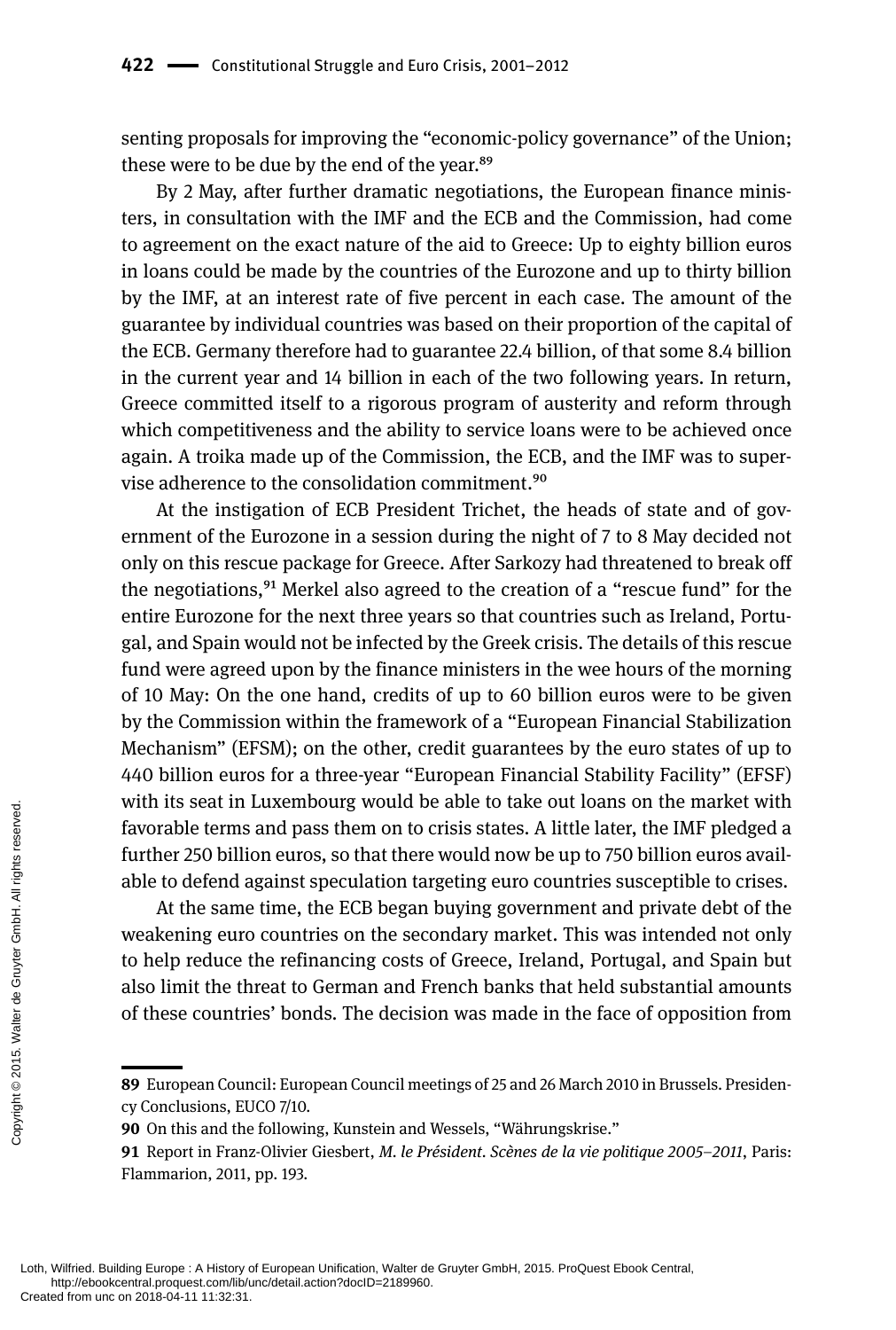German ECB council members Axel Weber and Jürgen Stark, who perceived it as a threat to the focus on stability. However, it served as a kind of first-aid measure to calm the markets, promoting confidence in the implementation of government decisions, a process that was per force somewhat protracted.<sup>92</sup>

After the danger of a financial wildfire within the euro area had been eliminated for the time being, a discussion began as to how the stability of the Eurozone could be secured over the long term. There would be intense wrangling over two ideas during the following months: Firstly, the idea of continuing the rescue fund and, secondly, that of increased access at the European level into governments and countries that wantonly disregarded the focus on stability. Merkel initially opposed both ideas with an eye toward monetary-policy orthodoxy and the mood in Germany. Realizing the catastrophic consequences of a severe reduction of the Eurozone—upward valuation that would put a damper on exports, the collapse of financial institutions that had long since been operating across Europe, enormous write-downs, along with lasting damage to the European idea—she was here following the urgings of Wolfgang Schäuble, who as finance minister of the Christian Democrat-Liberal coalition (since November 2009) was aiming at a consistent expansion of the monetary and economic union.

At a meeting with Sarkozy in the resort of Deauville on the coast of Normandy on 18 October, Merkel agreed to continue the rescue fund, with the additional provision that private creditors must also be included in the costs of any government bankruptcy in the future. At the same time, the two leaders reached agreement on sharper and quicker sanctions against governments that endangered the Community currency due to excessive debt levels. These were not however to be imposed automatically, as the chancellor and the European Commission had earlier demanded. The Commission was to have the right to require deposit payments from governments that were dragging their feet on reform; the decision to impose fines was to be retained by the Ecofin Council. Member states that were in ongoing violation of the stability pact could possibly have their voting rights in the Council taken away.<sup>93</sup>

The agreement between Sarkozy and Merkel ran into manifold criticism. Some argued that the communitization of risk went much too far, while others asserted that intervention into national budget sovereignty did not go far enough. Nevertheless, the European Council at its Brussels meeting of 28 and 29 October agreed in principle to a limited expansion of the Lisbon Treaty to create "a permanent crisis mechanism to safeguard the financial stability of the euro area Commission was turned from the Ecofin Council<br>
could possibly hav<br>
The agreement Some argued that<br>
asserted that inter<br>
Nevertheless, the<br>
agreed in principl<br>
manent crisis me<br>  $\frac{200}{20}$ <br>  $\frac{2010}{2010}$ , pp. 95–106.<br>

**<sup>92</sup>** See Martin Sedlmayr, "Europäische Zentralbank," in: *Jahrbuch der europäischen Integration 2010*, pp. 95–106.

**<sup>93</sup>** Franco-German Declaration. Statement for the Franco-German-Russian Summit, Deauville, 18 Oct. 2010.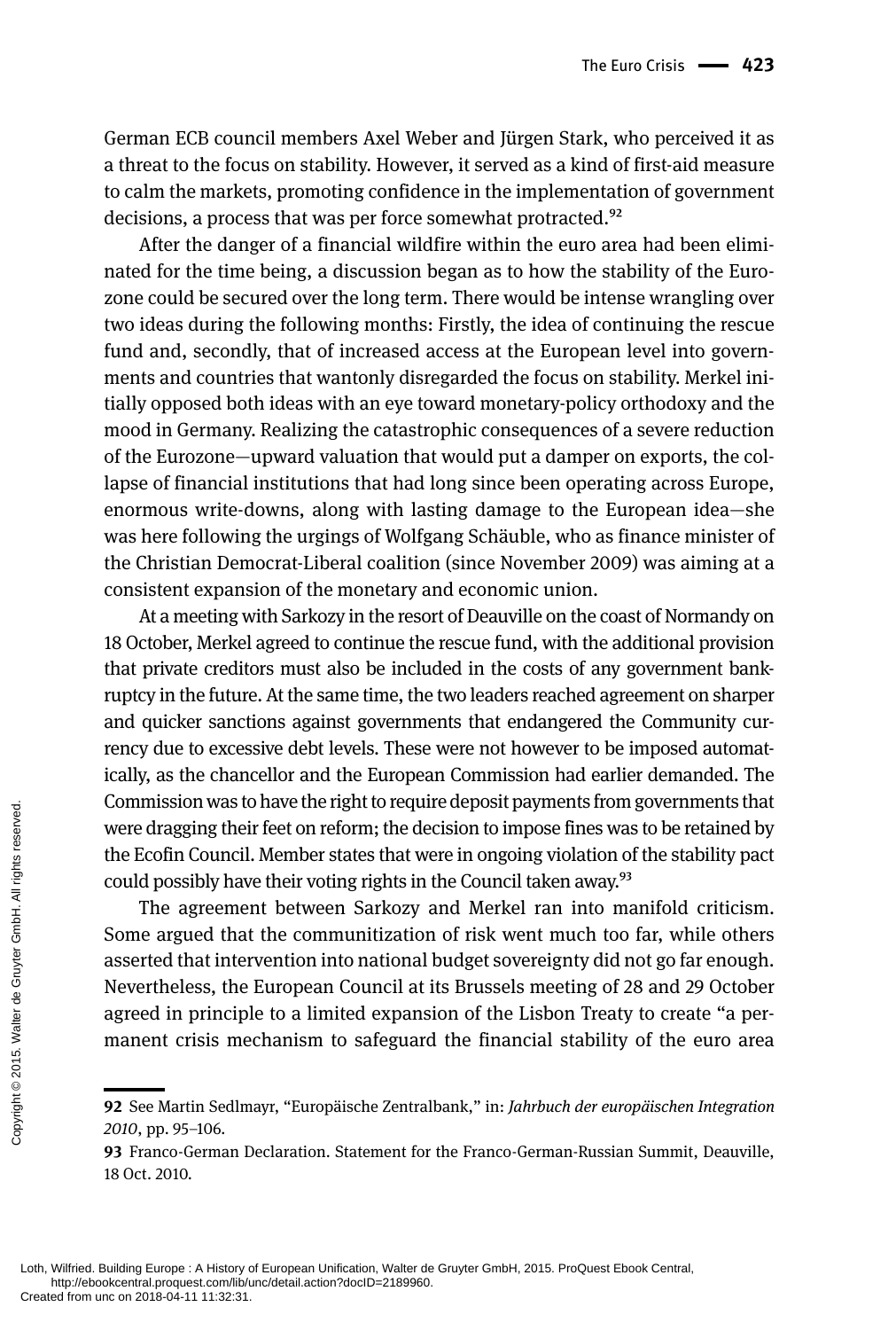as a whole."94 In configuring it, however, Merkel had to make deletions in two respects: Firstly the idea of taking away voting rights was refused as being discriminatory; secondly, the participation of private creditors in financial assistance or debt reductions was left to individual cases. On 16 and 17 December, the European Council passed the draft of a corresponding amendment to the Lisbon Treaty. From July of 2013, a permanent "European Stability Mechanism" (ESM) would take action; and within its framework financial assistance could be given with "stringent requirements."

Three months later, on 24 and 25 March 2011, there followed decisions on the financial configuration of the permanent rescue fund: It was to have 80 billion euros in basic capital that the euro countries would pay beginning in 2013, along with credit guarantees at a level of 620 billion and funds from the IMF of up to 250 billion. There were not however to be any common securities of the euro countries, the so-called "euro bonds" that Jean-Claude Juncker had been demanding as chairman of the Eurogroup of finance ministers as a means of lowering interest rates for and promoting growth in the crisis countries. Merkel argued that such common bonds could weaken the willingness of the crisis countries to implement reforms and cut spending; at a meeting in Freiburg on 10 December 2010, she found support from Sarkozy on this. In fact, the introduction of euro bonds would have meant a rise in interest rates not only in Germany but also in France, the Netherlands, and Finland.<sup>95</sup>

In regard to strengthening the Stability Pact, the heads of state and of government accepted a compromise at their meeting of 16 and 17 December, one that the members of the "task force" under Herman Van Rompuy had agreed upon back on 21 October: There were now to be automatic sanctions but only after a period of six months during which countries in violation could implement the necessary corrective measures, and sanctions would only follow if a majority of the Council did not vote against them. Also, the supervisory and sanction mechanism would in future be applied not only for preserving the threshold for new debt but also the upper limit for total indebtedness. Lastly, governments were to present their budget plans to the Commission and the Council, respectively, in the first half of the year so that their recommendations could be taken into account in the decision-making process in the parliaments.<sup>96</sup> Augmented with an expansion of the system of fines and supervision of macro-economic imbalances, this reform of Created from unc on 2018-04-11 11:32:31.<br>Created from unc on 2018-04-11 11:32:31.<br>Created from unc on 2018-04-11 11:32:31.<br>Created from unc on 2018-04-11 11:32:31.<br>Created from unc on 2018-04-11 11:32:31.

**<sup>94</sup>** European Council: meeting of the European Council of 28 and 29 October 2010 in Brussels, conclusions, EUCO 25/1/10.

**<sup>95</sup>** Legoll, *Sarkozy*, p. 195; Stark, *Politique internationale*, pp. 270–274.

**<sup>96</sup>** Rat der Europäischen Union: Abschlussbericht der Arbeitsgruppe, Brussel, 21 Oct. 2010  $(25.10).$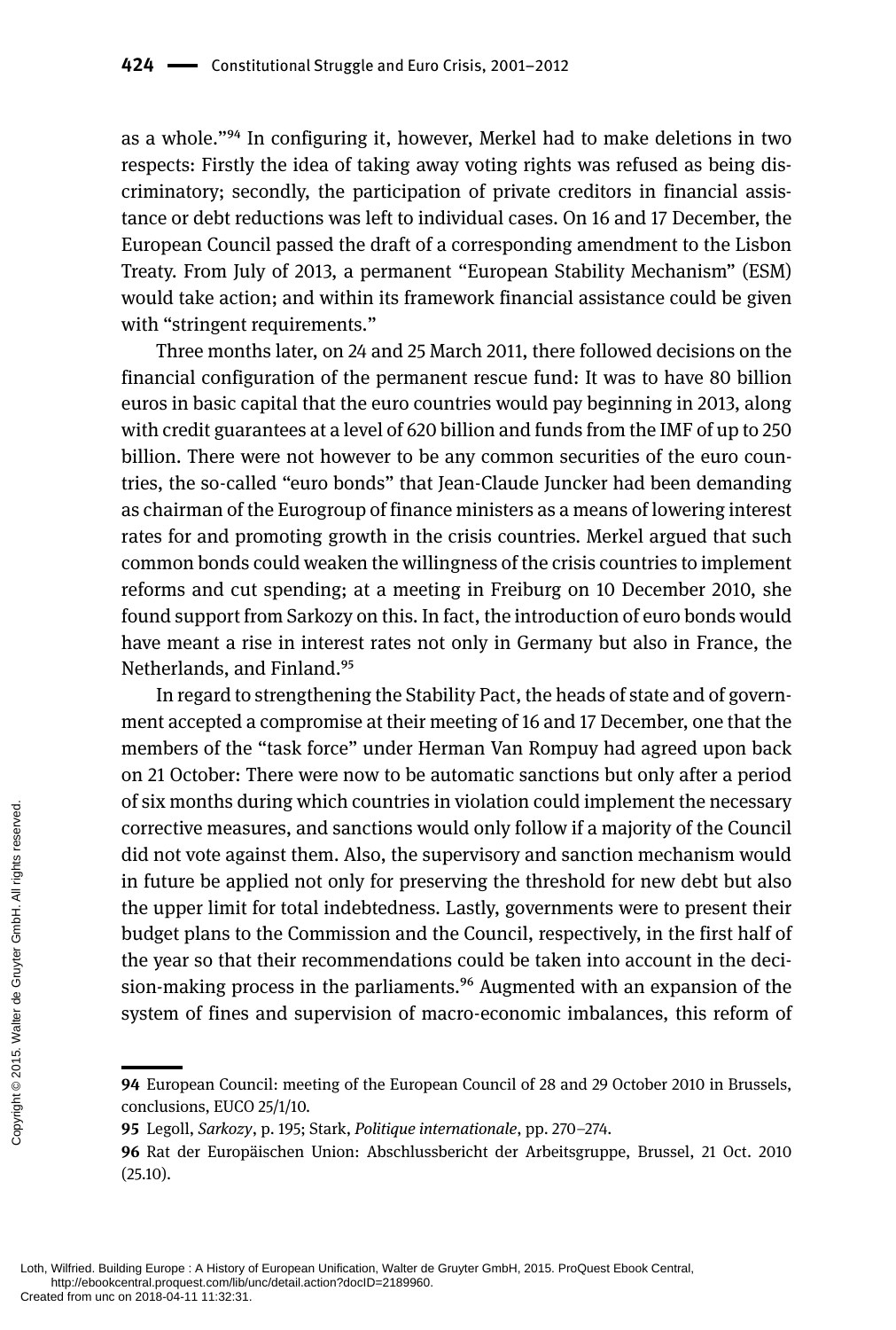the Growth and Stability Pact was passed by Parliament and by the Council of Ministers on 16 November 2011.97

Going beyond that, Merkel demanded in return for continuing the financial guarantees that there be a stronger obligation on the part of the member states to pursue economic-policy solidarity and to focus on competitiveness. At the Council meeting of 4 February 2011, she and Sarkozy together proposed a "Pact for Competitiveness" that called for incorporating a brake on debt in national constitutions, along with a ban on automatic wage adjustments based on the inflation rate, a harmonization of the retirement age, and an equalization of business taxes. These demands also met with manifold criticism; Juncker, for example, accused the chancellor of wanting to impose the German austerity model on the other member states. Merkel and Sarkozy, who had been somewhat contemptuously dubbed "Merkozy" due to their partnership, had to accept that the European Council on 24 and 25 March approved only a "Euro Plus Pact" that included the obligation "to implement in national law the budget provisions of the EU contained in the Stability and Growth Pact." Decision-making on concrete measures for increasing competitiveness and convergence was to be reserved for annual meetings of the Council. Not all EU member states voted for the pact: Aside the seventeen euro states, only Bulgaria, Denmark, Latvia, Lithuania, Poland, and Romania made these commitments.98

Under the pressure of circumstances in the summer of 2011, Merkel acceded to Sarkozy's demand for stronger economic governance of the Eurozone. After a meeting in Paris on 16 August, both leaders repeated their call for including a brake on indebtedness in national constitutions—this time limited to the seventeen euro countries, however; those national regulations were to follow within one year, that is, by the summer of 2012. At the same time, the two advocated establishment of "genuine economic governance" of the Eurozone in the form of a European Council of the Seventeen. At least twice per year, the heads of state and of government of the euro countries would assess measures for adhering to the Stability Pact and for averting crises.<sup>99</sup> Several weeks later, in light of the further need of financial resources for the rescue fund, Sarkozy gave up his opposition to automatic imposition of sanctions and thereby also his opposition to strengthening the supranational level of crisis management. From the Stabilishment of<br>
the Stabilishment of the Stability Pact<br>
and of governmer<br>
the Stability Pact<br>
further need of fin<br>
sition to automat<br>
strengthening the<br>
since the Stabilishment of the Stability Pact<br>
further n

**<sup>97</sup>** In the form of five regulations and a guideline (the so-called "Sixpack"), printed in *Amtsblatt der EU*, Nr. L 306, 23 Nov. 2011, pp. 1–47.

**<sup>98</sup>** European Council: European Council meetings of 24 and 25 March 2011 in Brussels. Presidency Conclusions, EUCO 10/1/11.

**<sup>99</sup>** See the joint Franco-German letter to EU President Herman Van Rompuy, 16 Aug. 2011, published in *Presse- und Informationsamt der Bundesregierung*, 17 Aug. 2011.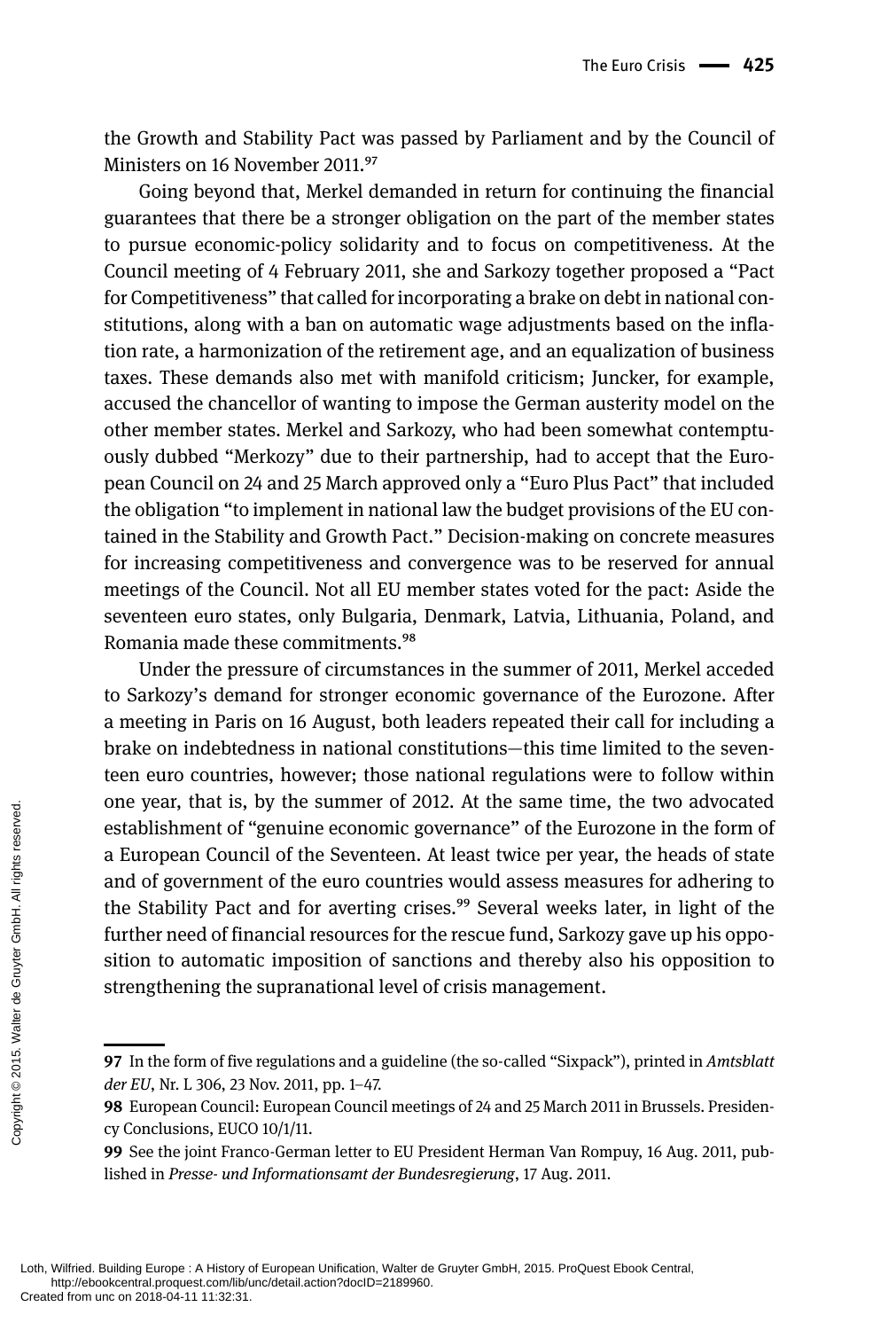The joint threat by Merkel and Sarkozy to seek treaty amendments with only the seventeen euro states<sup>100</sup> led to a willingness on the part of all EU states to accept a stronger commitment to stability in the end—all states except Great Britain, as it turned out at the Council meeting of 8 and 9 December 2011. After the electoral defeat of Gordon Brown in May of 2010, David Cameron had formed a coalition government of Conservatives and Liberal Democrats. With an eye toward the growing Euro-skepticism in his party, Cameron insisted that in return for strengthening the Stability Pact there also be a loosening of the commitments in social and employment policy. After failing to push this through, he rejected further amendment of the Lisbon Treaty.

The other twenty-six heads of state and of government thereupon agreed to an intergovernmental "fiscal contract." This contained, firstly, the stipulation that sanctions automatically be imposed on states with excessive deficits as soon as the Commission had determined that permissible levels had been breached; deviation from this automatic imposition of sanctions would only be possible if a qualified majority of the Council opposed sanctions. Secondly, participants in the fiscal contract would pledge to hold their annual structural budget deficit below .5 percent of GDP (countries with a total indebtedness of significantly less than sixty percent of GDP would pledge to keep the level under one percent). This was "preferably" to be anchored in national law but there was no compulsion for it to be at the constitutional level. If a state did not adhere to the commitment to introduce this brake on debt and if charges were filed, it could be punished with fines of up to .1 percent of GDP by the European Court. This fiscal contract was passed on 2 March 2012 and came into effect on 1 January 2013. Along with Britain, the Czech Republic opted not to participate at the last minute.101

Meanwhile, Merkel's repeated hesitation as well as all-too-draconian austerity measures, and the unclear signals coming from the half-hearted decisions of the heads of state and of government had led to a situation in which the Greek crisis worsened and other countries also ended up in refinancing difficulties. In the autumn of 2010, the threatened collapse of three of the four national banks in Ireland compelled the Irish government to be the first to seek assistance from the temporary euro rescue fund. On 28 November, loans of altogether 85 billion euros for Ireland were approved. In the spring of 2011, Portugal had to appeal for help after the failure of a consolidation package in parliament had led to a vola-Exercise the heads of states in the heads of states in the heads of states in the autumn of  $\frac{1}{2}$  in Ireland compute the autumn of  $\frac{1}{2}$  in Ireland compute the temporary equinos for Ireland help after the fask  $\frac$ 

**<sup>100</sup>** *Frankfurter Allgemeine Zeitung*, 6 Dec. 2011.

**<sup>101</sup>** Cf. Friedrich Heineman, Marc-Daniel Moessinger, and Steffen Osterloh, "Feigenblatt oder fiskalische Zeitenwende? Zur potenziellen Wirksamkeit des Fiskalvertrags," in: *Integration* 35 (2012), pp. 167–182.

Loth, Wilfried. Building Europe : A History of European Unification, Walter de Gruyter GmbH, 2015. ProQuest Ebook Central, http://ebookcentral.proquest.com/lib/unc/detail.action?docID=2189960.<br>Created from unc on 2018-04-11 11:32:31.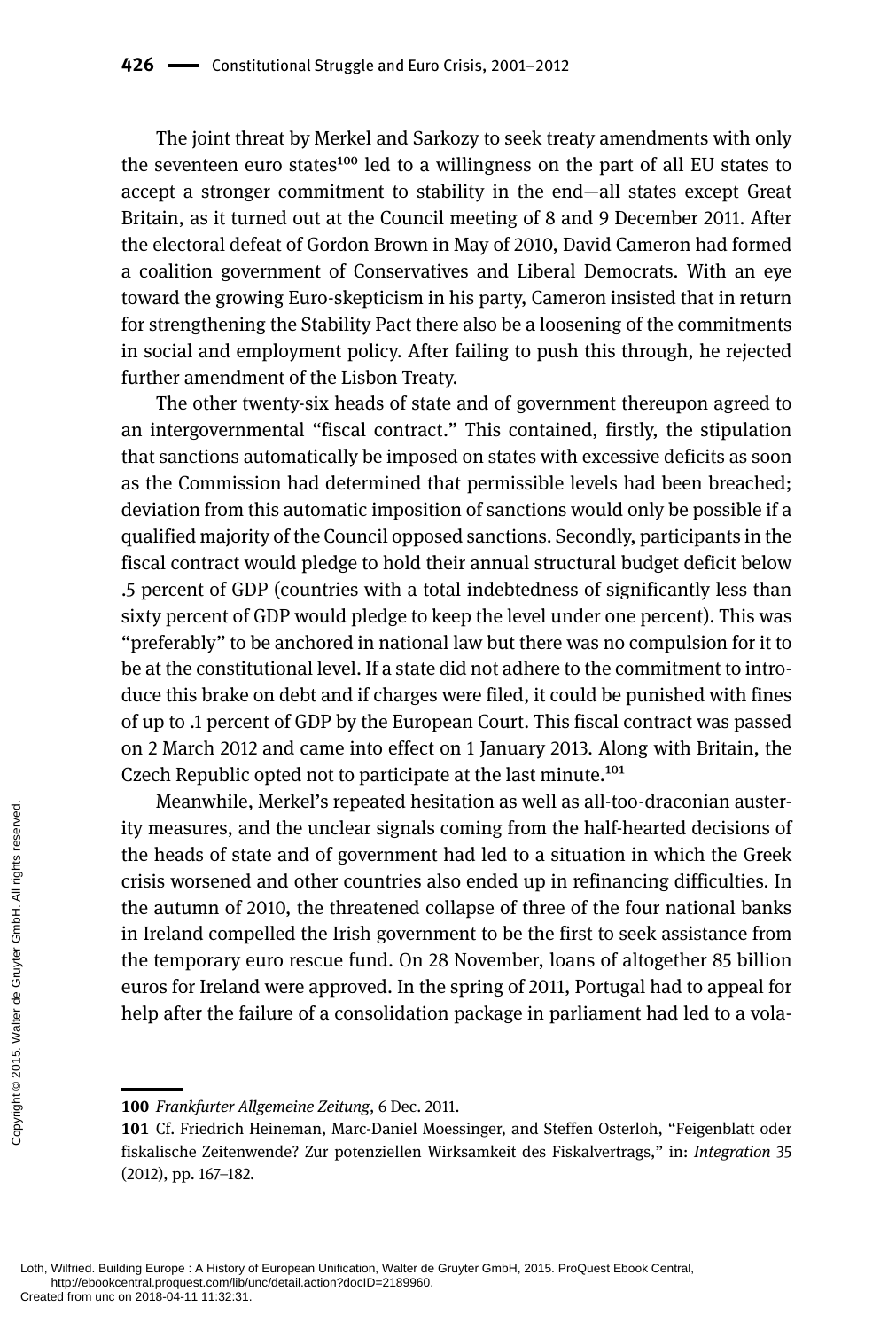tile climb in interest rates for government loans. On 17 May, up to seventy-eight billion euros were granted in support.

Further assistance payments were necessary for Greece after consolidation measures had led to a severe increase in unemployment along with a drop in consumption and tax receipts. The Germans (together with the Dutch and the Finns) initially refused to grant the aid. Only when in the early summer of 2011 the bankruptcy of the Greek government once again became more likely and speculators were already eyeing Spain, Italy, and Belgium did Merkel find herself willing to support new assistance. In consideration of the pressure of public opinion in Germany and the opposition of her own government coalition, she did however insist once again that private creditors participate in the assistance action. She was able to push this through in this individual concrete case: After the banks had agreed to give up twenty-one percent of the amount they were owed and had granted longer repayment terms for Greece (which amounted to a loss of some fifty billion euros) the heads of state and of government of the Eurozone on 21 July approved—after six hours of tough negotiations—a package of longer repayment terms, lower interest rates, purchases of debt, as well as guarantees for the remaining claims of private investors amounting to a total of 109 billion euros. Beyond this, the term of the EFSF guarantees for Greek loans was extended (from 7.5 to thirty years) and the interest rate on EFSF loans was lowered (from 4.5 to approximately 3.5 percent). The EFSF itself was accorded the possibility of buying the government paper of ailing euro countries and taking preventative action to ward off an emergency in a euro country.<sup>102</sup>

Three months later, it became clear that this package of measures would not be sufficient to give Greece a prospect of bringing its debt under control. Merkel now insisted on an expansion of the sacrifice by private investors from twenty-one to fifty percent. At the same time, the guarantees for the remaining private debt were raised to 30 billion euros. The volume of the second government assistance package thereby rose from 109 to 130 billion euros. It was enjoined upon the banks to raise their core capital ratio by the middle of 2012 to nine percent so that they could deal with the losses from this debt reduction. However, there was not to be a doubling or even tripling of the EFSF credit guarantees, as Sarkozy had called for, with the critical situation in Italy and Spain in mind. Nevertheless, EFSF guarantees could from now on be employed to collateralize government bonds in crisis countries preferentially at twenty or twenty-five percent.<sup>103</sup> The depth ware raised on the banks to raised than they could denot to be a doubled on the banks to raise that they could denot to be a doubled on the and called for, with EFSF guarantees bonds in crisis copyrights reserved

**<sup>102</sup>** European Council: Statement by the heads of state or government of the euro area and EU institutions, Brussels, 21 July 2001.

**<sup>103</sup>** Euro Summit statement, 26 Oct. 2011.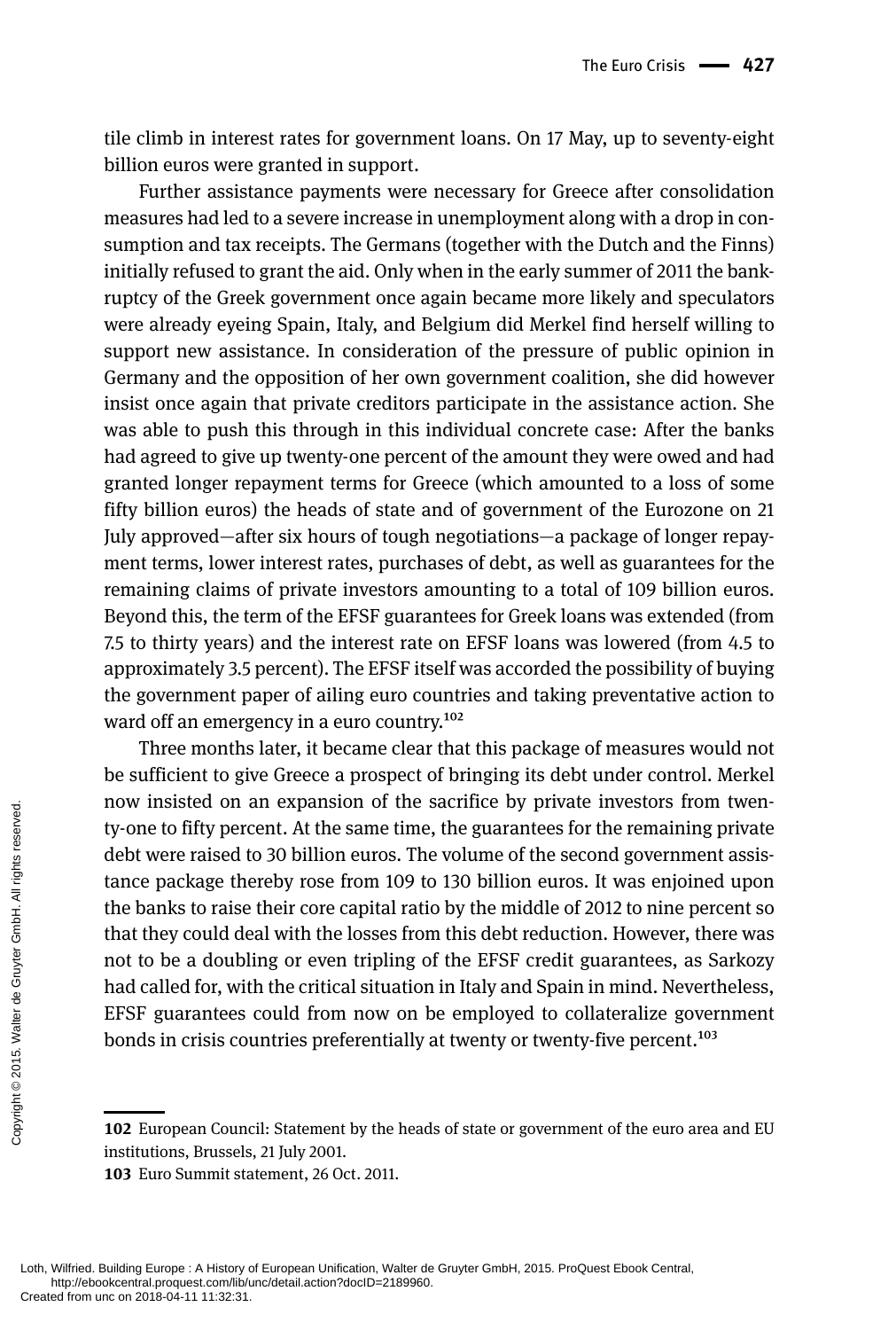Among the measures approved at a meeting of the heads of state and of government of the euro countries during the night of 26–27 October was also the expansion of the supervision of Greek reform measures by the "Troika" consisting of the EU Commission, the EFSF, and the IMF; the commitment to further reform efforts; and a call for the Greek opposition to support this commitment. When opposition leader Antonis Samaras rejected that and when similar views manifested themselves within the ruling PASOK, Prime Minister Papandreou on 31 October announced a referendum on the decisions by the summit—to the dismay of all the euro partners. Under pressure from them, he had to retract that announcement on 4 November and yield to a transition government under former ECB Vice President Loukas Papademos. This government accepted the reform package, whose details were finalized in negotiations by the spring of 2012. It took another six months full of nervous tension (until the formation of a government after the elections of 17 June 2012) before a parliamentary majority emerged that was serious about implementing the package.

The government made up of conservatives, PASOK, and the Democratic Left with Samaras as the new prime minister did however demand two additional years for the agreed-upon debt reduction: Less-drastic cuts were to increase the chances for a return to economic growth. The finance ministers of the Eurozone could not easily reject that even if it would of necessity lead to higher burdens for creditors. IMF head Christine Lagarde therefore demanded that after the private debt write-off there also be a partial write-off of government debt. The German finance minister opposed this, once again keeping in mind the voters and the critics of assistance for Greece in the government coalition. After long wrangling, the euro finance ministers agreed on 26 November 2012 to finance a modified assistance package by means of interest-rate reductions, forbearances, sacrifice of profits from interest on bonds that the ECB had issued, and use of credits for buying back bonds from private creditors at thirty-five percent of face value. Further, the prospect of a debt reduction for 2014 was *de facto* held out—under the condition that Greece shows a clear budget surplus (not including debt service) up to that time and that consequently no further loans would be necessary.<sup>104</sup>

The modification of the assistance to Greece did not however mean that the danger of infection in other weak euro countries had been eliminated. Investors were less and less willing to make long-term investments in Portugal, Spain, or Italy. As a consequence, it was not only interest rates for government loans that rose (exacerbated by the private debt cuts in Greece) but also rates for private loans. Reform measures aimed at reducing structural deficits in these countries also slowed growth and further increased the need for interim financing. The call Exercise<br>
Figure of profits from the processes<br>
Further, the processes<br>
Further, the processes<br>
condition that (<br>
up to that time<br>
The modific<br>
danger of infect<br>
were less and le<br>
Italy. As a conserved<br>
rose (exacerbat<br>
lo

**<sup>104</sup>** Eurogroup statement on Greece, 27 Nov. 2012.

Loth, Wilfried. Building Europe : A History of European Unification, Walter de Gruyter GmbH, 2015. ProQuest Ebook Central, http://ebookcentral.proquest.com/lib/unc/detail.action?docID=2189960.<br>Created from unc on 2018-04-11 11:32:31.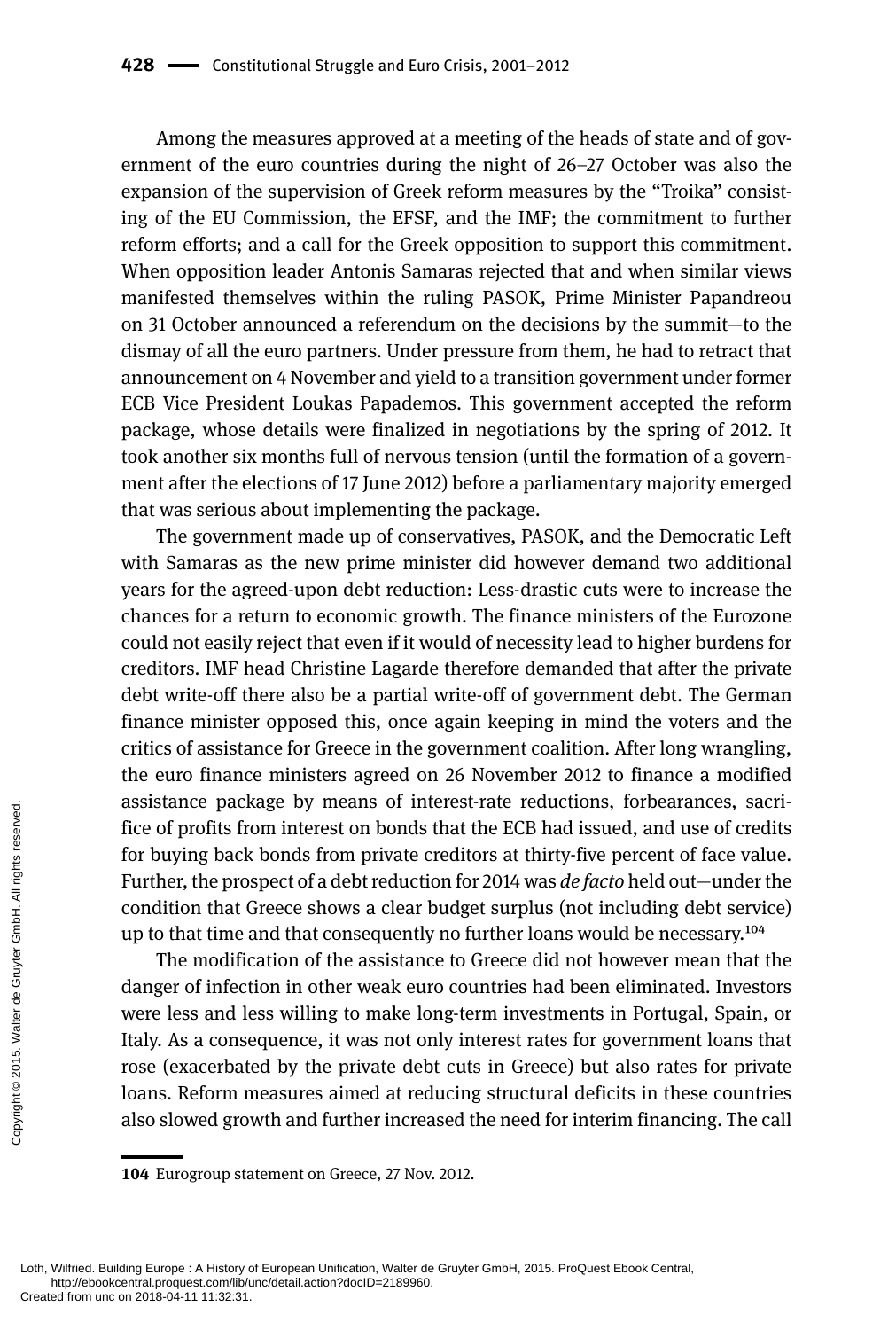for communitizing the debts consequently became all the louder, and Merkel countered with the demand that European access to national budgets must also become even stronger. Views collided at an informal working lunch in Brussels on 23 May 2012 to which Van Rompuy had invited all twenty-seven heads of state and of government. The Council president, along with Commission President Barroso, Eurogroup head Juncker, and new ECB President Mario Draghi were given the task of presenting practicable proposals for the long-term stabilization of the euro and the EU, to be submitted by the next Council meeting in late June.

In its report of 26 June, this group of four first of all proposed the creation of a European bank union, which would include European supervision of banks with right of access to national banks along with a common deposit guarantee system and a liquidation fund for ailing banks. The report also advocated "a qualitative move towards a fiscal union": Right of access to national budgets was to open a pathway to a collectivization of debts. Nothing was said as to how any of this was to look; the four only noted that it would be possible to consider various forms of fiscal solidarity and that a fully-developed fiscal union, which would perhaps exist in ten years, would presuppose the creation of a kind of European finance ministry to administer a European budget. The European Parliament and the national parliaments would naturally have to be wholly included in the process of deciding on this budget.105

In their meeting of 28 and 29 June, the heads of state and of government accepted Merkel's call to "consider as a matter of urgency at the end of 2012" the setting up of European bank supervision. In return, the chancellor declared that she was in agreement that the ESM (which according to a Council decision of December 2011 was to come into effect in the current year) be given the authority to recapitalize ailing banks directly "when an effective supervisory mechanism is established."<sup>106</sup> There was once again contentious discussion of further steps toward a bank and fiscal union. The heads of state and of government were able to commit themselves to the principle "of taking the necessary measures in order to secure financial stability, competitiveness, and prosperity in Europe." Van Rompuy was commissioned, in collaboration with the three other presidents and in close consultation with the governments, to develop a "specific timetable with Created from unc on 2018-04-11 11:32:31.<br>Created from uncontrol Created from uncontrol Created from uncontrol Created from uncontrol Created from uncontrol Created from uncontrol 2018-04-11 11:32:31.<br>Created from uncontro

**<sup>105</sup>** European Council. The President: Towards a Genuine Economic and Monetary Union. Report by the President of the European Council Herman Van Rompuy, Brussels, 26 June 2012, EUCO 120/12.

**<sup>106</sup>** Euro Area Summit Statement, 29 June 2012.

Loth, Wilfried. Building Europe : A History of European Unification, Walter de Gruyter GmbH, 2015. ProQuest Ebook Central, http://ebookcentral.proquest.com/lib/unc/detail.action?docID=2189960.<br>Created from unc on 2018-04-11 11:32:31.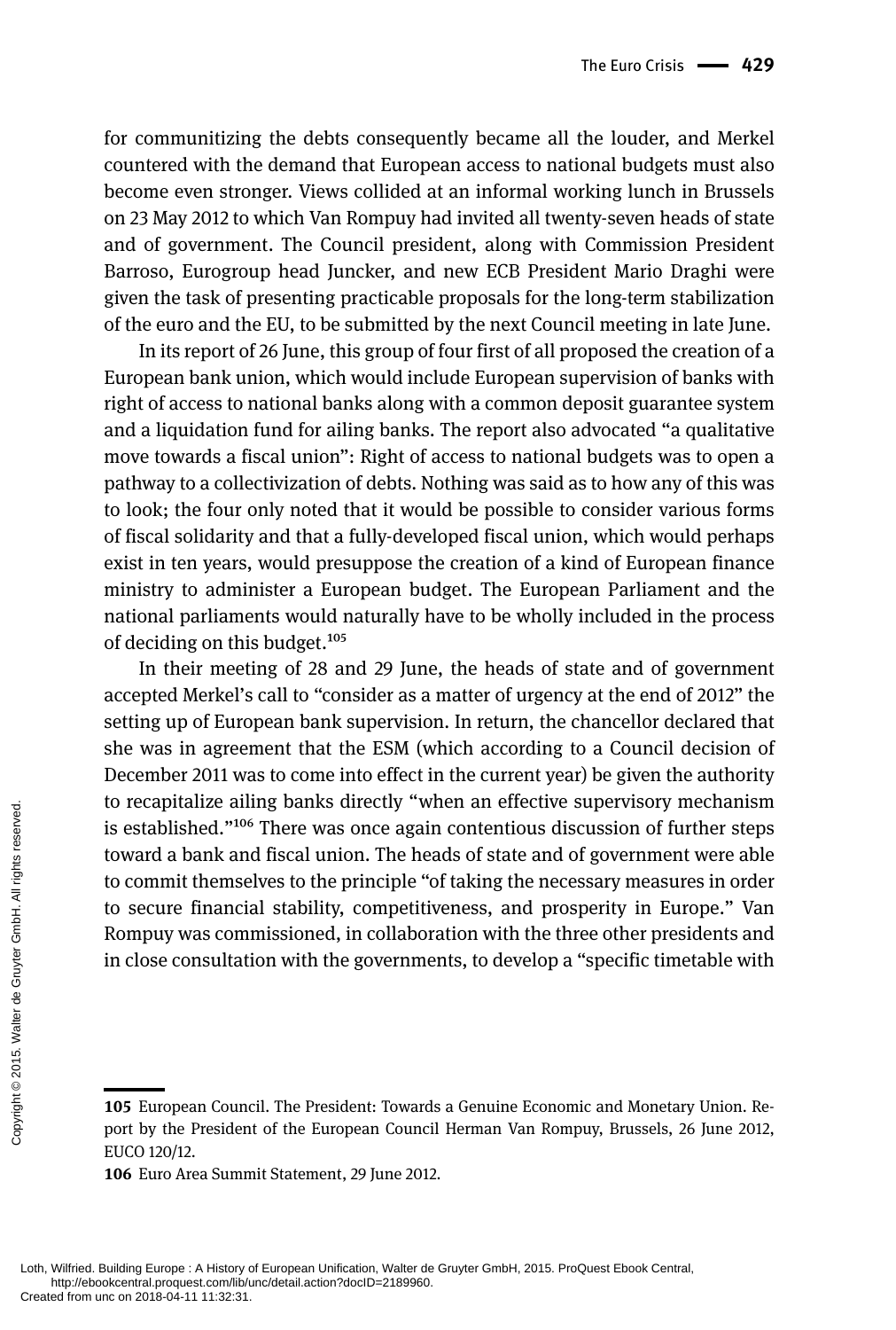specification of dates" for the necessary decisions and treaty amendments by the end of the vear.<sup>107</sup>

The progress toward deepening the monetary union that was contained in these decisions was however somewhat obscured: Italy's Prime Minister Mario Monti, who after Berlusconi's fall in November of 2011 undertook a serious program to improve his country's budget situation, employed an adroit maneuver to get the chancellor to agree to the issuing of bank loans and the purchase of ailing government bonds by the ESM even without negotiating additional requirements: He made his agreement to a new growth pact, which the oppositional German SPD wanted as the prerequisite for ratification of the fiscal package and the ESM, dependent on Merkel's acceptance of this easing of access to ESM financial assistance. Suddenly, the chancellor stood as the loser *vis-à-vis* Monti and new French President François Hollande, who had advocated the growth pact: To his own public, Monti could present himself as the victor—the person who had at last wrestled from the iron chancellor an escape from the austerity trap.

The ECB Council decided on 6 September to buy up the government bonds of ailing euro countries on the secondary market once again. This was because the then-current ESM financial framework was not sufficient to supply funds to Ireland, Portugal, and Greece along with Spain and Italy, and because a majority in the Bundestag for providing more funds was harder to find than ever after the humiliation of Merkel. In presenting this decision, ECB President Draghi declared that "there are no ex-ante limits on the amount" of such purchases. However, they were only to occur under the provision that the affected country submit itself to an ESM regime and that it adhere to agreed-upon reform restrictions stemming from it. This commitment did not seem secure enough to *Bundesbank* President Jens Weidmann and so, like his predecessor Axel Weber at the time of the first purchase action in May of 2010, he voted against the decision.<sup>108</sup>

It was in fact the case that the ECB decision, in connection with the ESM's coming into force after a ruling by the German Constitutional Court on 12 September, did allow interest rates to drop in the crisis countries; the first investors then began putting new money back into them. This removed much of the pressure to act that had been on the leaders at the European level during the spring, and as a result, the differing priorities once again emerged more clearly. In Berlin, The Hague, and Helsinki, the agreement at the June summit was now interpreted to mean that ESM assistance for ailing banks would only apply to future crisis cases. Conversely, there was the assumption in Paris and the southern capitals that the From the community of the community of the community of the community of the control of the control of the control of the control of the control of the control of the control of the control of the control of the control of

**<sup>107</sup>** European Council: meeting of the European Council of 13 and 14 December 2012, conclusions, EUCO 205/12.

**<sup>108</sup>** ECB: Press conference and press release, Frankfurt am Main 6 Sept. 2012.

Loth, Wilfried. Building Europe : A History of European Unification, Walter de Gruyter GmbH, 2015. ProQuest Ebook Central, http://ebookcentral.proquest.com/lib/unc/detail.action?docID=2189960.<br>Created from unc on 2018-04-11 11:32:31.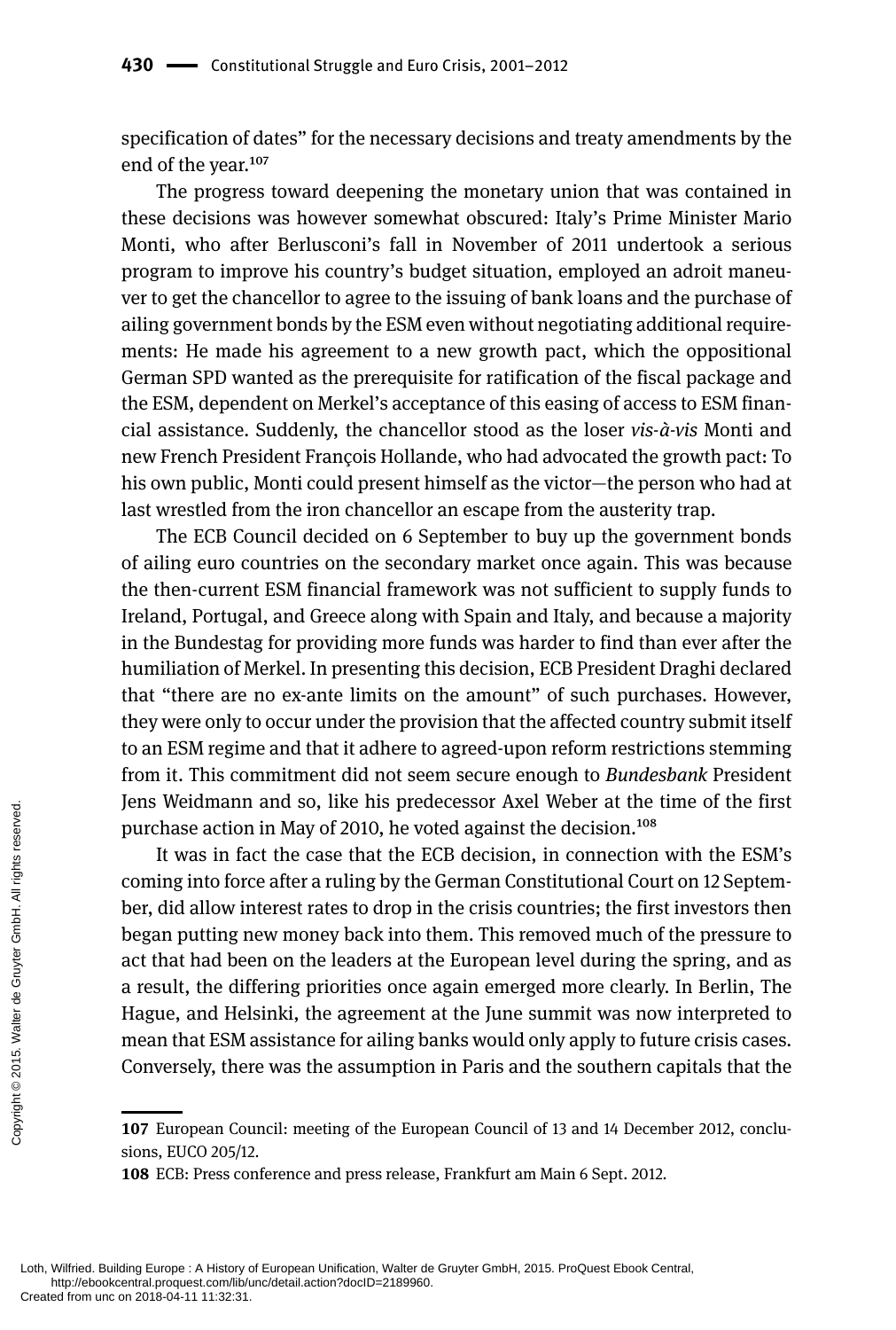current crises would of course be included, especially the Spanish banking crisis; and there was thus a desire that the bank union be realized on 1 January 2013. On the other hand, Merkel and Schäuble urged that there be quick decisions to strengthen the right of access to national budgets—in the best case, the summoning of a constitutional convention with a precise mandate and narrow timeframe as early as December; François Hollande, for his part, saw no need of that.

The antagonisms became evident in the run-up to the Council meeting of 18 and 19 October. Seconded by Merkel, Schäuble went public with a proposal that the EU monetary commissioners be empowered to reject national budgets that violated the agreements on stability policy. Over against that, Hollande maintained that the priority was to decide on the banking union, not the fiscal union. At the meeting, it was thus only possible to reach an understanding that the decision for the creation of European bank oversight would be made before the end of the year. During the night of 12 to 13 December, the finance ministers of the Eurogroup agreed on the details of this "Single Supervisory Mechanism" (SSM): It was to begin on 1 March 2014, be located at the ECB, and be responsible only for the large, systemically-relevant banks (thus not for other banks of various kinds that had rejected a collectivization of their liability risks). The ECB was to have authority to examine in advance those banks that were to be refinanced by the ESM. This Single Supervisory Mechanism started on 1 November 2014. As agreed by the finance ministers and the European Parliament in March 2014 a "Bank Recovery and Resolution Mechanism" (BRRM) was to start in January 2015 and be completed eight years later on.

The introduction of "an increasing degree of common decision-making on national budgets" and a European budget for managing crises were announced for the period "after 2014" in the concluding report that the group of four around Van Rompuy presented on 5 December 2012. This meant that decisions would likely be made only after the European elections of 2014.109 After the Council meeting of 13 and 14 December 2012, it remained open however as to whether any of it would actually come about. The heads of state and of government had only agreed that the definition of "old burdens," the creation of regulations on liquidating ailing banks, and the organization of the deposit security system would occur by the middle of 2013. Van Rompuy was given the task, in cooperation with Barroso, of determining by that time to what extent it would be possible to implement the chancellor's proposal to conclude treaties for rehabilitation with indi-From Unc on 2018-04-11 11:32:31.<br>
Van Rompuy pres<br>
likely be made of<br>
meeting of 13 and<br>
of it would actual<br>
agreed that the de<br>
dating ailing ban<br>
occur by the midd<br>
Barroso, of determ<br>
ment the chancel<br>
served.<br>
Served.

**<sup>109</sup>** Herman Van Rompuy in close collaboration with José Manuel Barroso, Jean-Claude Juncker, and Mario Draghi, *Towards a Genuine Economic and Monetary Union*, 5 Dec. 2012.

Loth, Wilfried. Building Europe : A History of European Unification, Walter de Gruyter GmbH, 2015. ProQuest Ebook Central, http://ebookcentral.proquest.com/lib/unc/detail.action?docID=2189960.<br>Created from unc on 2018-04-11 11:32:31.